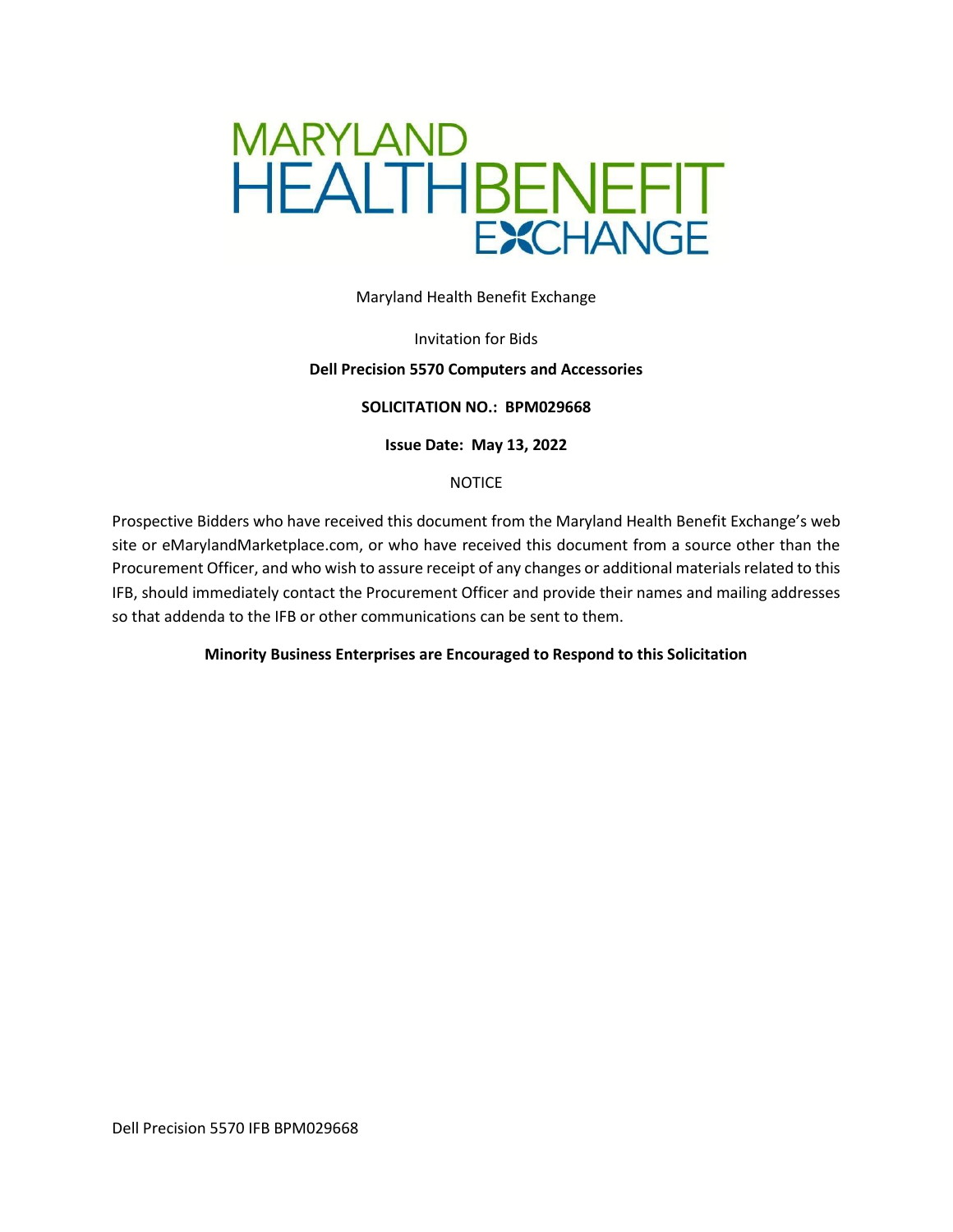## **MARYLAND HEALTH BENEFIT EXCHANGE KEY INFORMATION SUMMARY SHEET Dell Computers and Accessories**

#### **Invitation for Bids # - BPM029668**

| <b>Invitation For Bids:</b>       | Dell Precision 5570 Computers and Accessories IFB                                                                                                |
|-----------------------------------|--------------------------------------------------------------------------------------------------------------------------------------------------|
| <b>Issue Date:</b>                | May 13, 2022                                                                                                                                     |
| <b>Procurement Officer:</b>       | Tracey D. Gamble                                                                                                                                 |
|                                   | <b>Procurement Officer</b>                                                                                                                       |
|                                   | 750 E. Pratt Street                                                                                                                              |
|                                   | 6th Floor                                                                                                                                        |
|                                   | Baltimore, MD 21202                                                                                                                              |
|                                   | Phone Number: 410-547-8152                                                                                                                       |
|                                   | Email: hix.procurement@maryland.gov                                                                                                              |
| <b>Contract Monitor:</b>          | Mr. Amardeep Muppidi                                                                                                                             |
|                                   | 750 East Pratt Street                                                                                                                            |
|                                   | 6 <sup>th</sup> Floor                                                                                                                            |
|                                   | Baltimore, MD 21202                                                                                                                              |
|                                   | Amardeep.Muppidi@maryland.gov                                                                                                                    |
| <b>Procurement Method:</b>        | Competitive Sealed Bids (Firm Fixed Price)                                                                                                       |
| Bids are to be sent to (email     | Maryland Health Benefit Exchange                                                                                                                 |
| delivery strongly preferred):     | 750 East Pratt Street                                                                                                                            |
|                                   | 6 <sup>th</sup> Floor                                                                                                                            |
|                                   | Baltimore, MD 21202                                                                                                                              |
|                                   | Attn: Tracey D. Gamble                                                                                                                           |
|                                   | or via email in pdf format                                                                                                                       |
|                                   | https://marylandhealthconnection.sharefile.com/r-rcdb2da053d4546168e1865425a59a8c5                                                               |
|                                   | A confirmation email will be sent within 24 hours of receipt of bid.                                                                             |
| <b>Closing Date and Time:</b>     | 12:00 PM Eastern Standard Time (EST) on 06/14/2022                                                                                               |
| <b>Bid Opening Date and Time:</b> | 12:30 PM Eastern Standard Time (EST) on 06/14/2022 at 750 E. Pratt<br>Street, 6 <sup>th</sup> Floor, Baltimore, MD 21202 (Registration Required) |
| <b>MBE Subcontracting Goal:</b>   | 0%                                                                                                                                               |

NOTE: Bidders must agree to the terms and conditions of the IFB including Attachment A – Contract. MHBE is issuing this IFB separate from any other State Master Contract. In addition, Bidders must complete Attachment D – Bid Form as is, please see bid form instruction.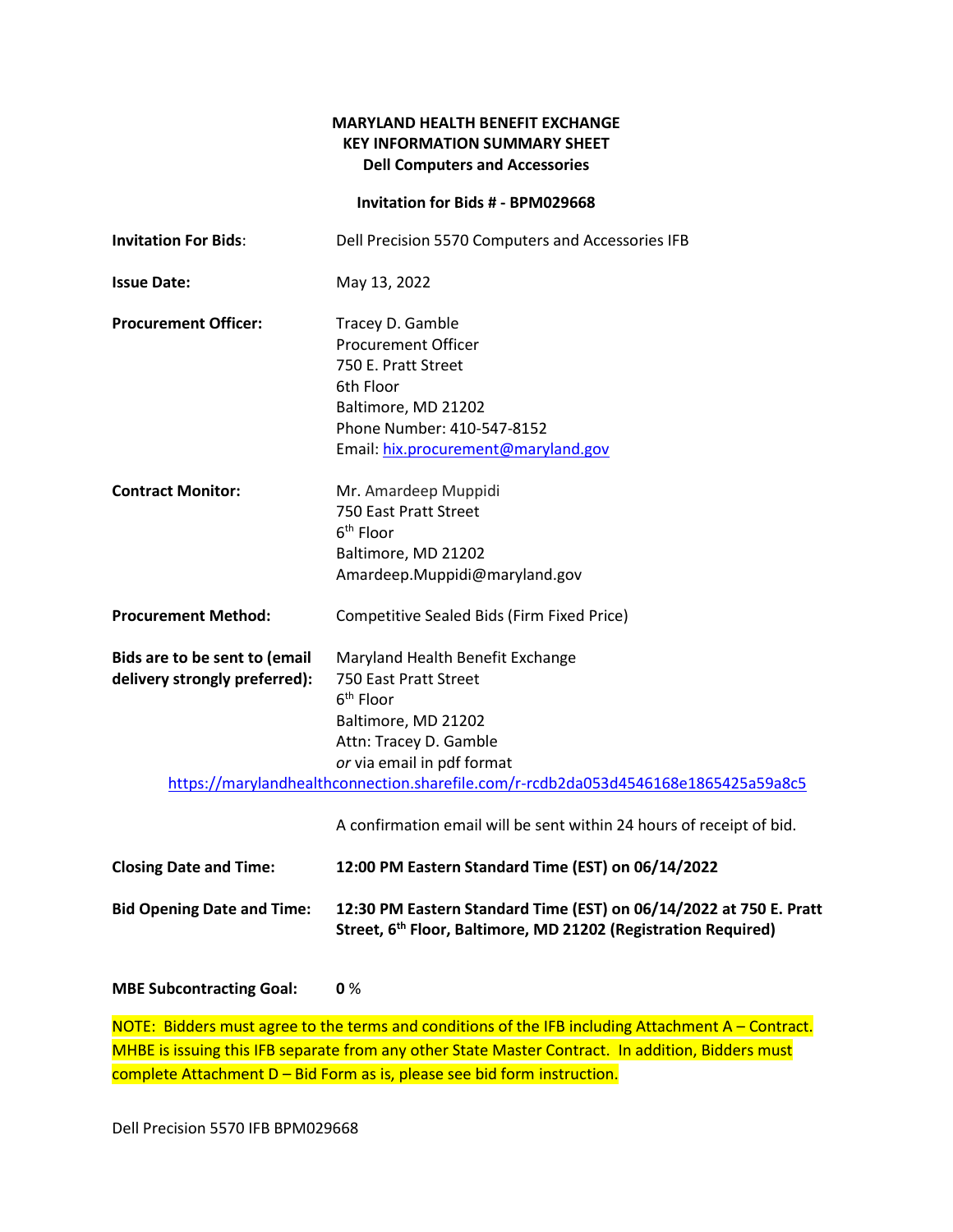| <b>Table of Contents</b> |  |  |  |
|--------------------------|--|--|--|
|                          |  |  |  |

| SECTION 1 - BACKGROUND                             | 4  |
|----------------------------------------------------|----|
| SECTION 2 - SCOPE OF WORK                          | 6  |
| SECTION 3 - BIDDER MINIMUM QUALIFICATIONS          | 8  |
| SECTION 4- BID FORMAT, DUE DATE AND TIME           | 8  |
| SECTION 5 - BASIS FOR AWARD                        | 11 |
| SECTION 6 - GENERAL INFORMATION AND REQUIREMENTS   | 12 |
| SECTION 7 - ATTACHMENTS                            | 13 |
| ATTACHMENT A - CONTRACT                            | 14 |
| ATTACHMENT B - BID/PROPOSAL AFFIDAVIT              | 29 |
| ATTACHMENT C - CONTRACT AFFIDAVIT                  | 37 |
| ATTACHMENT D - BID PRICE FORM                      | 44 |
| ATTACHMENT E – FEDERAL FUNDS ATTACHMENT            | 45 |
| ATTACHMENT E-1 - CERTIFICATION AGAINST LOBBYING    | 47 |
| ATTACHMENT E-2 - DISCLOSURE OF LOBBYING ACTIVITIES | 48 |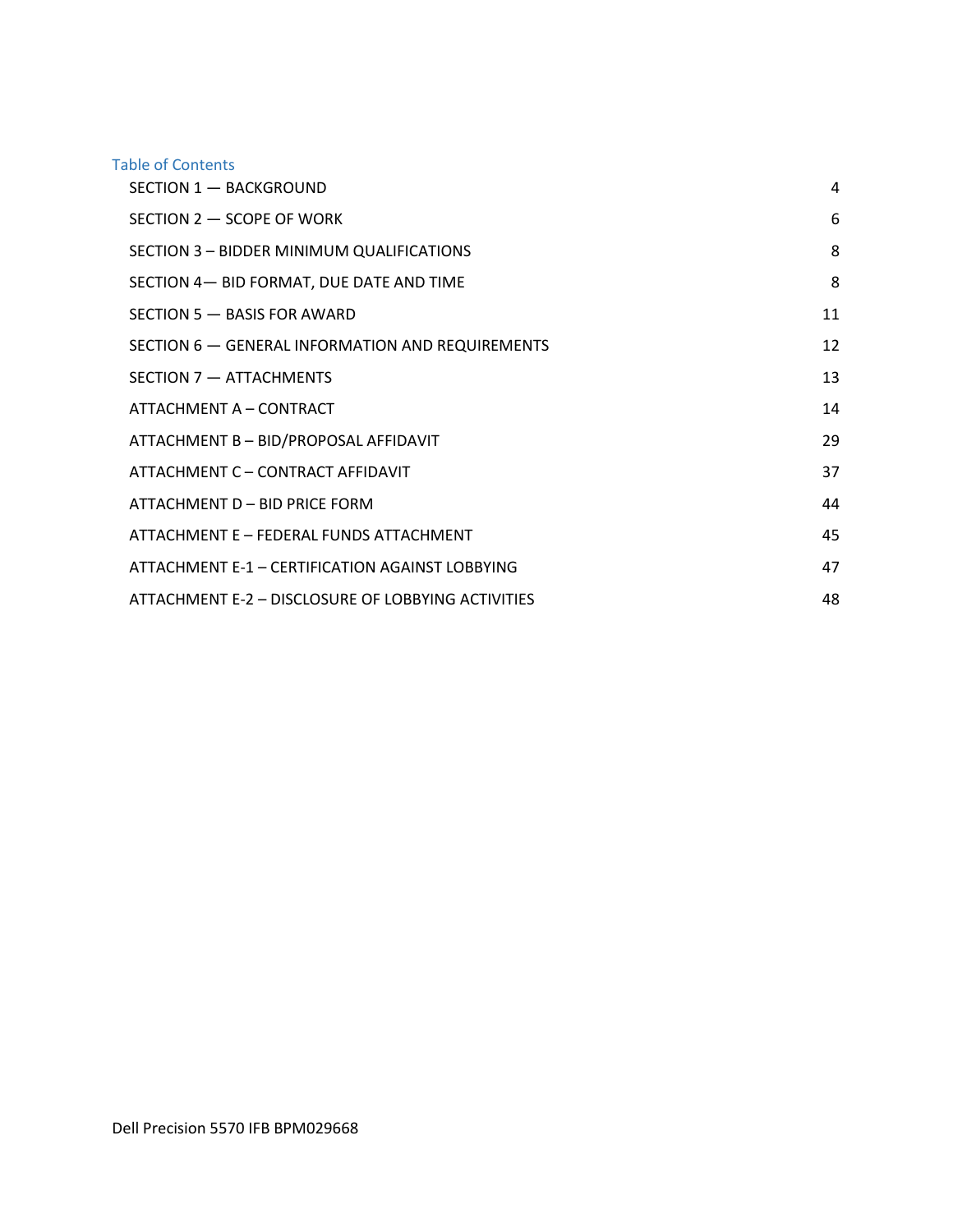## **SECTION 1 — BACKGROUND**

## <span id="page-3-0"></span>**1.1 Background on the Affordable Care Act**

The Maryland Health Benefit Exchange ("MHBE") is an independent unit of State government established to provide Maryland's residents and small businesses with the opportunity to compare rates, benefits, and quality among insurance plans and to facilitate individuals' enrollment in plans that best suit their needs. MHBE also evaluates eligibility for expanded Medicaid coverage, advanced premium tax credits ("APTC") and other cost-sharing programs designed to make coverage more affordable for individuals with household incomes below 400 percent of the federal poverty level ("FPL").

## **1.2 Background on Maryland Health Benefit Exchange Procurement**

Under § 31-103 of the Insurance Article of the Maryland Code, the MHBE is subject to the provisions of State law governing procurement by "exempt units." See Md. Code Ann., State Fin. & Proc. § 12-401. The principal body that oversees MHBE procurements is the Maryland Health Benefit Exchange Board of Trustees. This particular procurement method is Competitive Sealed Bidding (Firm Fixed Price) as allowed under II. A. of the Maryland Health Benefit Exchange Procurement Policies and Procedures, which the Board of Trustees adopted in a resolution dated June 27, 2011, as amended.

## **1.3 Federal Funding Acknowledgement**

This particular procurement contains federal funds from the following source: Medicaid Funds, CFDA number 93.778. Execution of a Contract awarded as a result of this bid indicates the Contractor's agreement with all federal funding terms and conditions that apply to contractors receiving federal funds from these sources, including the applicable provisions described in Attachment E.

## **1.4 Receipt, Opening and Recording of Bids**

- 1.4.1 Upon receipt, each Bid and any timely modification(s) to a Bid shall remain unopened until the time and date set for Bid opening. Before Bid opening, the State may not disclose the identity of any Bidder.
- 1.4.2 Bids and timely modifications to Bids shall be opened publicly at the time, date and place set forth in the Key Information Summary Sheet. The name of each Bidder, the Total Bid Price, and such other information as is deemed appropriate shall be read aloud or otherwise made available. The MHBE requests that Bidders interested in attending the Bid Opening inform the MHBE via email 2 days prior to the Bid Opening Date identified in the Key Information Summary Sheet. Registration to attend the Bid opening is required.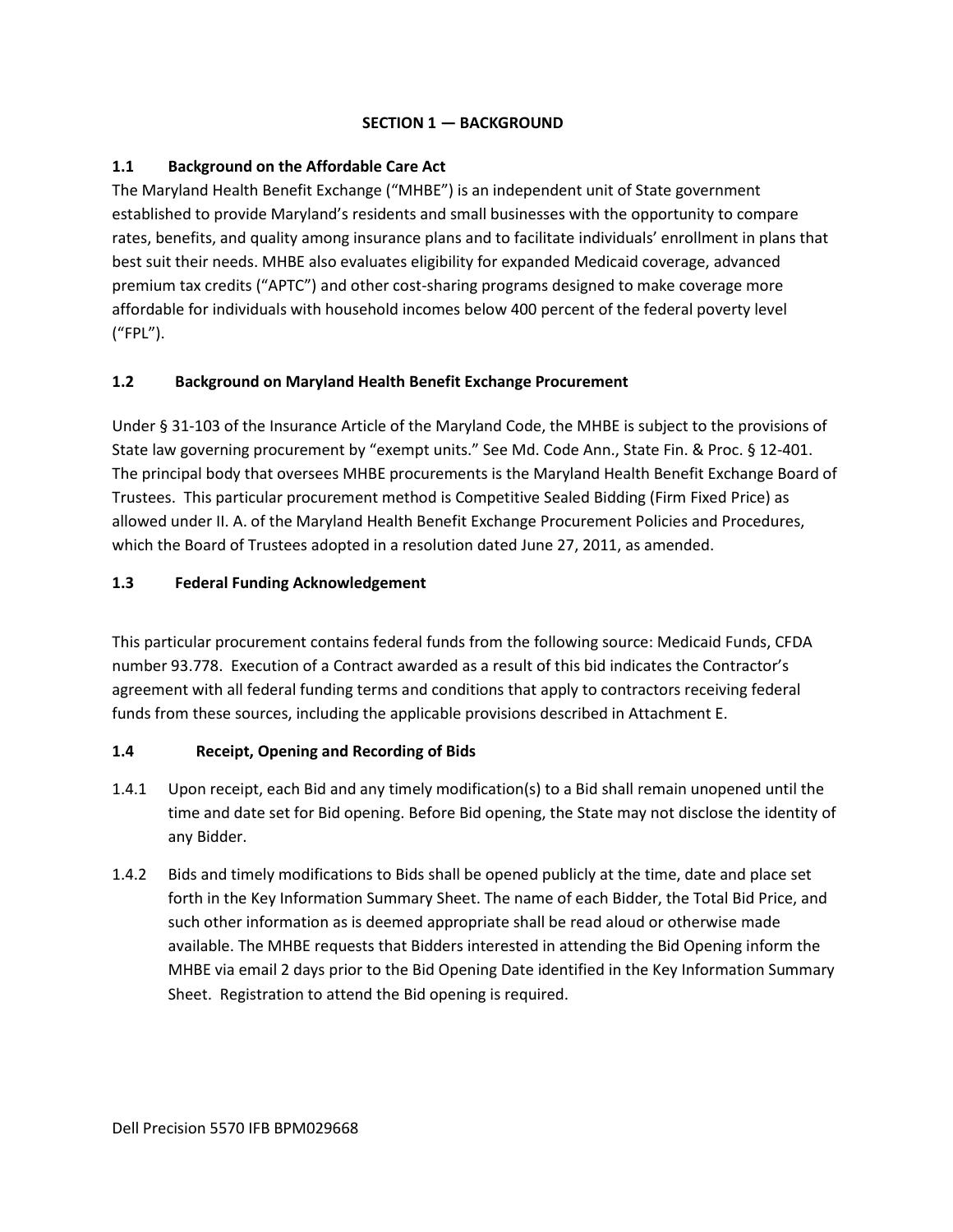#### **1.5 Confidentiality of Bids**

1.5.1 The Bids shall be tabulated, or a Bid abstract made. The opened Bids shall be available for public inspection at a reasonable time after Bid opening, but in any case, before Contract award, except to the extent the Bidder designates trade secrets or other proprietary data to be confidential as set forth in this solicitation. See Sections 1.6, 4.1.3 for further information.

#### **1.6 Public Information Act Notice**

1.6.1 A Bidder should give specific attention to the clear identification of those portions of its submission that it considers confidential and/or proprietary commercial information or trade secrets, and provide justification why such materials, upon request, should not be disclosed by the State under the Public Information Act, Md. Code Ann., General Provisions Article, Title 4.

Bidders are advised that, upon request for this information from a third party, the MHBE is required to make an independent determination whether the information must be disclosed.

#### **1.7 Protest/Disputes**

Any protest or dispute related, respectively, to this solicitation or the resulting Contract shall be subject to the provisions of Section VII of the MHBE Procurement Policies & Procedures and the Dispute provisions of the Contract resulting from this IFB (Refer to IFB Attachment A).

#### **REMAINDER OF PAGE INTENTIONALLY LEFT BLANK**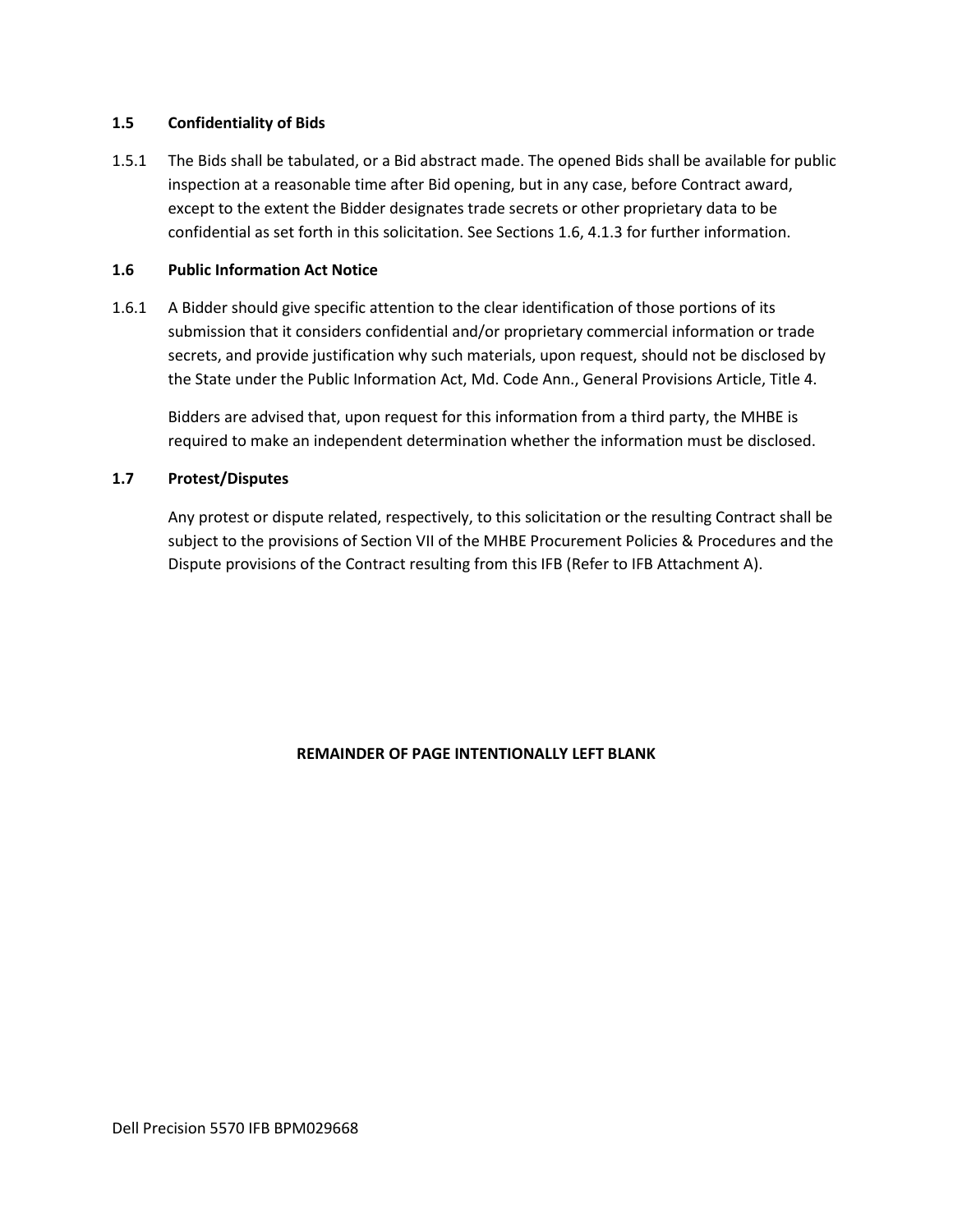### **SECTION 2 — SCOPE OF WORK**

## <span id="page-5-0"></span>**2.1 Background and Purpose**

The MHBE is seeking qualified Bidders to procure various Dell Computers. The MHBE seeks to purchase fifty (50) Dell Mobile Precision 5570 Workstations and thirty (30) Dell Latitude 7430 Laptops, eighty (80) Dell Pro Wireless Keyboard & Mouse - KM5221W, seventy-five (75) Dell USB-C Mobile Adapter – DA310 along with warranty and services as listed below in Section 2.2.

## **2.2 Detailed Specifications**

The Bidder shall provide to the MHBE fifty (50) Dell Mobile Precision 5570 Workstations and thirty (30) Dell Latitude 7430 Laptops, eighty (80) Dell Pro Wireless Keyboard & Mouse - KM5221W, seventy-five (75) Dell USB-C Mobile Adapter – DA310 along with warranty and services as listed below in the table below.

**"Changed or Discontinued Products or Services: In a situation where Dell revises or discontinues products or services after an award is made, but prior to shipment or performance, Vendor agrees to provide Dell products that materially meet or exceed all published specifications in the solicitation. Vendor must notify MHBE and receive written approval prior to shipment or performance."**

٦

| SI# BWP510 Mobile Precision 5570 Workstation -Tech Specs (Quantity - 50 Units)                       |                        |
|------------------------------------------------------------------------------------------------------|------------------------|
| <b>DESCRIPTION</b>                                                                                   | <b>SKU</b>             |
| Dell Mobile Precision Workstation 5570 CTO                                                           | 210-BDTV               |
| Intel Core i7-12800H vPro (24 MB cache, 14 cores, 20 threads, 2.40<br>- GHz to 4.80 GHz, 45W)        | 379-<br><b>BEUW</b>    |
| Windows 10 Pro (Includes Windows 11 Pro License) English,<br>French, Spanish                         | 619-<br><b>AQMP</b>    |
| No Microsoft Office License Included $-$ 30-day Trial Offer Only                                     | 658-BCSB               |
| Intel Core i7-12800H vPro with NVIDIA RTX A1000 4 GB graphics                                        | $329 -$<br><b>BGXG</b> |
| NVIDIA RTX A1000, DDR5 4GB memory                                                                    | 490-<br><b>BHMQ</b>    |
| Intel vPro Technology Enabled                                                                        | $631 -$<br><b>ADKM</b> |
| 15.6" FHD+ 1920 x 1200, 60Hz, 500 nits, non-touch, w/Prem Panel<br>Guar, 100% sRGB, Low BL w/ IR Cam | $391 -$<br><b>BGQV</b> |
| 32 GB, 2 x 16 GB, DDR5, 4800Mhz, Non-ECC SODIMM                                                      | 370-AGZK               |
| M.2 2280 512 GB, Gen 4 PCIe x4 NVMe, Solid State Drive                                               | $400 -$<br><b>BMPR</b> |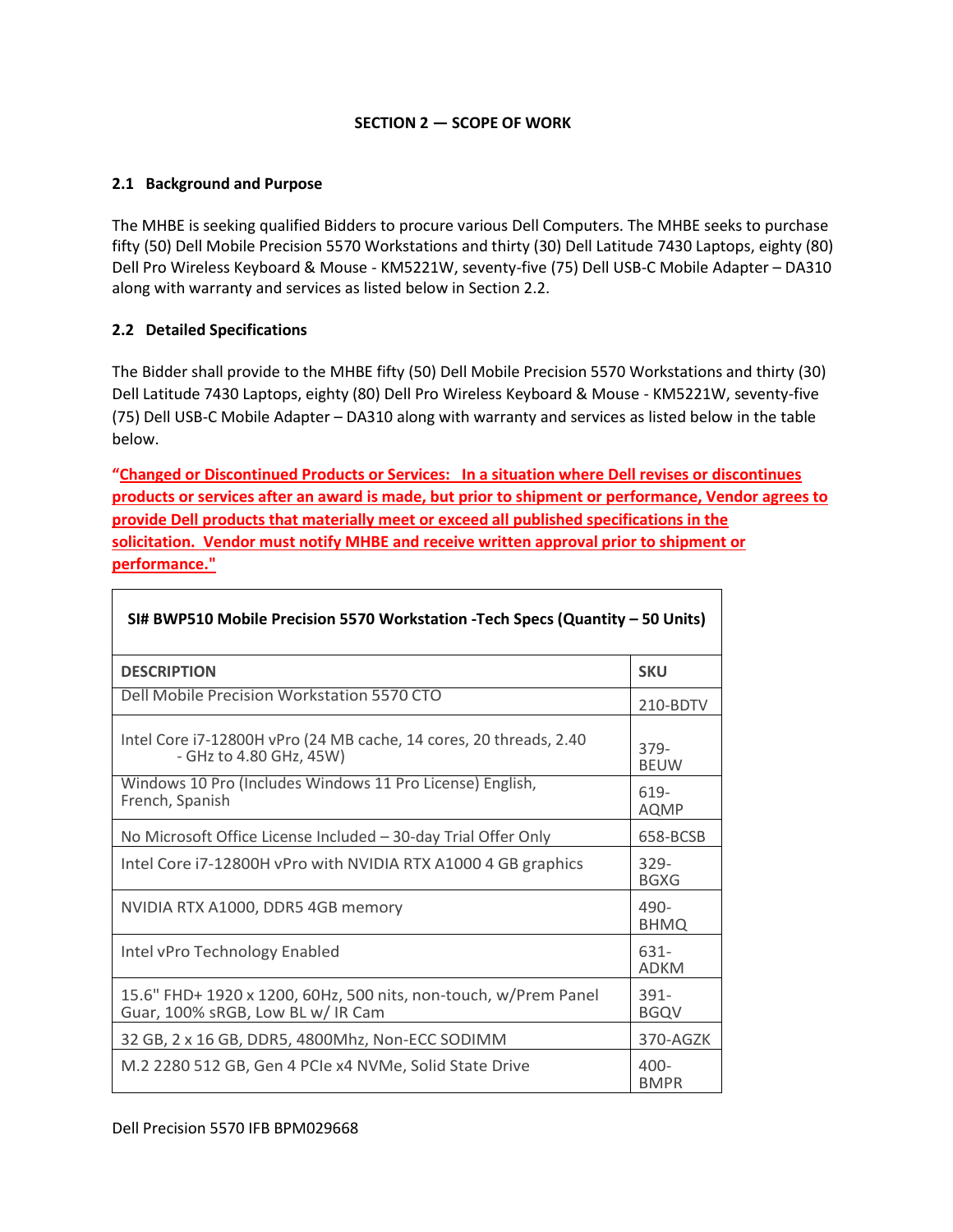| No Additional Hard Drive                                                                        | $401 -$<br>AAGM        |
|-------------------------------------------------------------------------------------------------|------------------------|
| No RAID                                                                                         | 780-BBFE               |
| Palm Rest, with 79 KYBD Layout, with fingerprint reader                                         | 346-BICK               |
| US English Backlit Keyboard                                                                     | 583-BJBV               |
| MOD, DOOR, BTM, WW, 5570                                                                        | 354-BBEV               |
| Intel Wi-Fi 6E (6GHz) AX211 2x2 with Bluetooth Wireless                                         | $555 -$<br><b>BHMS</b> |
| 6-cell 86 Whr Lithium-Ion battery with ExpressCharge                                            | 451-BCQI               |
| 130W E5 Type C Power Adapter (EPEAT)                                                            | $492 -$<br><b>BCWZ</b> |
| No ENERGY STAR Qualified                                                                        | 387-BBCE               |
| Quick Setup Guide Precision 5570                                                                | $340-$<br><b>CZUO</b>  |
| <b>Custom Configuration</b>                                                                     | 817-BBBB               |
| Intel AX211 WLAN Driver w/Bluetooth                                                             | 658-<br><b>BFMG</b>    |
| Mix Model Packaging 130W                                                                        | 340-CZUK               |
| USB Type-C to USB Type-A/HDMI Dongle, Black                                                     | 470-AEIP               |
| Regulatory Label included                                                                       | 389-BEYY               |
| <b>Black Power Cord (US)</b>                                                                    | 450-AJLH               |
| Intel Gen 12 CPU label for Core i7 vPro enable                                                  | 340-CYNX               |
| SupportAssist                                                                                   | 525-BBCL               |
| Dell(TM) Digital Delivery Cirrus Client                                                         | 640-<br><b>BBLW</b>    |
| Dell Optimizer for Precision                                                                    | 640-BBSC               |
| Dell Client System Update (Updates latest Dell Recommended BIOS,<br>Drivers, Firmware and Apps) | 658-<br><b>BBMR</b>    |
| <b>Waves Maxx Audio</b>                                                                         | 658-BBRB               |
| <b>Dell Power Manager</b>                                                                       | 658-BDVK               |
| Dell SupportAssist OS Recovery Tool                                                             | 658-BEOK               |
| <b>WARRANTIES / SERVICES</b>                                                                    | <b>SKU</b>             |
| Dell Limited Hardware Warranty Plus Service                                                     | 804-9773               |
| ProSupport Plus: Accidental Damage Service, 5 Years                                             | 804-9842               |
| ProSupport Plus: Keep Your Hard Drive, 5 Years                                                  | 804-9843               |
| ProSupport Plus: 7x24 Technical Support, 5 Years                                                | 804-9844               |
| ProSupport Plus: Next Business Day Onsite, 5 Years                                              | 804-9845               |
| Thank you for choosing Dell ProSupport Plus. For tech support, visit                            |                        |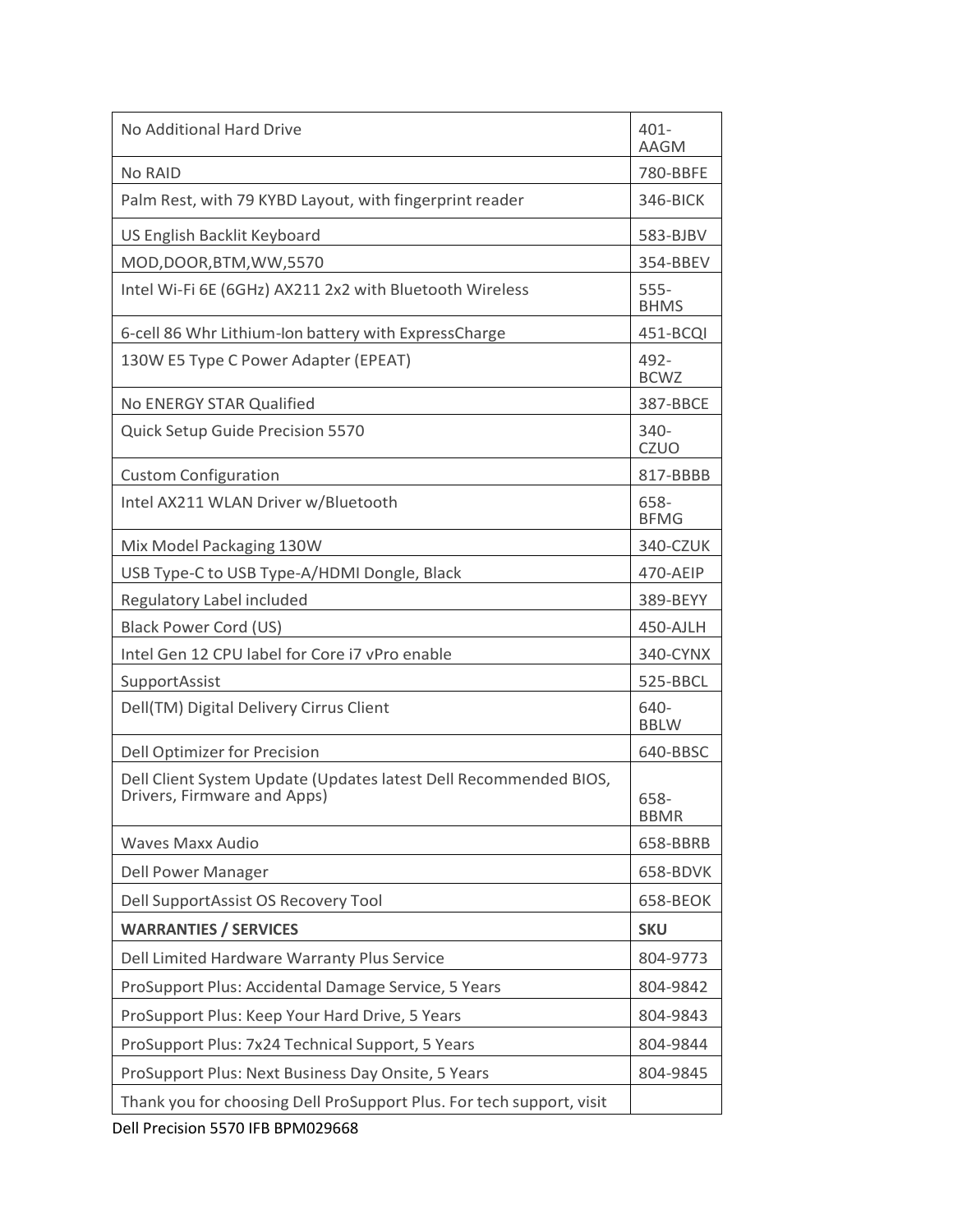| www.dell.com/contactdell or call 1-866-516-3115                   | 997-8367 |
|-------------------------------------------------------------------|----------|
| Extended Battery Service for Years 2 and 3 of System Life         | 819-9622 |
| Configuration Services - BIOS Setting Changes (Multiple Settings) |          |
| Configuration Services - Custom, Image Load                       | 366-0330 |

## **2.2.2**

| SI# BWP510 Dell Latitude 7430 Laptops (Quantity - 30 Units)                                                            |            |  |
|------------------------------------------------------------------------------------------------------------------------|------------|--|
| <b>DESCRIPTION</b>                                                                                                     | <b>SKU</b> |  |
| Dell Latitude 7430 XCTO                                                                                                | 210-BDSS   |  |
| 12th Generation Intel vPro Enterprise with Intel Core i7-1265U (10<br>- Core, 12 MB Cache, 12 Threads, up to 4.80 GHz) | 379-BEUQ   |  |
| Windows 11 Pro, English, French, Spanish                                                                               | 619-AQLP   |  |
| No Microsoft Office License Included - 30-day Trial Offer Only                                                         | 658-BCSB   |  |
| Intellris XE Graphics for i7-1265U vPro Processor with 16GB DDR4                                                       | 338-CDWW   |  |
| Intel vPro Enterprise Technology Enabled                                                                               | 631-ADFZ   |  |
| 16GB 3200MHz DDR4, Non-ECC, Integrated                                                                                 | 370-AHDU   |  |
| M.2 512GB PCIe NVMe Class 35 Solid State Drive                                                                         | 400-BION   |  |
| Laptop 14.0" FHD (1920x1080) AG, Non-Touch, WVA, 250 nits, HD<br>RGB Cam, WLAN, Carbon Fiber                           | 391-BGOU   |  |
| HD Camera, Temporal Noise Reduction, Camera Shutter, Mic                                                               | 319-BBID   |  |
| Palmrest, No Security, Carbon Fiber, Thunderbolt4                                                                      | 346-BHWU   |  |
| Single Point keyboard English US with backlit                                                                          | 583-BHFD   |  |
| Wireless Intel AX211 WLAN Driver                                                                                       | 555-BHZG   |  |
| Intel(R) Wi-Fi 6E AX211 2x2 802.11ax 160MHz + Bluetooth 5.2<br><b>Wireless Card</b>                                    | 555-BHTI   |  |
| 58WHR, 4 Cell Battery Express Charge Capable                                                                           | 451-BCWY   |  |
| 65W Type-C Adapter                                                                                                     | 492-BDGC   |  |
| E4 Power Cord 1M for US                                                                                                | 537-BBDO   |  |
| Quick Start Guide, Laptop                                                                                              | 340-CYKD   |  |
| <b>ENERGY STAR Qualified</b>                                                                                           | 387-BBLW   |  |
| <b>Custom Configuration</b>                                                                                            | 817-BBBB   |  |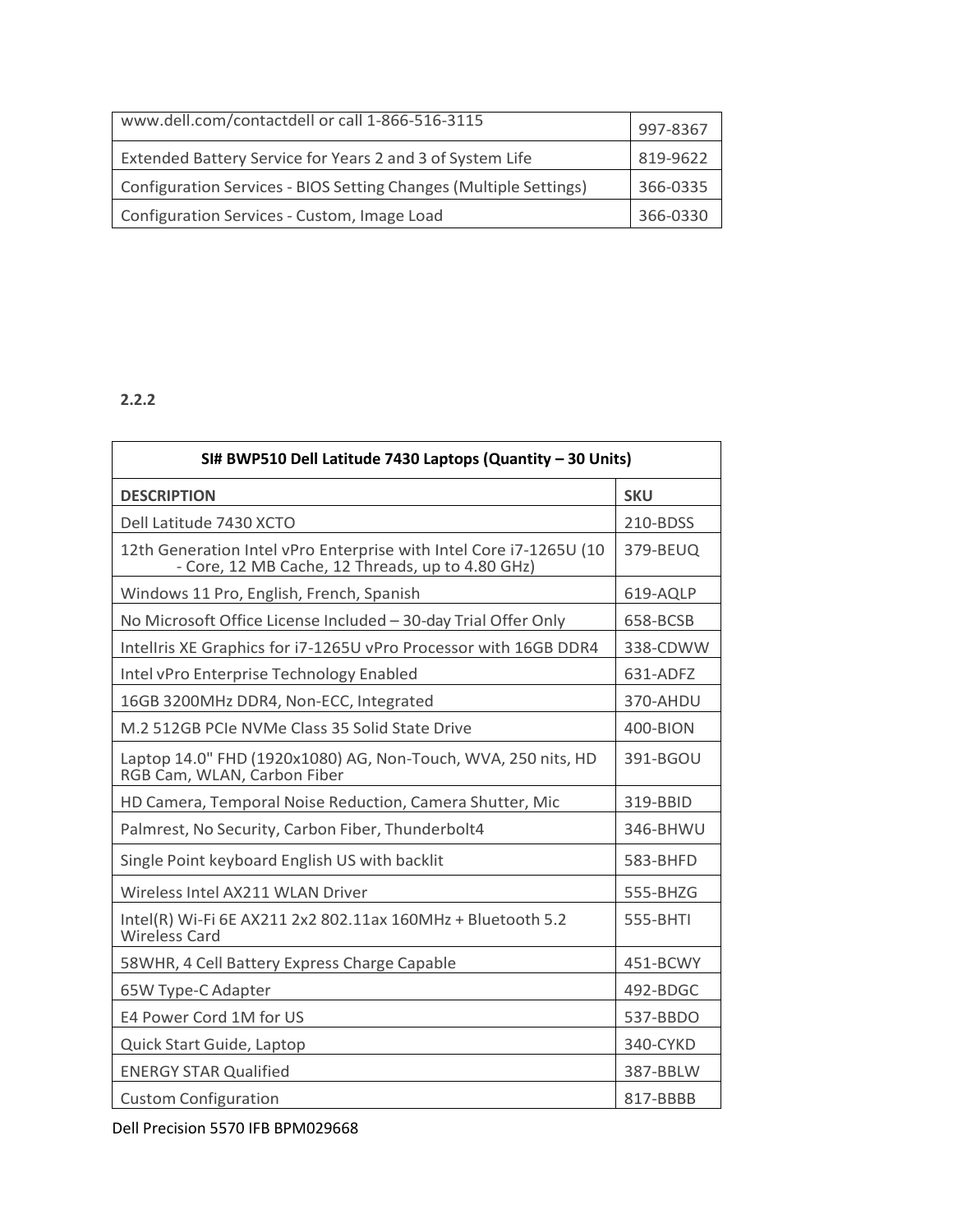| Dell Applications for Windows 11                                                                                        | 658-BFNW   |
|-------------------------------------------------------------------------------------------------------------------------|------------|
| Mix Model Ship, 65W, Laptop                                                                                             | 340-DBCC   |
| Intel Gen 12 CPU label for Core i7 vPro enable                                                                          | 340-CYNX   |
| EPEAT 2018 Registered (Gold)                                                                                            | 379-BDZB   |
| <b>WARRANTIES / SERVICES</b>                                                                                            | <b>SKU</b> |
| Dell Limited Hardware Warranty Plus Service                                                                             | 804-2167   |
| ProSupport Plus: Accidental Damage Service, 5 Years                                                                     | 804-2197   |
| ProSupport Plus: Next Business Day Onsite, 5 Years                                                                      | 804-2198   |
| ProSupport Plus: Keep Your Hard Drive, 5 Years                                                                          | 804-2199   |
| ProSupport Plus: 7x24 Technical Support, 5 Years                                                                        | 804-2200   |
| Thank you for choosing Dell ProSupport Plus. For tech support, visit<br>www.dell.com/contactdell or call 1-866-516-3115 |            |
|                                                                                                                         | 997-8367   |
| Extended Battery Service for Years 2 and 3 of System Life                                                               | 815-2815   |
| Configuration Services - BIOS Setting Changes (Multiple Settings)                                                       | 366-0335   |
| Configuration Services - Custom, Image Load                                                                             | 366-0330   |

#### **2.2.3**

| <b>ACCESSORIES</b>                                                    |            |  |  |
|-----------------------------------------------------------------------|------------|--|--|
| Dell USB-C Mobile Adapter - DA310 (Quantity - 75 Units)               |            |  |  |
| <b>DESCRIPTION</b>                                                    | <b>SKU</b> |  |  |
| Dell 7-in-1 USB-C Multiport Adapter - DA310                           | 470-AETL   |  |  |
| Dell Pro Wireless Keyboard & Mouse - KM5221W (Quantity - 80<br>Units) |            |  |  |
| <b>DESCRIPTION</b>                                                    | <b>SKU</b> |  |  |
| Dell Pro Wireless Keyboard & Mouse - KM5221W                          | 580-AJIS   |  |  |

### **2.3 Shipping / Delivery**

The successful bidder/vendor will work with the MHBE to ensure proper delivery of the hardware. Specifically, the vendor will work with the MHBE contract monitor (or his designee) to set an agreed upon delivery date. After confirmation of the agreed upon delivery date, the vendor will inform the MHBE Contract Monitor of the shipping details and provide all relevant tracking number(s). The vendor is responsible for getting all items to MHBE Pratt Street address.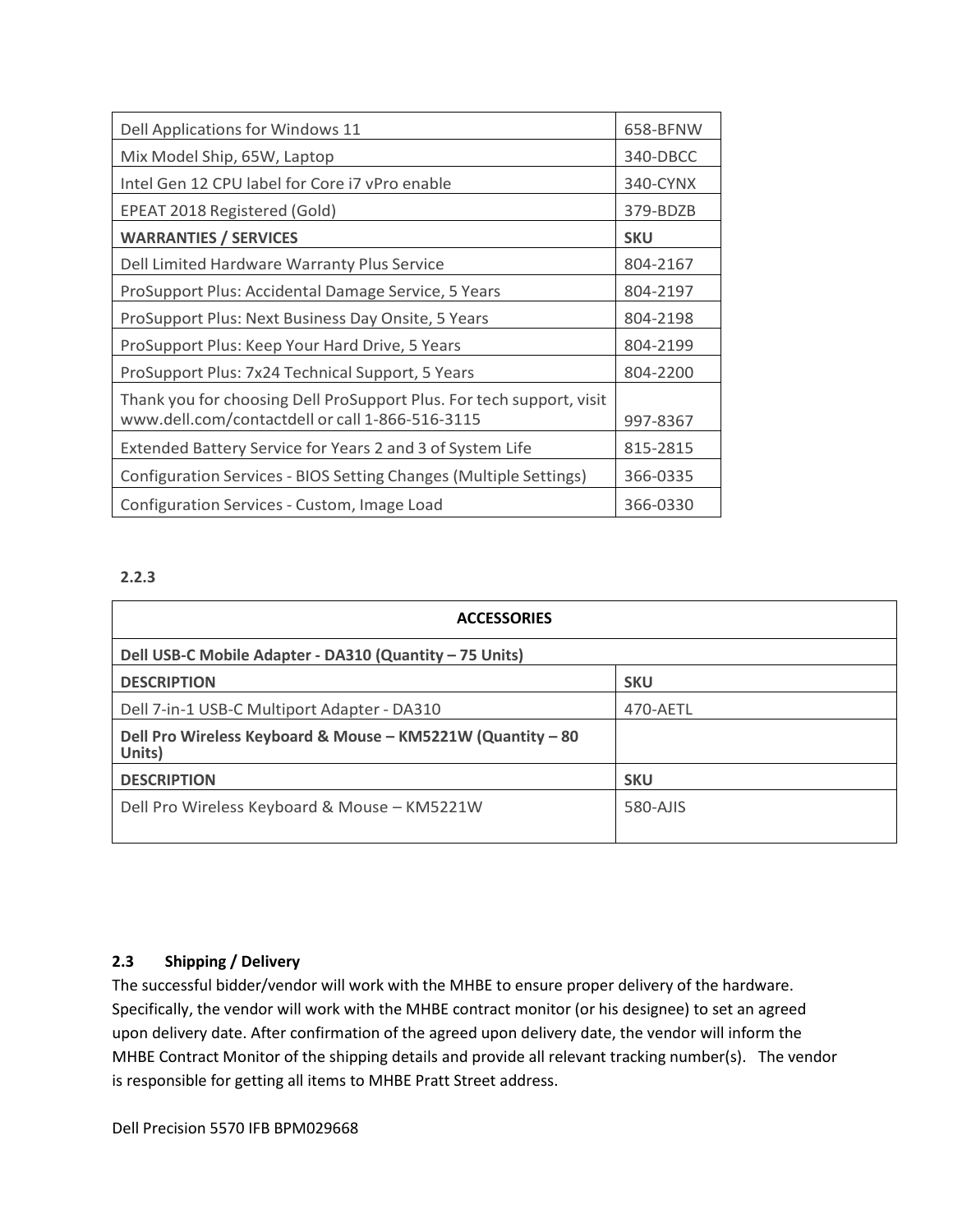## **2.4 Invoicing**

All invoices shall be submitted by the Contractor within 30 days of receipt of equipment, software or services and shall include, at the minimum, the following information:

- Name and address of the MHBE
- Contractor name
- Products(s) and/or service(s) purchased listed separately including the amount for each individual charge (i.e.,  $5 - ABC$  Hardware @ \$2,000 Total \$10,000.00, Support @ \$100.00 Total \$200.00)
- Supporting Documentation
- E-mail address/phone number of Contractor's POC
- Remittance address
- Federal taxpayer identification or (if owned by an individual) Contractor's social security number
- Invoice period, invoice date, invoice number and amount due
- Purchase Order # being billed

Invoices submitted without the required information will not be processed for payment until the Contractor provides the required information. The MHBE is generally exempt from Federal excise taxes, Maryland sales and use taxes, District of Columbia sales taxes and transportation taxes. The Contractor, however, is not exempt from such sales and use taxes and may be liable for the same.

## **SECTION 3 – BIDDER MINIMUM QUALIFICATIONS**

<span id="page-9-0"></span>The Bidder must be an authorized reseller of Dell products. As proof, the Bidder must submit with the bid a letter of authorization from the manufacturer or distributor providing evidence of the rights to resell all products and services required by this IFB.

## **SECTION 4— BID FORMAT, DUE DATE AND TIME**

#### <span id="page-9-1"></span>**4.1 One Part Submission**

## 4.1.1 **To minimize duplication costs, MHBE strongly desires e-mail delivery of Bids***.*

- 4.1.2 Bidders submitting via email must submit their bids and all required attachments in pdf format to <https://marylandhealthconnection.sharefile.com/r-rcdb2da053d4546168e1865425a59a8c5> . Bidders must submit with their Bid the required minimum qualification documentation (see Section 3), and any required bid submissions (see Section 4.2.4) with one document clearly labeled as "Dell Precision 5570 Computers and Accessories IFB #BPM029668" in time to be received by **12:00 PM, Local Time, June 14, 2022**.
- 4.1.3 A second attachment labeled "Bid, Dell Precision 5570 Computers and Accessories IFB # BPM029668 PIA", in searchable Adobe .pdf format for Public Information Act (PIA) requests (this copy shall be redacted so that confidential and/or proprietary information has been removed (see Section 1.6 "Public Information Act Notice"). If a Bidder chooses to submit its Bid without identifying any information that is confidential/proprietary, it should still provide the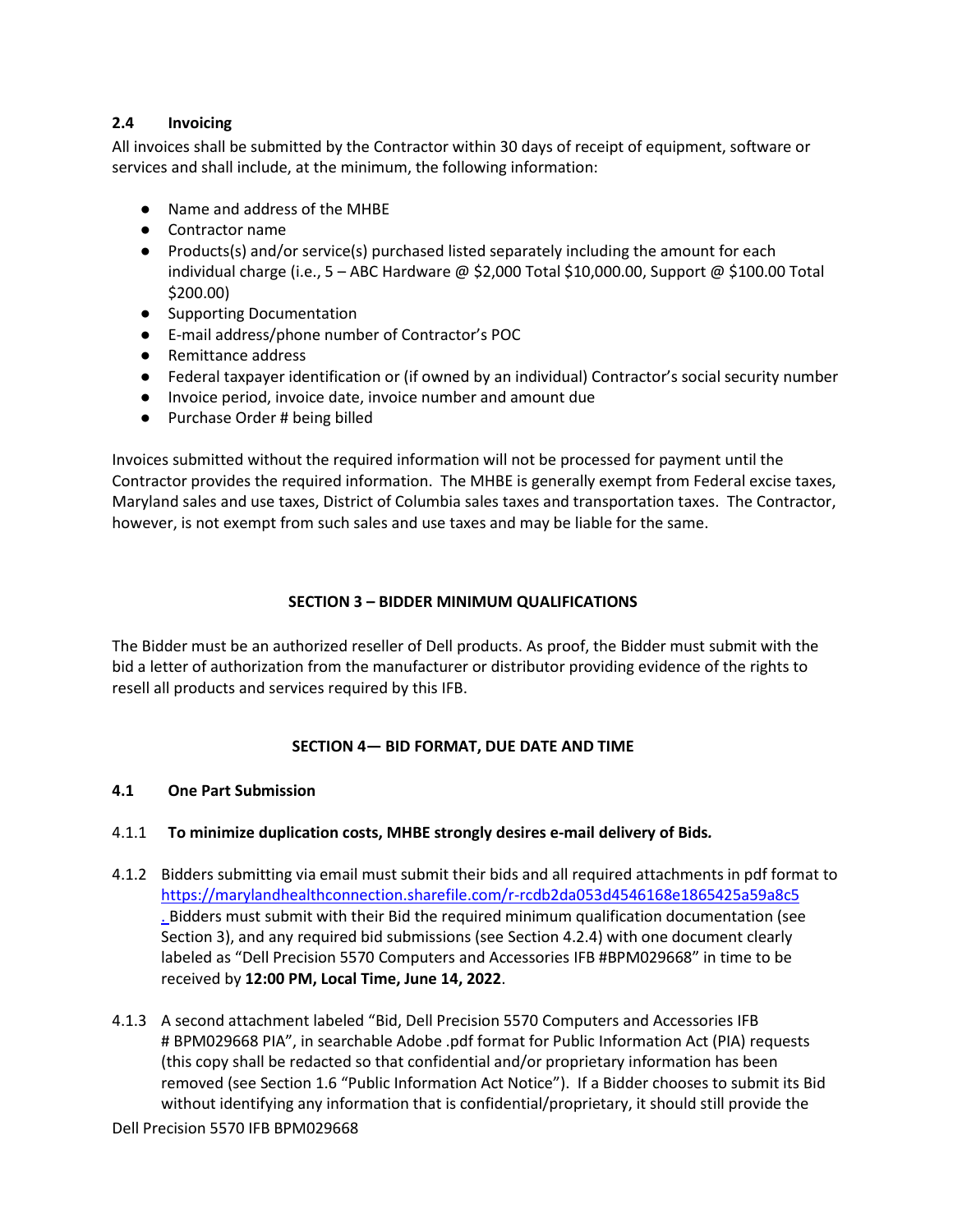second attachment required here and label it "PIA", even though no information therein will be redacted.

4.1.4 Bidders choosing to provide paper submissions shall email the Procurement Officer at the email address specified in the Key Information summary sheet for submission instructions.

## 4.1.5 **Bids delivered by facsimile shall not be considered**.

4.1.6 The Procurement Officer must receive all files by the IFB due date and time specified in the Key Information Summary Sheet and Section 4.1.2. If submitted via e-mail, the date and time of submission is determined by the date and time of arrival in the <https://marylandhealthconnection.sharefile.com/r-rcdb2da053d4546168e1865425a59a8c5> e-mail box. Requests for extension of this date and time will not be granted. Except as provided in COMAR 21.05.02.10, Bids received by the Procurement Officer after the due date will not be considered.

#### **4.2 Required Bid Submissions**

Bidders shall include the following with their Bid:

#### 4.2.1 **Transmittal Letter:**

A Transmittal Letter shall accompany the Bid. The purpose of this letter is to transmit the Bid and acknowledge the receipt of any addenda. The Transmittal Letter should be brief and signed by an individual who is authorized to commit the Bidder to the services and requirements as stated in this IFB. The Transmittal Letter should include the following:

- Name and address of the Bidder;
- Name, title, e-mail address, and telephone number of primary contact for the Bidder;
- "Dell Precision 5570 Computers and Accessories IFB # BPM029668" and Solicitation Number that the Bid is in response to;
- Signature, typed name, and title of an individual authorized to commit the Bidder to its Bid;
- Federal Employer Identification Number (FEIN) of the Bidder, or if a single individual, that individual's Social Security Number (SSN);
- Bidder's eMMA number;
- Bidder's MBE certification number (if applicable);
- Acceptance of all State IFB and Contract terms and conditions; and
- Acknowledgement of all addenda to this IFB.

#### 4.2.2 **Minimum Qualifications Documentation:**

The Bidder shall submit any Minimum Qualifications documentation that may be required, as forth in Section 3 "Bidder Minimum Qualifications."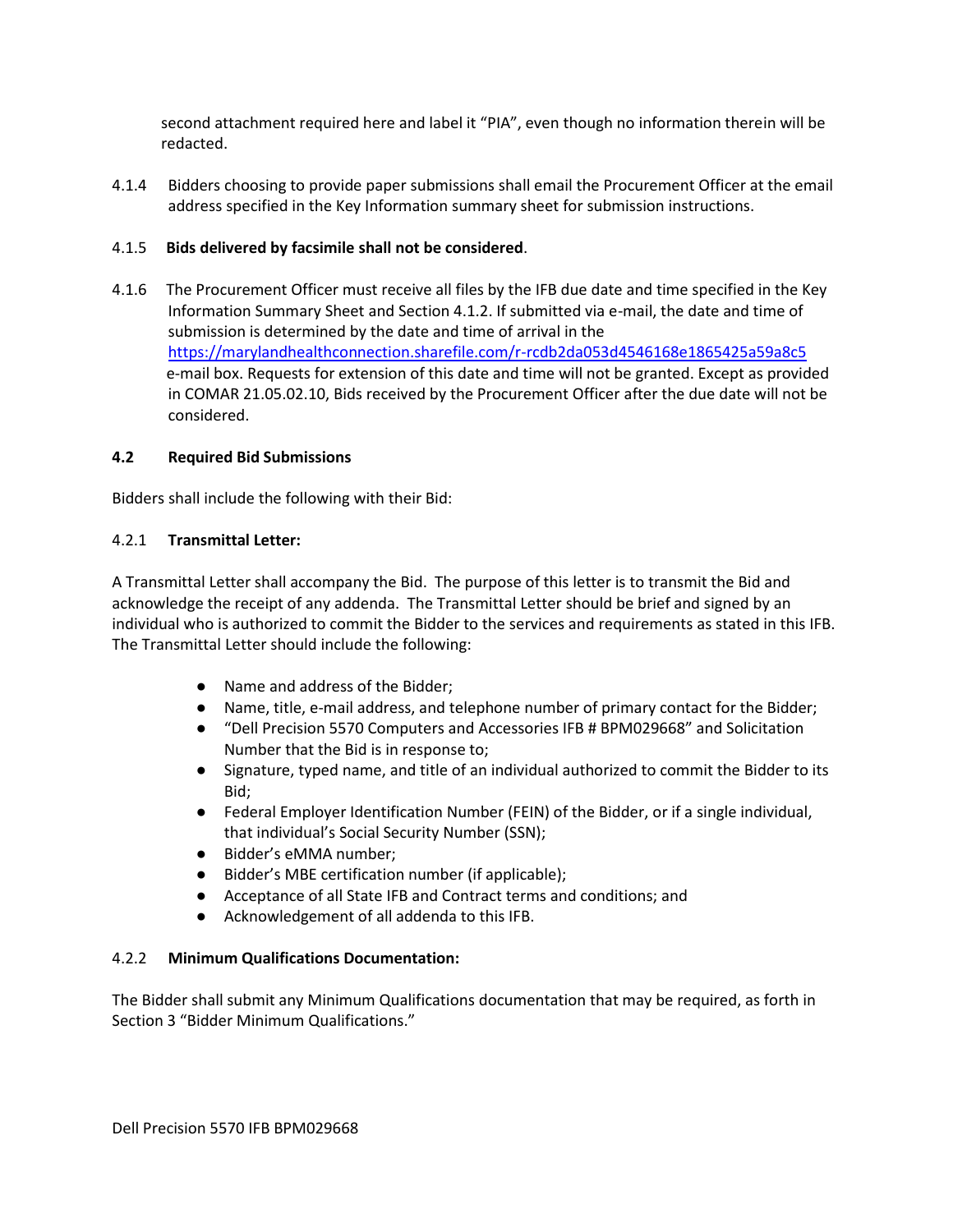## 4.2.3 **Bid Price Form**

The Bid shall contain all price information in the format specified on **IFB Attachment D - Bid Form.** Complete the Bid Form only as provided in the Bid Pricing Instructions. **Do not amend, alter, or leave blank any items on the Bid Form or include additional clarifying or contingent language on or attached to the Bid Form**. Failure to adhere to any of these instructions may result in the Bid being determined to be non-responsive and rejected by MHBE.

### 4.2.4 **Completed Required Attachments**

For email submissions, submit one (1) copy of each with original signatures.

- Attachment B Bid/Proposal Affidavit
- Attachment E Federal Funds Attachment, **including E-1 and E-2**

## **4.3 Electronic Transactions Authorized**

- 4.3.1 This procurement authorizes electronic transactions in keeping with COMAR 21.03.05 *et seq*. and pursuant to the Maryland Uniform Electronic Transactions Act, Maryland Code Annotated, Commercial Law Article, Title 21.
- 4.3.2 In addition to specific electronic transactions specifically authorized in other sections of this IFB, including its attachments (e.g., Sections 4.1 (One Part Submission Via Email Preferred) and 6 (Bidder agrees to accept payments by electronic funds transfer)) and subject to the exclusions noted in Section 4.3.3, below, the following transactions are authorized to be conducted by electronic means on the terms described:
	- A. The Procurement Officer may conduct the procurement using eMMA, the Maryland Health Benefit Exchange website a[t http://www.marylandhbe.com/about-us/procurement/](http://www.marylandhbe.com/about-us/procurement/) or email to issue:
		- a) the solicitation (e.g., the IFB/RFP);
		- b) any amendments;
		- c) pre-Bid/Proposal conference documents;
		- d) questions and responses;
		- e) communications regarding the solicitation or Bid/Proposal to any Bidder/Offeror or potential Bidder/Offeror;
		- f) notices of award selection or non-selection; and
		- g) the Procurement Officer's decision on any Bid protest or Contract claim.
		- h) Contract award
		- i) Contract Modifications
	- B. A Bidder/Offeror or potential Bidder/Offeror may use e-mail to:
		- a) submission of initial Bids or Proposals;
		- b) ask questions regarding the solicitation;
		- c) reply to any material received from the Procurement Officer by electronic means that includes a Procurement Officer's request or direction to reply by e-mail or facsimile, but only on the terms specifically approved and directed by the Procurement Officer;
		- d) submit a "No Bid/Proposal Response" to the solicitation.
		- e) submit a Pre-Proposal Conference Response Form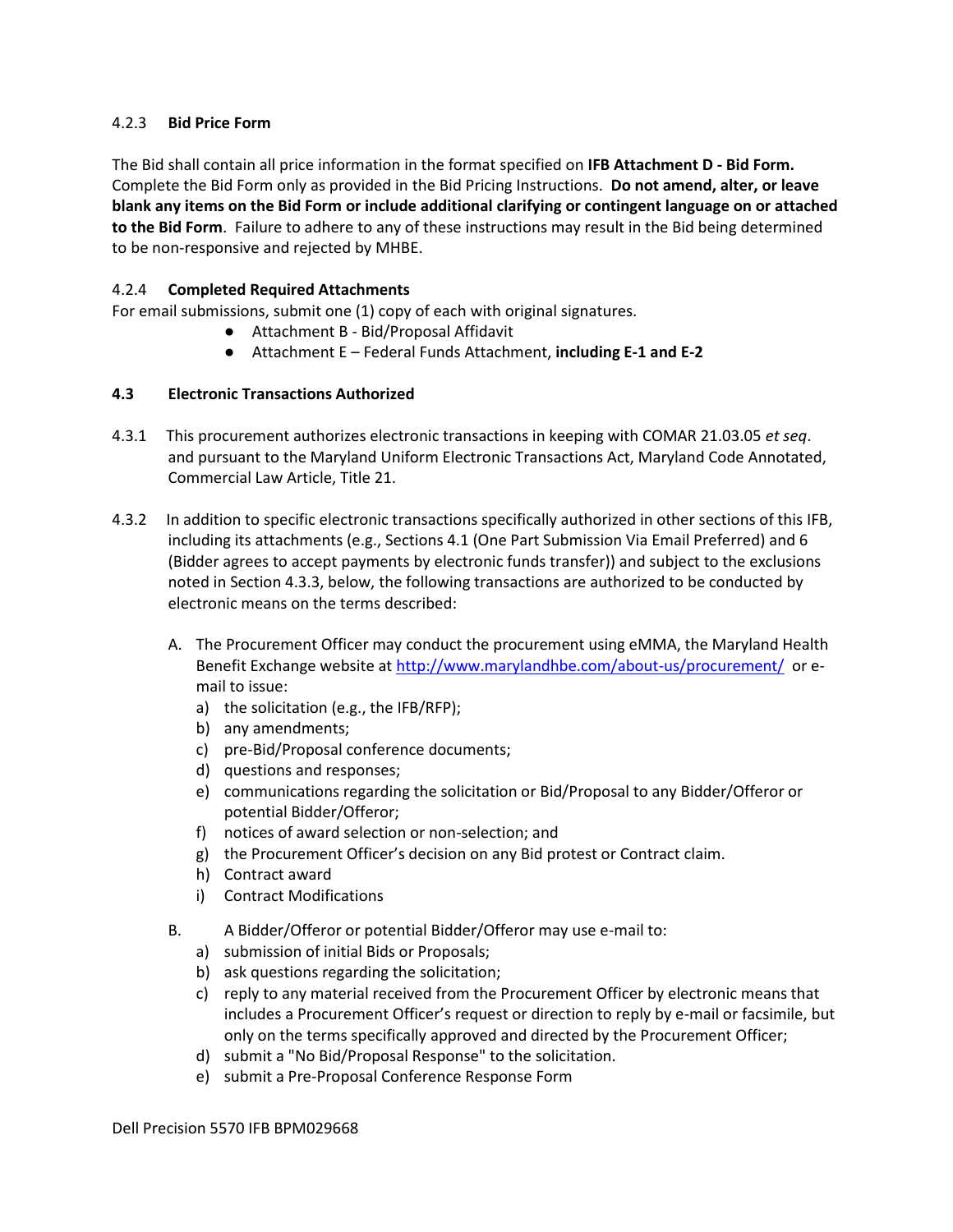- f) submit a signed Contract, Contract Affidavit, Non-Exchange Entity Agreement, Non-Disclosure Agreement or other attachment required to be returned with an executed Contract or within five days of award
- g) submit a signed Contract Modification
- C. The Procurement Officer, the Contract Monitor, and the Contractor may conduct day-to-day Contract administration, except as outlined in Section E of this subsection utilizing e-mail, facsimile, or other electronic means if authorized by the Procurement Officer or Contract Monitor.
- 4.3.3 The following transactions related to this procurement and any Contract awarded pursuant to it are *not authorized* to be conducted by electronic means:
	- a) filing of Bid Protests;
	- b) filing of Contract Claims; or
	- c) any transaction, submission, or communication where the Procurement Officer has specifically directed that a response from the Contractor or Bidder/Offeror be provided in writing or hard copy.
- 4.3.4 Any facsimile or e-mail transmission is only authorized to the facsimile numbers or e-mail addresses for the identified person as provided in the solicitation, the Contract, or in the direction from the Procurement Officer or Contract Monitor.
- 4.3.5 MHBE requires original signatures on all submissions that this IFB or the document form requires to be signed, including but not limited to all Transmittal Letters, Bids, the Contract or Contract Modifications resulting from this IFB. However, the Contractor may scan and submit electronically any document containing such original signature(s). The Contract and other contractual documents each may be signed by the Parties in counterparts, each of which shall be deemed to be an original but all of which, taken together, shall constitute one and the same Contract.

## **4.4 Documents Required upon Notice of Recommendation for Contract Award**

Upon receipt of a Notification of Recommendation for Contract Award, the following documents shall be completed and submitted electronically, via email, by the recommended awardee within five (5) Business Days, unless noted otherwise:

- Attachment A Standard Contract
- Attachment C Contract Affidavit

## **SECTION 5 — BASIS FOR AWARD**

<span id="page-12-0"></span>A contract shall be awarded to the responsible Bidder submitting a responsive Bid with the most favorable Total Bid Price for providing the products/services as specified in this IFB. **The most favorable Total Bid Price will be the lowest price on IFB Attachment D - Bid Form.**

## **SECTION 6 — GENERAL INFORMATION AND REQUIREMENTS**

<span id="page-12-1"></span>Dell Precision 5570 IFB BPM029668 ● The Contract that results from this IFB shall be a firm fixed price contract.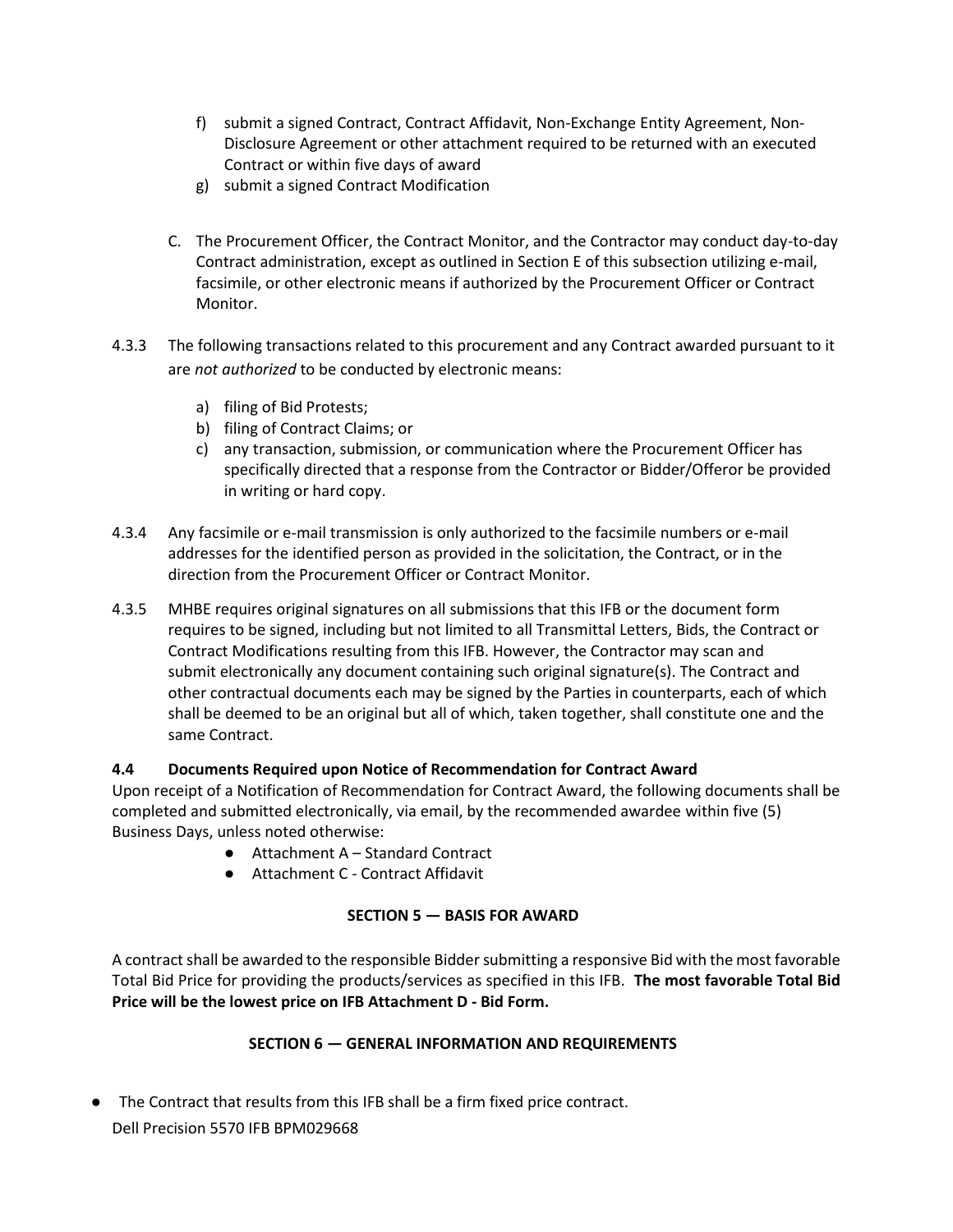- The Contract resulting from this IFB shall be for a one time purchase as of the date of the full execution by the Parties. The Contractor shall provide services upon receipt of a written Notice to Proceed. Audit, confidentiality, document retention, patents, copyrights & intellectual property, warranty and indemnification obligations under the Contract and any other obligations specifically identified in the Contract shall survive termination of the Contract.
- If it becomes necessary to revise this IFB before the due date for bids, addenda will be provided to all prospective Bidders who were sent this IFB or otherwise are known by the Procurement Officer to have obtained this IFB. In addition, addenda to the IFB will be posted on the MHBE web page and through eMaryland Marketplace. Addenda made after the due date for bids will be sent only to those Bidders who submitted a timely bid.
- The MHBE reserves the right to cancel this IFB, accept or reject any and all bids (in whole or in part) received in response to this IFB, to waive or permit cure of minor irregularities. The MHBE also reserves the right, in its sole discretion, to award a Contract based upon the written bids received without prior discussions or negotiations.
- The MHBE is not responsible for Contractor's costs incurred in preparing and submitting a bid or in performing any other activities relative to this solicitation.
- By submitting a response to this solicitation, the Bidder agrees to accept payments by electronic funds transfer if selected for Contract unless the State Comptroller's Office grants an exemption. Payment by electronic funds transfer is mandatory for contracts exceeding \$100,000. The selected Contractor shall register using the COT/GAD X-10 Vendor Electronic Funds (EFT) Registration.
- Request Form. Any request for exemption must be submitted to the State Comptroller's Office for approval at the address specified on the COT/GAD X-10 form and must include the business identification information as stated on the form and include the reason for the exemption. The COT/GAD X-10 form can be downloaded at[: http://compnet.comp.state.md.us/gad/pdf/GADX-10.pdf.](http://compnet.comp.state.md.us/gad/pdf/GADX-10.pdf)
- The sole point of contact at the MHBE for purposes of this IFB, prior to the award of any contract, is the Procurement Officer at the address listed below:

Name: Tracey D. Gamble Title: Procurement Officer Address: 750 E. Pratt Street, 6th Floor, Baltimore, MD 21202 Email Address: [hix.procurement@maryland.gov](mailto:hix.procurement@maryland.gov)

- The MHBE may change the Procurement Officer and/or the Contract Monitor at any time by written notice.
- The individual responsible for day-to-day administration and management of the Contract issued pursuant to this IFB shall be the Contract Monitor identified below:

Name: Amardeep Muppidi Address: 750 East Pratt Street, 6<sup>th</sup> Floor, Baltimore, MD 21202 Email address: [amardeep.muppidi@maryland.gov](mailto:amardeep.muppidi@maryland.gov)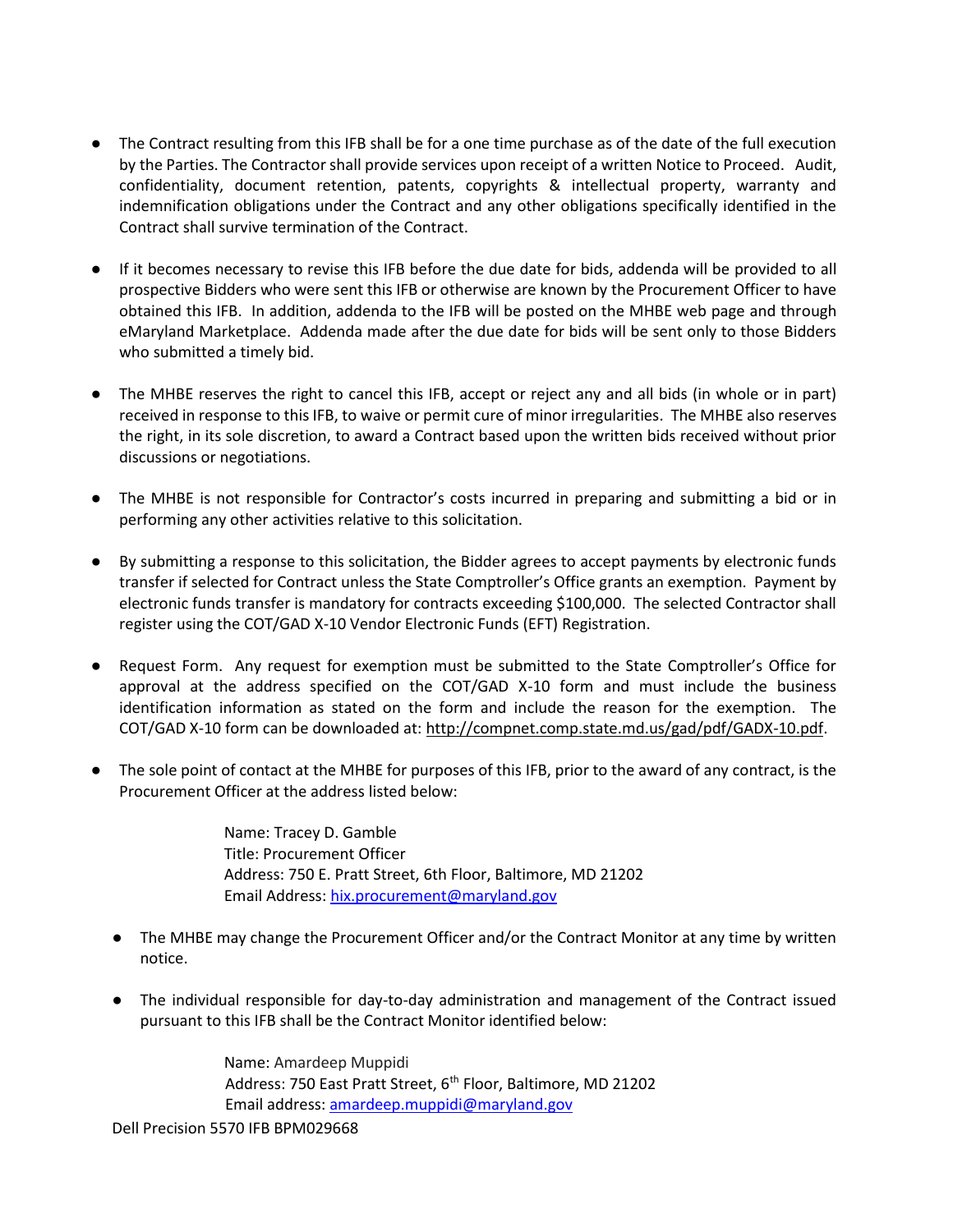- The MHBE may change the Procurement Officer and/or the Contract Monitor at any time by written notice.
- Bids submitted in response to this IFB are irrevocable for 120 days following the closing date of bids. This period may be extended at the Procurement Officer's request only with the Bidder's written agreement.

#### **SECTION 7 — ATTACHMENTS**

- <span id="page-14-0"></span>● Attachment A - Standard Contract – Must be signed and submitted within five (5) business days of notification of proposed Contract award
- Attachment B Bid/Proposal Affidavit Must be completed and submitted with the Bid
- Attachment C State Contract Affidavit Must be completed and submitted within five (5) business days of notification of proposed Contract award
- Attachment D Bid Form Must be completed and submitted with the Bid
- Attachment E Federal Funds Attachment This attachment describes requirements and restrictions associated with the federal funds to be used in this Contract. Execution of a Contract awarded as a result of this IFB indicates a Contractor's agreement with all applicable requirements and restrictions. This attachment must be completed and submitted with the Bid.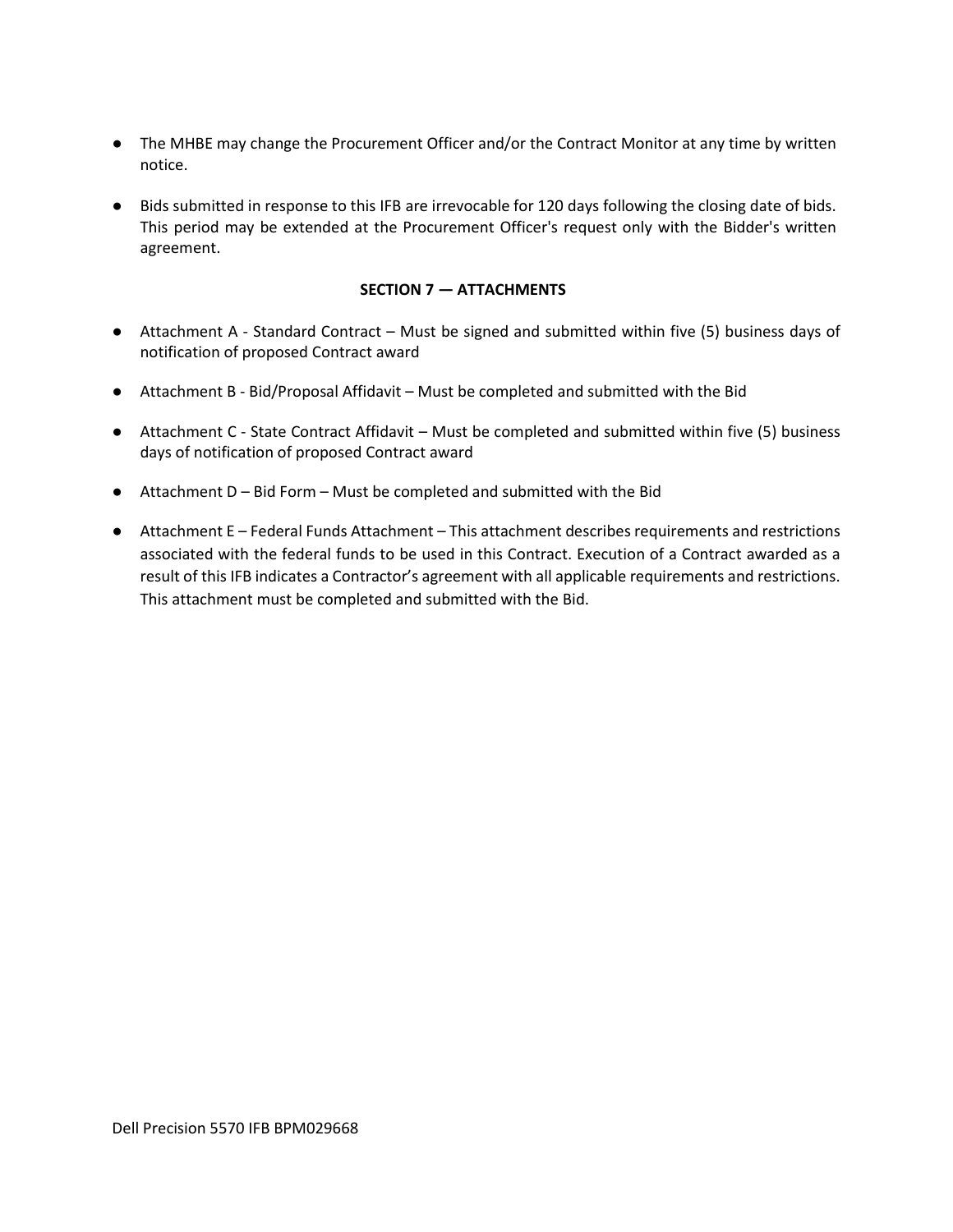## **ATTACHMENT A – CONTRACT Dell Precision 5570 Computers and Accessories IFB IFB # BPM02966**

<span id="page-15-0"></span>THIS CONTRACT (the "Contract") is made as of the Effective Date defined below by and between [Contractor's name] (the "Contractor") and the MARYLAND HEALTH BENEFIT EXCHANGE, a unit of the STATE OF MARYLAND (the "MHBE"). The Contractor and the MHBE each are a "Party" and, together, are the "Parties".

In consideration of the premises and the covenants herein contained, the Parties agree as follows:

#### **1. Definitions**

In this Contract, the following words have the meanings indicated:

- 1.1 "Bid" means the Contractor's Bid dated \_\_\_\_\_\_\_\_.
- 1.2 "COMAR" means Code of Maryland Regulations.
- 1.3 "Contract Monitor" means the MHBE employee identified in Section 6 of the IFB as the Contract Monitor or a successor designated by the MHBE.
- 1.4 "Contractor" means \_\_\_\_\_\_\_\_\_\_\_\_\_\_\_\_\_\_\_\_\_\_\_\_\_\_\_\_\_\_\_\_ [Contractor's name] whose principal business address is \_\_\_\_\_\_\_\_\_\_\_\_\_\_\_\_\_\_\_\_\_\_\_\_\_\_\_\_\_\_\_\_\_\_\_\_\_[Contractor's primary address] and whose principal office in Maryland is \_\_\_\_\_\_\_\_\_\_\_\_\_\_\_\_\_\_\_\_\_\_\_\_\_\_\_\_\_\_\_[Contractor's local address.
- 1.5 "Effective Date" means the date on which the last of the two Parties signs this Contract.
- 1.6 "MHBE" means the Maryland Health Benefit Exchange.
- 1.7 "IFB" means the Invitation for Bids for Dell Precision 5570 Computers and Accessories IFB # BPM029668, and any addenda thereto issued in writing by the MHBE.
- 1.8 "Procurement Officer" means the MHBE employee identified in Section 6 of the IFB as the Procurement Officer or a successor designated by the MHBE.
- 1.9 "Software" means the object code version of computer programs licensed pursuant to this Contract. Embedded code, firmware, internal code, microcode, and any other term referring to software that is necessary for proper operation is included in this definition of Software. Software includes all prior, current, and future versions of the Software and all maintenance updates and error corrections. "Software" also includes any upgrades, updates, bug fixes or modified versions or backup copies of the Software licensed to the MHBE by Contractor or an authorized distributor.
- 1.10 "State" means the State of Maryland.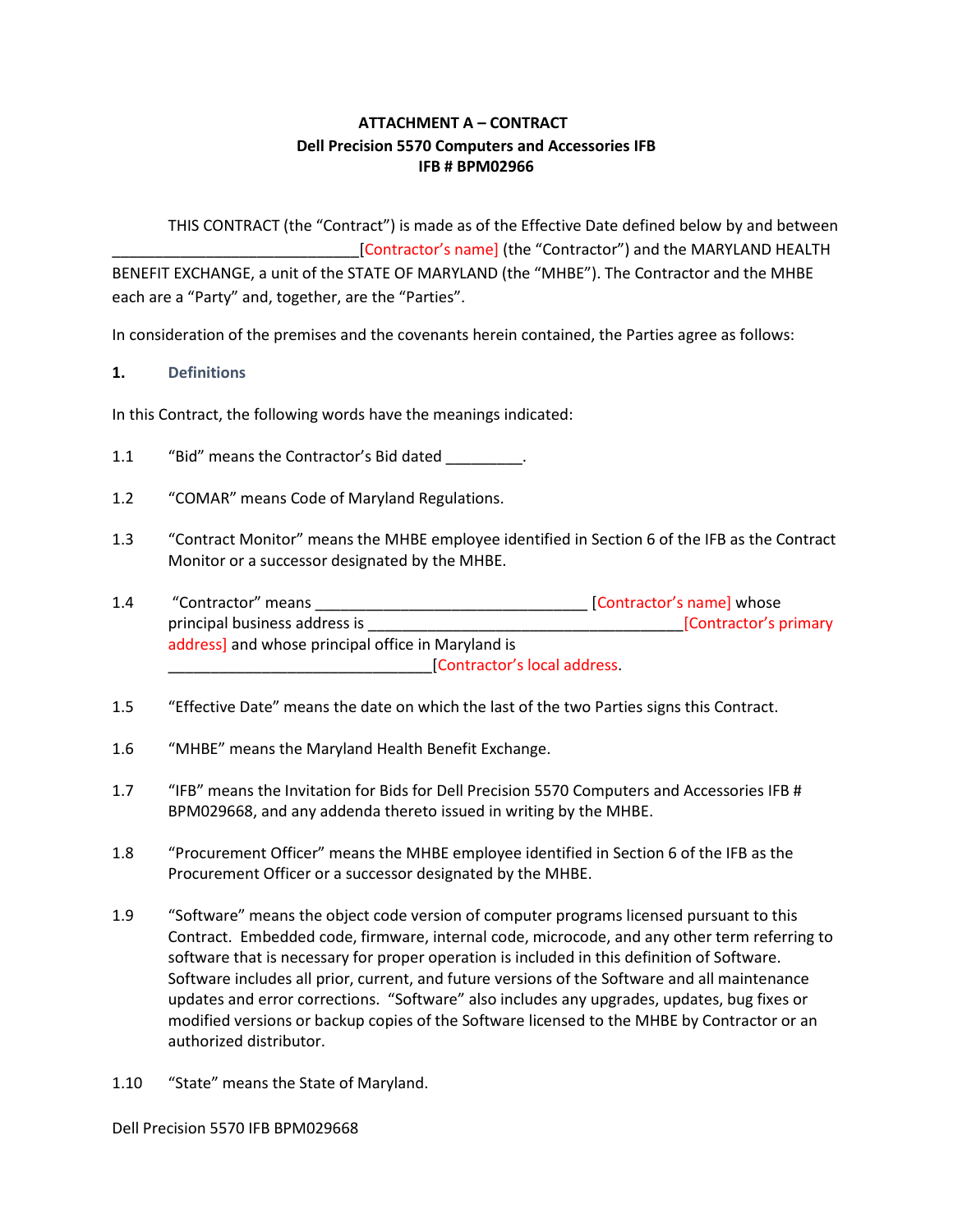#### **2. Scope of Contract**

1.1 The Contractor shall provide products and services as described in the IFB for Apple Hardware and Accessories IFB awarded in accordance with Exhibits A-D listed in this section and hereby incorporated as part of this Contract. If there is any conflict between this Contract and the Exhibits, the terms of the Contract shall govern. If there is any conflict among the Exhibits, the following order of precedence shall determine the prevailing provision:

Exhibit A – The IFB Exhibit B – State Contract Affidavit, executed by the Contractor and dated Exhibit C – The Federal Funds Attachment (Attachment E to the IFB, including E-1 and E-2) Exhibit D – The Bid

- 1.2 The Procurement Officer may, at any time, by written order, make changes in the work within the general scope of the Contract or the IFB. No other order, statement, or conduct of the Procurement Officer or any other person shall be treated as a change or entitle the Contractor to an equitable adjustment under this section. Except as otherwise provided in this Contract, if any change under this section causes an increase or decrease in the Contractor's cost of, or the time required for, the performance of any part of the work, whether or not changed by the order, an equitable adjustment in the Contract price shall be made and the Contract modified in writing accordingly. The Contractor must assert in writing its right to an adjustment under this section within thirty (30) days of receipt of written change order and shall include a written statement setting forth the nature and cost of such claim. No claim by the Contractor shall be allowed if asserted after final payment under this Contract. Failure to agree to an adjustment under this section shall be a dispute under the Disputes clause. Nothing in this section shall excuse the Contractor from proceeding with the Contract as changed.
- 1.3 While the Procurement Officer may, at any time, by written change order, make unilateral changes in the work within the general scope of the Contract as provided in Section 2.2 above, the Contract may be modified by mutual agreement of the parties, provided: (a) the modification is made in writing; (b) all parties sign the modification; and (c) all required approvals are obtained.
- 1.4 Contracts awarded in violation of the MHBE Procurement Policies and Procedures are voidable at the election of MHBE.

#### **3. Period of Performance.**

- 2.1 The Contract shall be for a one time purchase as of the date of full execution by the Parties.
- 3.2 Audit, confidentiality, document retention, patents, copyrights and intellectual property, warranty and indemnification obligations under this Contract and any other obligations specifically identified shall survive expiration or termination of the Contract.

#### **4. Consideration and Payment**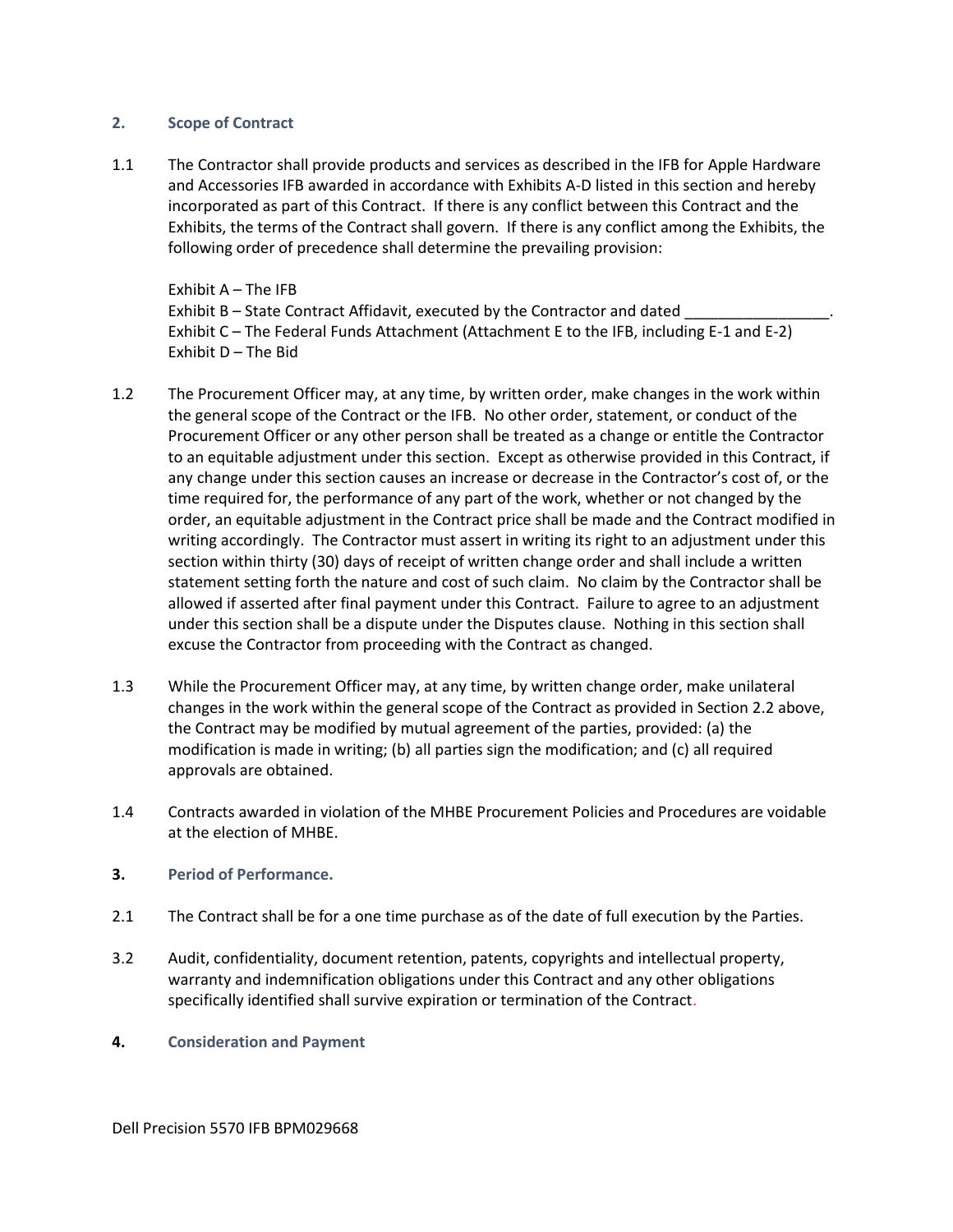- 3.1 In consideration of the satisfactory performance of the work set forth in this Contract, the MHBE shall pay the Contractor in accordance with the terms of this Contract and at the prices quoted in the Bid.
- 3.2 Payments to the Contractor shall be made no later than thirty (30) days after the MHBE's receipt of a proper invoice for services provided by the Contractor, acceptance by the MHBE of services provided by the Contractor, and pursuant to the conditions outlined in Section 4 of this Contract. Each invoice must include the Contractor's Federal Tax Identification or Social Security Number for a Contractor who is an individual which is [Contractor's FEIN or SSN-]. Charges for late payment of invoices other than as prescribed at Md. Code Ann., State Finance and Procurement Article, §15-104 are prohibited. Invoices shall be submitted to the Contract Monitor at hbe.finance@maryland.gov. Electronic funds transfer shall be used by the MHBE to pay Contractor pursuant to this Contract and any other State payments due Contractor unless the State Comptroller's Office grants Contractor an exemption.
- 3.3 In addition to any other available remedies, if, in the opinion of the Procurement Officer, the Contractor fails to perform in a satisfactory and timely manner, the Procurement Officer may refuse or limit approval of any invoice for payment, and may cause payments to the Contractor to be reduced or withheld until such time as the Contractor meets performance standards as established by the Procurement Officer.
- 3.4 Payment of an invoice by the MHBE is not evidence that services were rendered as required under this Contract.
- 3.5 Contractor's eMarylandMarketplace Advantage vendor ID number is \_\_\_\_\_\_\_\_\_\_\_\_ (Contractor's eMMA number).
- **5. Patents, Copyrights, and Intellectual Property**
- 4.1 If the Contractor furnishes any design, device, material, process, or other item, which is covered by a patent, trademark or service mark, or copyright or which is proprietary to, or a trade secret of, another, the Contractor shall obtain the necessary permission or license to permit the State to use such item or items.
- 4.2 Except as provided in Section 5.4 of this Contract, the Contractor agrees that all documents and materials, including but not limited to, reports, drawings, studies, specifications, estimates, tests, maps, photographs, designs, software, equipment, graphics, mechanical, artwork, computations and data prepared by or for the Contractor for purposes of this Contract (Work Product) shall become and remain the sole and exclusive property of the State and shall be available to the MHBE at any time. The MHBE shall have the right to use the same without restriction and without compensation to the Contractor other than that specifically provided by this Contract.
- 4.3 Except as provided in Section 5.4 of this Contract, the Contractor agrees that at all times during the term of this Contract and thereafter, the Work Product shall be "works made for hire" as that term is interpreted under U.S. copyright law and shall be owned by the State. Ownership includes the right to copyright, patent, register and the ability to transfer these rights and all information used to formulate such Work Product. In the event any Work Product is or may not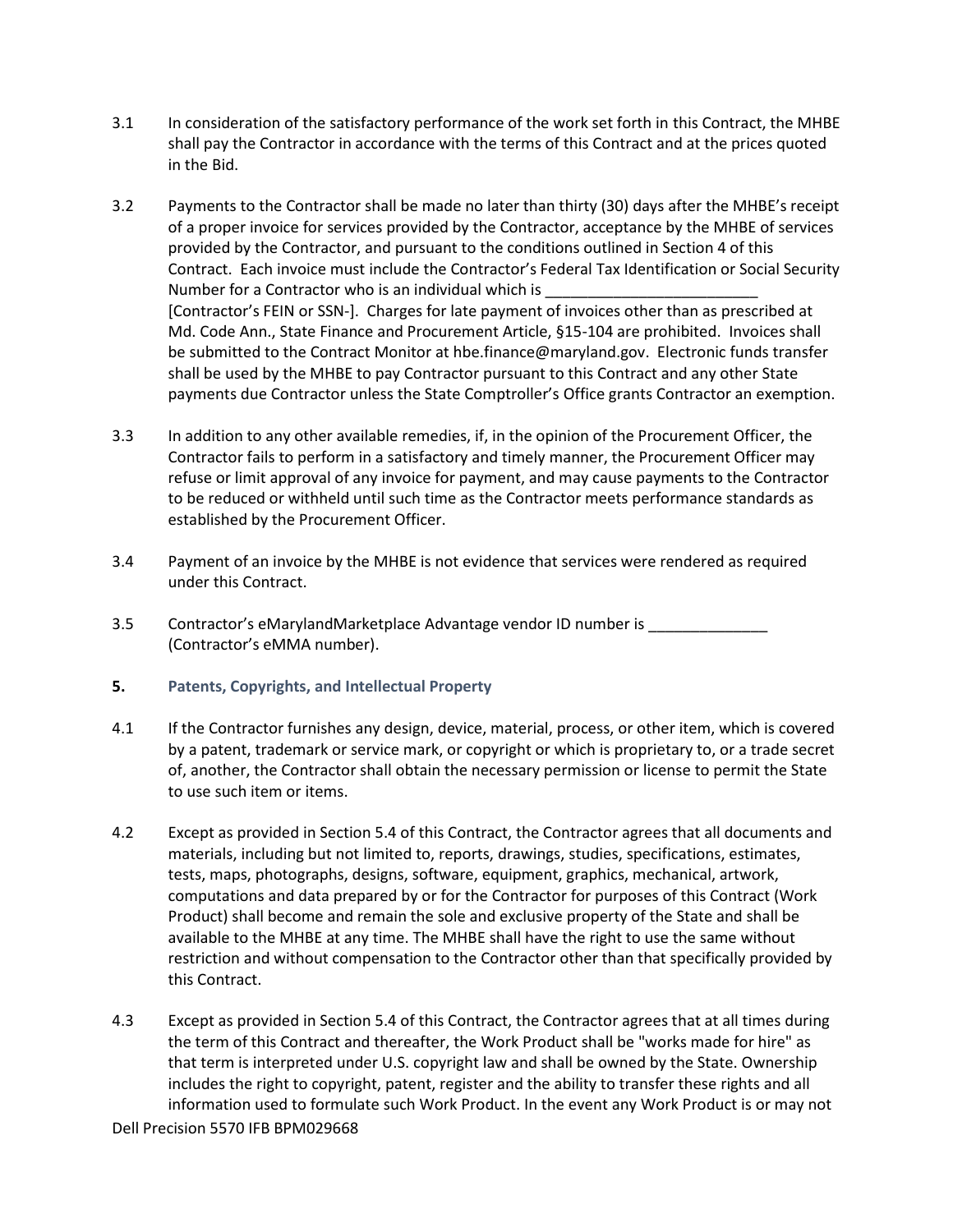be considered a work made for hire under applicable law, Contractor assigns and transfers to the State the entire right, title and interest in and to all rights in the Work Product and any registrations and copyright applications relating thereto and any renewals and extensions thereof. Contractor shall execute all documents and perform such other proper acts as the State may deem necessary to secure for it the rights pursuant to this section.

- 4.4 Notwithstanding anything to the contrary in this Contract, to the extent (i) the Work Product incorporates any commercial-off-the shelf software (COTS) and/or any Pre-Existing Intellectual Property or (ii) any COTS and/or Pre-Existing Intellectual Property (other than a computer's operating system, supported internet browser, browser accessibility software or hardware if needed by the user, and software required to access a commonly-available data transmission tool or export format) is required to access, install, build, compile or otherwise use the Work Product (such COTS and Pre-Existing Intellectual Property individually and collectively referred to herein as "Third-party Intellectual Property," which shall be the sole property of Contractor or its third-party licensors, as applicable), Contractor hereby grants, on behalf of itself and any third-party licensors, to the State a royalty-free, paid-up, non-exclusive, unrestricted, unconditional, irrevocable, worldwide right and license, with the right to use, execute, reproduce, display, perform, distribute copies of internally, modify and prepare derivative works based upon, such Third-party Intellectual Property as may be necessary for the State to use the Work Product for the purposes for which such Work Product was designed and intended. "Pre-Existing Intellectual Property" means any program, utility or tool owned by Contractor or its third-party licensors that was created by Contractor or its third-party licensors independently from its performance of this Contract and not solely using funds from this Contract.
- 4.5 Subject to the terms of Section 6, Contractor shall defend, indemnify, and hold harmless the State, including, but not limited to, the Agency and its agents, officers, and employees, from and against any and all claims, costs, losses, damages, liabilities, judgments and expenses (including without limitation reasonable attorneys' fees) arising out of or in connection with any claim the Work Product or any Third-party Intellectual Property infringes, misappropriates or otherwise violates any Third-party Intellectual Property rights. Contractor shall not enter into any settlement involving third party claims that contains any admission of or stipulation to any guilt, fault, liability or wrongdoing by the State or that adversely affects the State's rights or interests, without the State's prior written consent, which consent may be withheld in the State's sole and absolute discretion. Contractor shall be entitled to control the defense or settlement of such claim (with counsel reasonably satisfactory to the State), provided that the State will, upon requesting indemnification hereunder: (a) provide reasonable cooperation to Contractor in connection with the defense or settlement of any such claim, at Contractor's expense; and (b) be entitled to participate in the defense of any such claim. Contractor's obligations under this section will not apply to the extent any Third-party Intellectual Property infringes, misappropriates or otherwise violates any third-party intellectual rights as a result of modifications made by the State in violation of the license granted to the State pursuant to section 5.4; provided that such infringement, misappropriation or violation would not have occurred absent such modification.
- 4.6 Without limiting Contractor's obligations under Section 5.5, if all or any part of the Work Product or any Third Party Intellectual Property is held, or Contractor or the State reasonably determines that it could be held, to infringe, misappropriate or otherwise violate any third party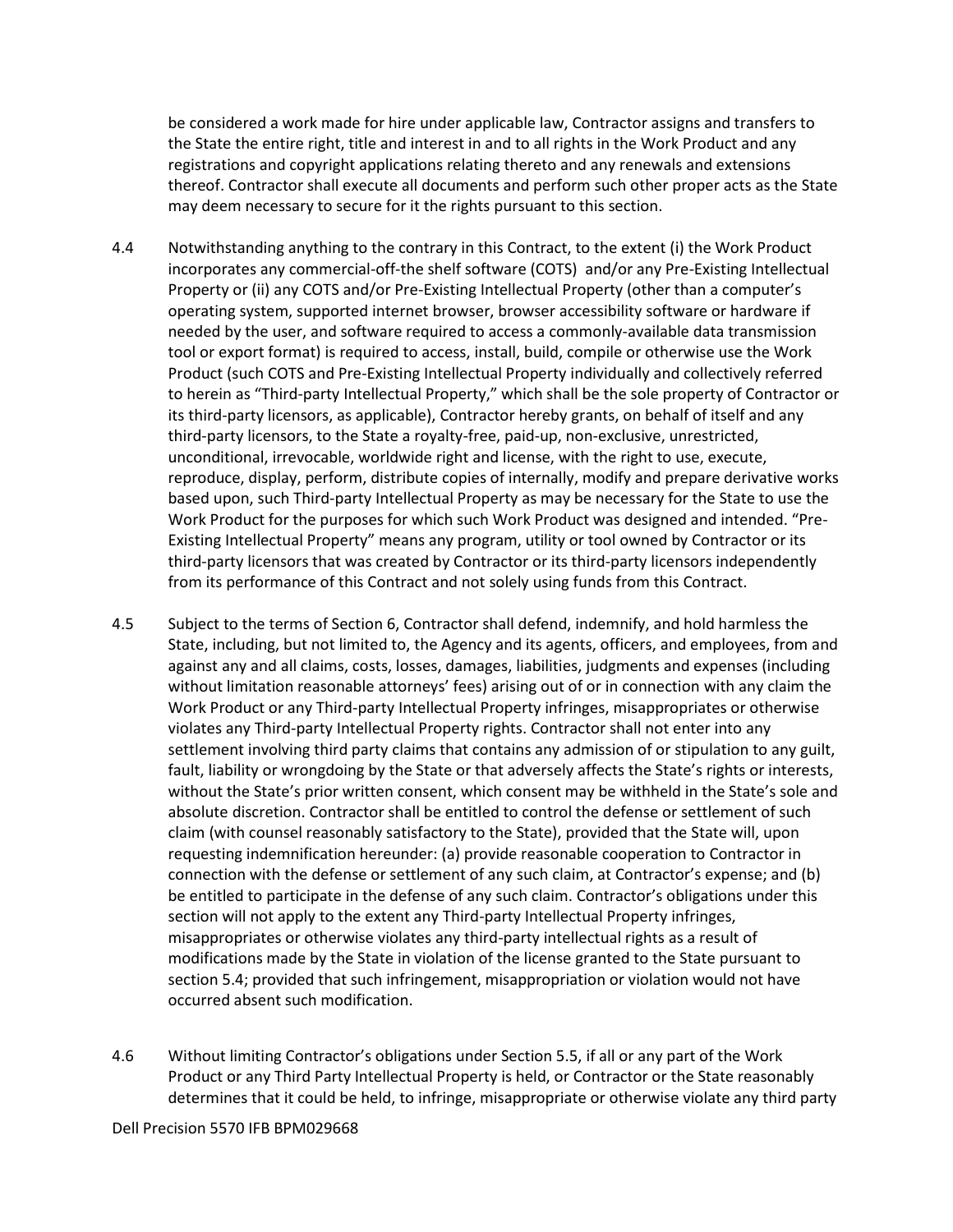intellectual property right, Contractor (after consultation with the State and at no cost to the State): (a) shall procure for the State the right to continue using the item in accordance with its rights under this Contract; (b) replace the item with an item that does not infringe, misappropriate or otherwise violate any third party intellectual property rights and, in the State's sole and absolute determination, complies with the item's specifications, and all rights of use and/or ownership set forth in this Contract; or (c) modify the item so that it no longer infringes, misappropriates or otherwise violates any third party intellectual property right and, in the State's sole and absolute determination, complies with the item's specifications and all rights of use and/or ownership set forth in this Contract.

- 4.7 Except for any Pre-Existing Intellectual Property and Third-Party Intellectual Property, Contractor shall not acquire any right, title or interest (including any intellectual property rights subsisting therein) in or to any goods, software, technical information, specifications, drawings, records, documentation, data or any other materials (including any derivative works thereof) provided by the State to the Contractor. Notwithstanding anything to the contrary herein, the State may, in its sole and absolute discretion, grant the Contractor a license to such materials, subject to the terms of a separate writing executed by the Contractor and an authorized representative of the State.
- 4.8 Contractor, on behalf of itself and its subcontractors, hereby agrees not to incorporate, link, distribute or use any Third-party Intellectual Property in such a way that: (a) creates, purports to create or has the potential to create, obligations with respect to any State software (including any deliverable hereunder), including without limitation the distribution or disclosure of any source code; or (b) grants, purports to grant, or has the potential to grant to any third-party any rights to or immunities under any State intellectual property or proprietary rights. Without limiting the generality of the foregoing, neither Contractor nor any of its subcontractors shall incorporate, link, distribute or use, in conjunction with the Work Product, any code or software licensed under the GNU General Public License ("GPL"), Lesser General Public License ("LGPL"), Affero GPL ("AGPL"), European Community Public License ("ECPL"), Mozilla, or any other open source license, in any manner that could cause or could be interpreted or asserted to cause any State software (or any modifications thereto) to become subject to the terms of the GPL, LGPL, AGPL, ECPL, Mozilla or such other open source software.
- 4.9 Without limiting the generality of the foregoing, neither Contractor nor any of its subcontractors shall use any software or technology in a manner that will cause any patents, copyrights or other intellectual property which are owned or controlled by the State or any of its affiliates (or for which the State or any of its subcontractors has received license rights) to become subject to any encumbrance or terms and conditions of any third-party or open source license (including, without limitation, any open source license listed on http://www.opensource.org/licenses/alphabetical) (each an "Open Source License"). These restrictions, limitations, exclusions and conditions shall apply even if the State or any of its

subcontractors becomes aware of or fails to act in a manner to address any violation or failure to comply therewith. No act by the State or any of its subcontractors that is undertaken under this Contract as to any software or technology shall be construed as intending to cause any patents, copyrights or other intellectual property that are owned or controlled by the State (or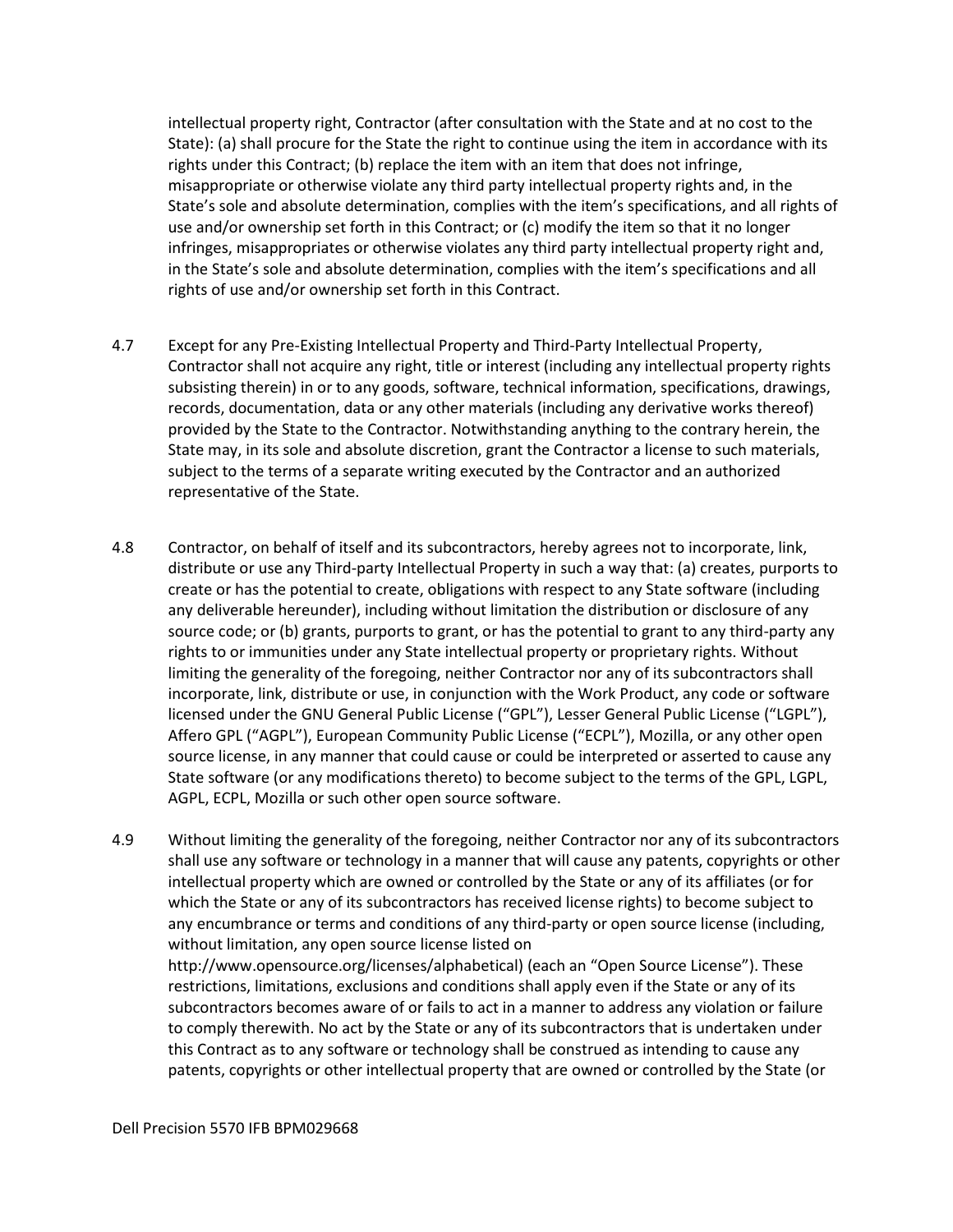for which the State has received license rights) to become subject to any encumbrance or terms and conditions of any Open-Source License.

4.10 The Contractor shall report to the MHBE, promptly and in written detail, each notice or claim of copyright infringement received by the Contractor with respect to all Work Product delivered under this Contract.

#### **6. Indemnification**

- 5.1 Contractor shall indemnify, defend, and hold the State, its directors, officers, employees and agents harmless from third-party liability for tangible property damage, bodily injury and death, and for fraud or willful misconduct of Contractor, including all related defense costs and expenses (including reasonable attorneys' fees and costs of investigation, litigation, settlement, judgments, interest and penalties) arising from or relating to the performance of the Contractor or its subcontractors under this Contract.
- 5.2 The State has no obligation to provide legal counsel or defense to the Contractor or its subcontractors in the event that a suit, claim or action of any character is brought by any person not party to this Contract against the Contractor or its subcontractors as a result of or relating to the Contractor's obligations under this Contract.
- 5.3 The State has no obligation for the payment of any judgments or the settlement of any claims against the Contractor or its subcontractors as a result of or relating to the Contractor's obligations under this Contract.
- 5.4 The Contractor shall immediately notify the Procurement Officer of any claim or suit made or filed against the Contractor or its subcontractors regarding any matter resulting from or relating to the Contractor's obligations under the Contract, and will cooperate, assist, and consult with the State in the defense or investigation of any claim, suit, or action made or filed against the State as a result of or relating to the Contractor's performance under this Contract.
- 5.5 Section 6 shall survive expiration of this Contract.

#### **7. Confidential or Proprietary Information and Documentation**

6.1 Subject to the Maryland Public Information Act and any other applicable laws and the implementation of regulations promulgated pursuant thereto, all confidential or proprietary information and documentation relating to either party (including without limitation, any information or data stored within the Contractor's computer systems) shall be held in absolute confidence by the other party. Each party shall, however, be permitted to disclose relevant confidential information to its officers, agents, and employees to the extent that such disclosure is necessary for the performance of their duties under this Contract, provided that the data may be collected, used, disclosed, stored, and disseminated only as provided by and consistent with the law. The provisions of this section shall not apply to information that: (a) is lawfully in the public domain; (b) has been independently developed by the other party without violation of this Contract; (c) was already in the possession of such party; (d) was supplied to such party by a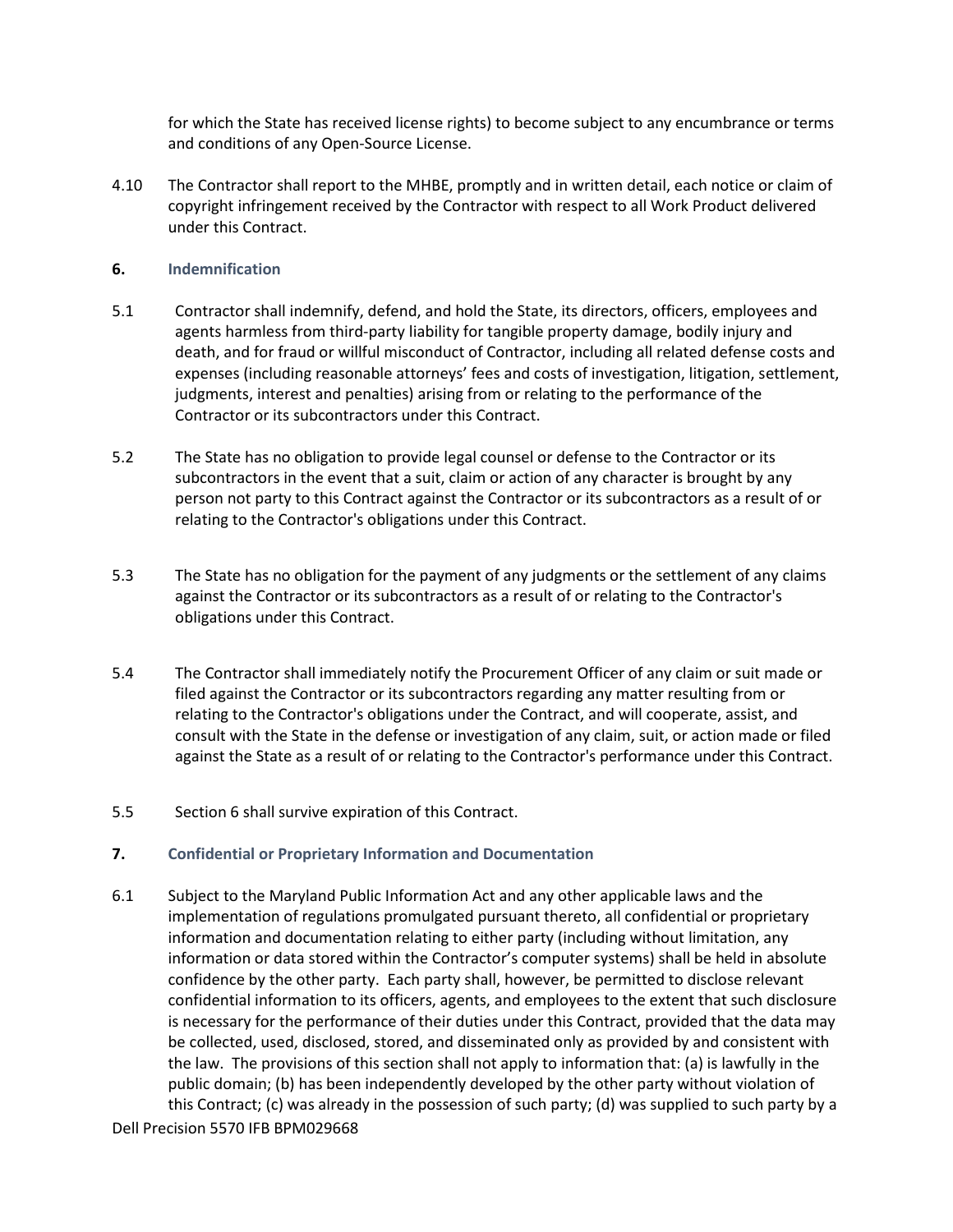third party lawfully in possession thereof and legally permitted to further disclose the information; or (e) which such party is required to disclose by law.

6.2 This Section 7 shall survive expiration or termination of this Contract.

## **8. Loss of Data**

In the event of loss of any State data or records where such loss is due to the intentional act or omission (any failures to act when Contractor has a duty to act) or negligence of the Contractor or any of its subcontractors or agents, the Contractor shall be responsible for recreating such lost data in the manner and on the schedule set by the Contract Monitor. The Contractor shall ensure that all data is backed up and recoverable by the Contractor. Contractor shall use its best efforts to assure that at no time shall any actions undertaken by the Contractor under this Contract, or any failures to act when Contractor has a duty to act, damage or create any vulnerabilities in data bases, systems, platforms, and/or applications with which the Contractor is working hereunder.

## **9. Non-Hiring of Employees**

No official or employee of the State, as defined under Md. Code Ann., General Provisions Article, § 5- 101, whose duties as such official or employee include matters relating to or affecting the subject matter of this Contract, shall, during the pendency and term of this Contract and while serving as an official or employee of the State, become or be an employee of the Contractor or any entity that is a subcontractor on this Contract.

### **10. Disputes**

- 10.1 As used herein, a "claim" means a written demand or assertion by one of the parties seeking, as a legal right, the payment of money, adjustment, or interpretation of contract terms, or other relief, arising under or relating to this Contract. A voucher, invoice, or request for payment that is not in dispute when submitted is not a claim. However, if the submission subsequently is not acted upon in a reasonable time, or is disputed as to liability or amount, it may be converted to claim for the purpose of this clause.
- 10.2 Within thirty (30) days of when the Contractor knows or should have known of the basis for a claim relating to the Contract, it shall file a written notice of claim on its letterhead to the Procurement Officer. Contemporaneously with, or within thirty (30) days after filing the notice of claim, the Contractor shall submit the written claim to the Procurement Officer. The claim shall be in writing and shall contain: (a) An explanation of the claim, including reference to all contract provisions upon which it is based; (b) The amount of the claim; (c) The facts upon which the claim is based; (d) All pertinent data and correspondence that the Contractor relies upon to substantiate the claim; and (e) a certification by a senior official, officer, or general partner of the Contractor or the subcontractor, as applicable, that, to the best of the person's knowledge and belief, the claim is made in good faith, supporting data are accurate and complete, and the amount requested accurately reflects the contract adjustment for which the person believes the MHBE is liable. The Procurement Officer shall issue a final, written decision on the claim as expeditiously as possible. Any final decision of the Procurement Officer may award a Contract claim only for those expenses incurred not more than thirty (30) days before the contractor initially filed its notice of claim.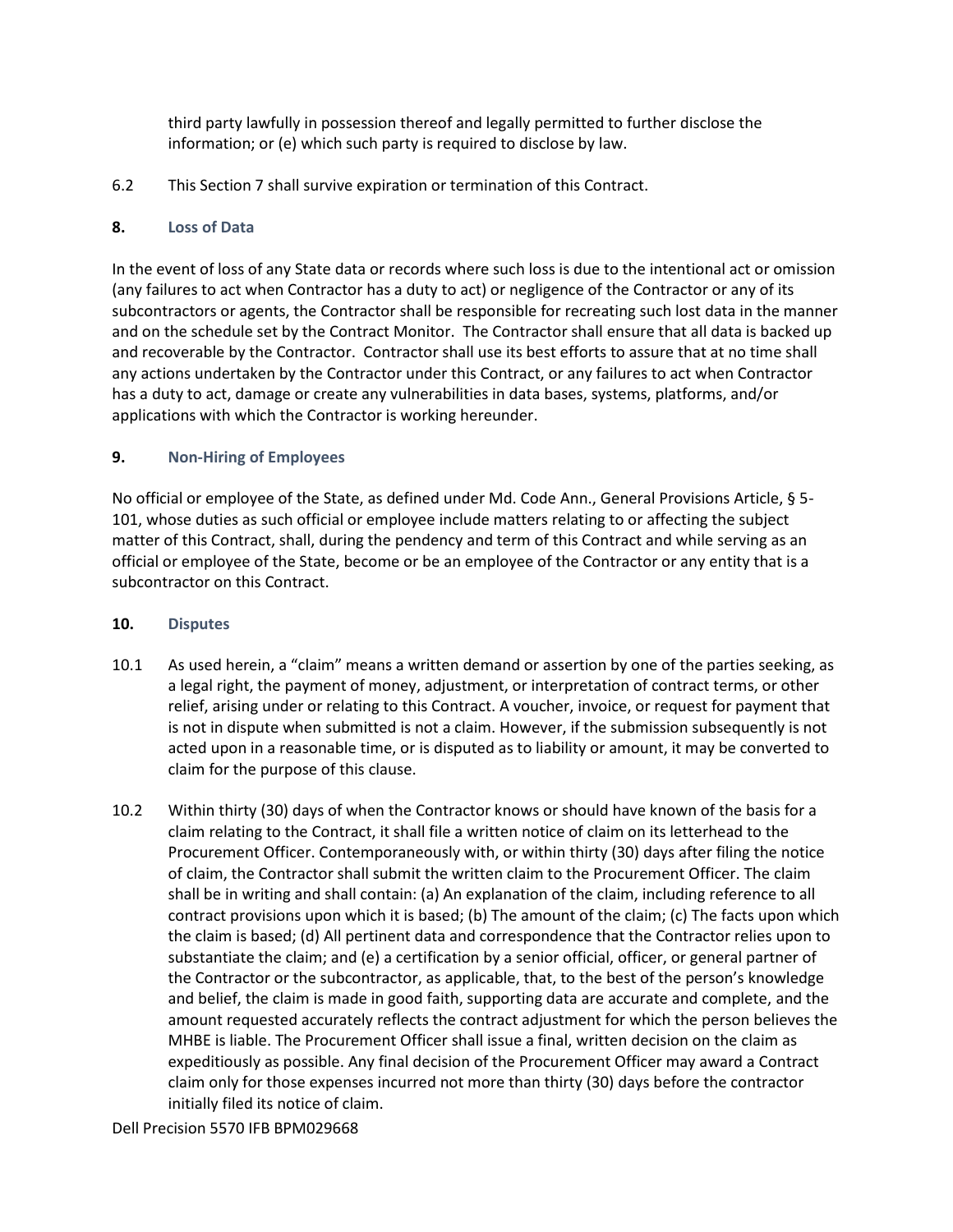- 10.3 If the final decision of the Procurement Officer grants the claim in part and denies the claim in part, the MHBE shall pay the Contractor the undisputed amount. Payment of the partial claim shall not be construed as an admission of liability by the MHBE and does not preclude the MHBE from recovering the amount paid if a subsequent determination modifies the final decision.
- 10.4 Within ten (10) days of receipt of the final decision of the Procurement Officer, the Contractor may file a notice of appeal to the MHBE Executive Director for claims for monetary amounts less than \$50,000, and to the Board of Trustees for either claims for monetary amounts of \$50,000 or greater or for claims involving non-monetary relief. Contemporaneously with, or within twenty (20) days after filing the notice of appeal, the Contractor shall submit its written appeal to the MHBE Executive Director or Board of Trustees as applicable. The Executive Director shall issue a final decision resolving the appeal of claims for monetary amounts less than \$50,000. The Board of Trustees shall issue a final decision resolving appeals of claims for \$50,000 or more and those for non-monetary relief. The Contractor's timely appeal to the Executive Director or the Board of Trustees shall be a strict condition precedent to the Contractor pursuing any legal rights which it alleges, or which may exist in any other forum.
- 10.5 Pending resolution of a claim, the Contractor shall proceed diligently with the performance of the Contract in accordance with the Procurement Officer's decision.
- 10.6 Nothing in this section shall be construed to limit the MHBE's right to withhold payments from the Contractor, assess liquidated damages against the Contractor, direct the Contractor to perform pursuant to the terms of the Contract or any written change order, or to exercise any other rights allowed by Contract or at law.

#### **11. Maryland Law**

- 10.1 This Contract shall be construed, interpreted, and enforced according to the laws of the State of Maryland.
- 10.2 The Md. Code Ann., Commercial Law Article, Title 22, Maryland Uniform Computer Information Transactions Act, does not apply to this Contract or to any purchase order or Notice to Proceed issued under this Contract.
- 10.3 Any and all references to the Maryland Code, Annotated contained in this Contract shall be construed to refer to such Code sections as are from time to time amended.

#### **12. Nondiscrimination in Employment**

The Contractor agrees: (a) not to discriminate in any manner against an employee or applicant for employment because of race, color, religion, creed, age, sex, marital status, national origin, sexual orientation, sexual identity, ancestry, or disability of a qualified individual with a disability; (b) to include a provision similar to that contained in subsection (a), above, in any underlying subcontract except a subcontract for standard commercial supplies or raw materials; and (c) to post and to cause subcontractors to post in conspicuous places available to employees and applicants for employment, notices setting forth the substance of this clause.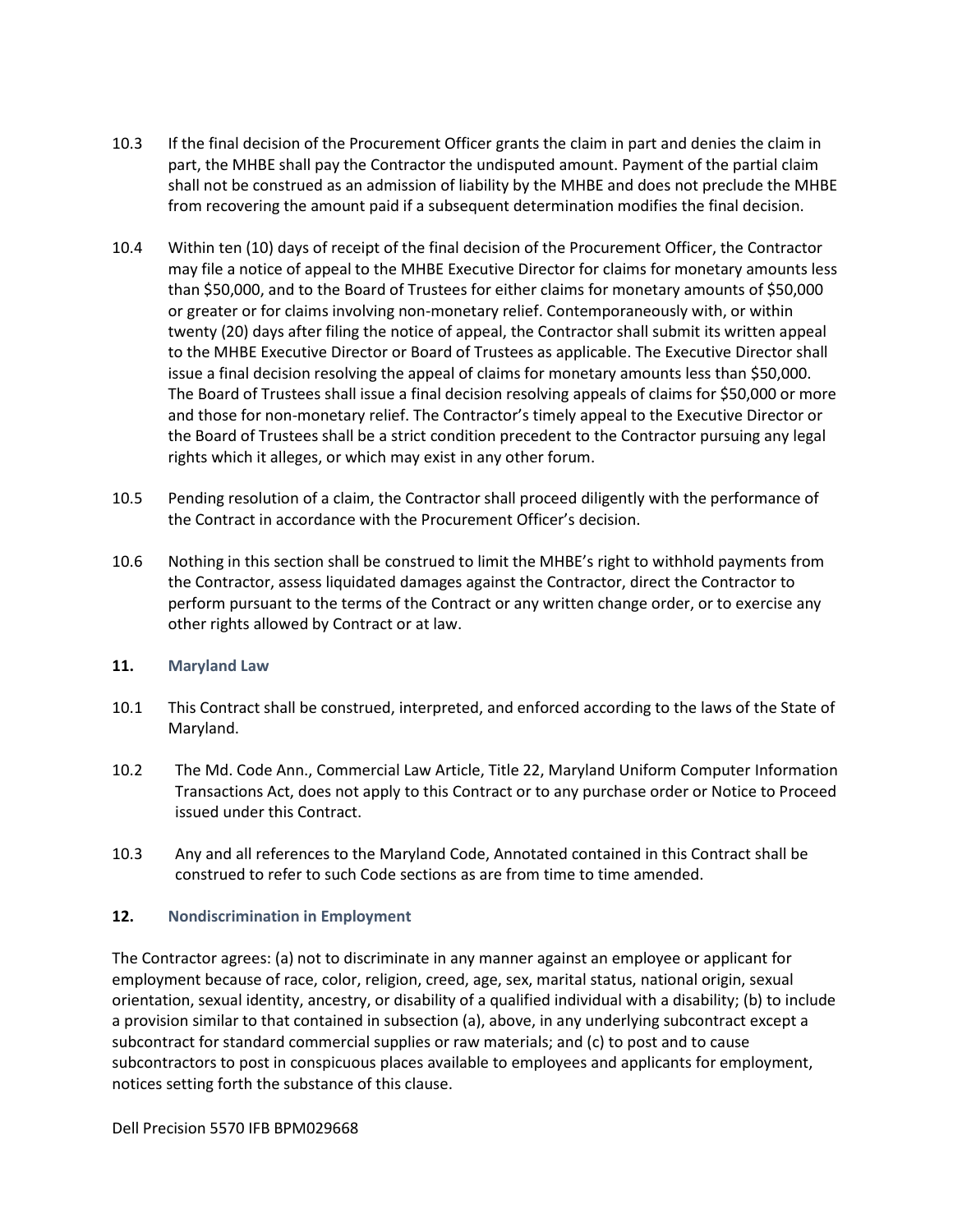### **13. Contingent Fee Prohibition**

The Contractor warrants that it has not employed or retained any person, partnership, corporation, or other entity, other than a bona fide employee, bona fide agent, bona fide salesperson, or commercial selling agency working for the business, to solicit or secure the Contract, and that the business has not paid or agreed to pay any person, partnership, corporation, or other entity, other than a bona fide employee, bona fide agent, bona fide salesperson, or commercial selling agency, any fee or any other consideration contingent on the making of this Contract.

## **14. Non-availability of Funding**

If the General Assembly fails to appropriate funds or if funds are not otherwise made available for continued performance for any fiscal period of this Contract succeeding the first fiscal period, this Contract shall be canceled automatically as of the beginning of the fiscal year for which funds were not appropriated or otherwise made available; provided, however, that this will not affect either the State's rights or the Contractor's rights under any termination clause in this Contract. The effect of termination of the Contract hereunder will be to discharge both the Contractor and the State from future performance of the Contract, but not from their rights and obligations existing at the time of termination. The Contractor shall be reimbursed for the reasonable value of any nonrecurring costs incurred but not amortized in the price of the Contract. The State shall notify the Contractor as soon as it has knowledge that funds may not be available for the continuation of this Contract for each succeeding fiscal period beyond the first.

## **15. Termination for Cause**

If the Contractor fails to fulfill its obligations under this Contract properly and on time, or otherwise violates any provision of the Contract, the State may terminate the Contract by written notice to the Contractor. The notice shall specify the acts or omissions relied upon as cause for termination. All finished or unfinished work provided by the Contractor shall, at the State's option, become the State's property. The State shall pay the Contractor fair and equitable compensation for satisfactory performance prior to receipt of notice of termination, less the amount of damages caused by the Contractor's breach. If the damages are more than the compensation payable to the Contractor, the Contractor will remain liable after termination and the State can affirmatively collect damages. Termination hereunder, including the termination of the rights and obligations of the parties, shall be governed by the provisions of COMAR 21.07.01.11B.

## **16. Termination for Convenience**

The performance of work under this Contract may be terminated by the State in accordance with this clause in whole, or from time to time in part, whenever the State shall determine that such termination is in the best interest of the State. The State will pay all reasonable costs associated with this Contract that the Contractor has incurred up to the date of termination, and all reasonable costs associated with termination of the Contract; provided, however, the Contractor shall not be reimbursed for any anticipatory profits that have not been earned up to the date of termination. Termination hereunder, including the determination of the rights and obligations of the parties, shall be governed by the provisions of COMAR 21.07.01.12A(2).

# **17. Delays and Extensions of Time**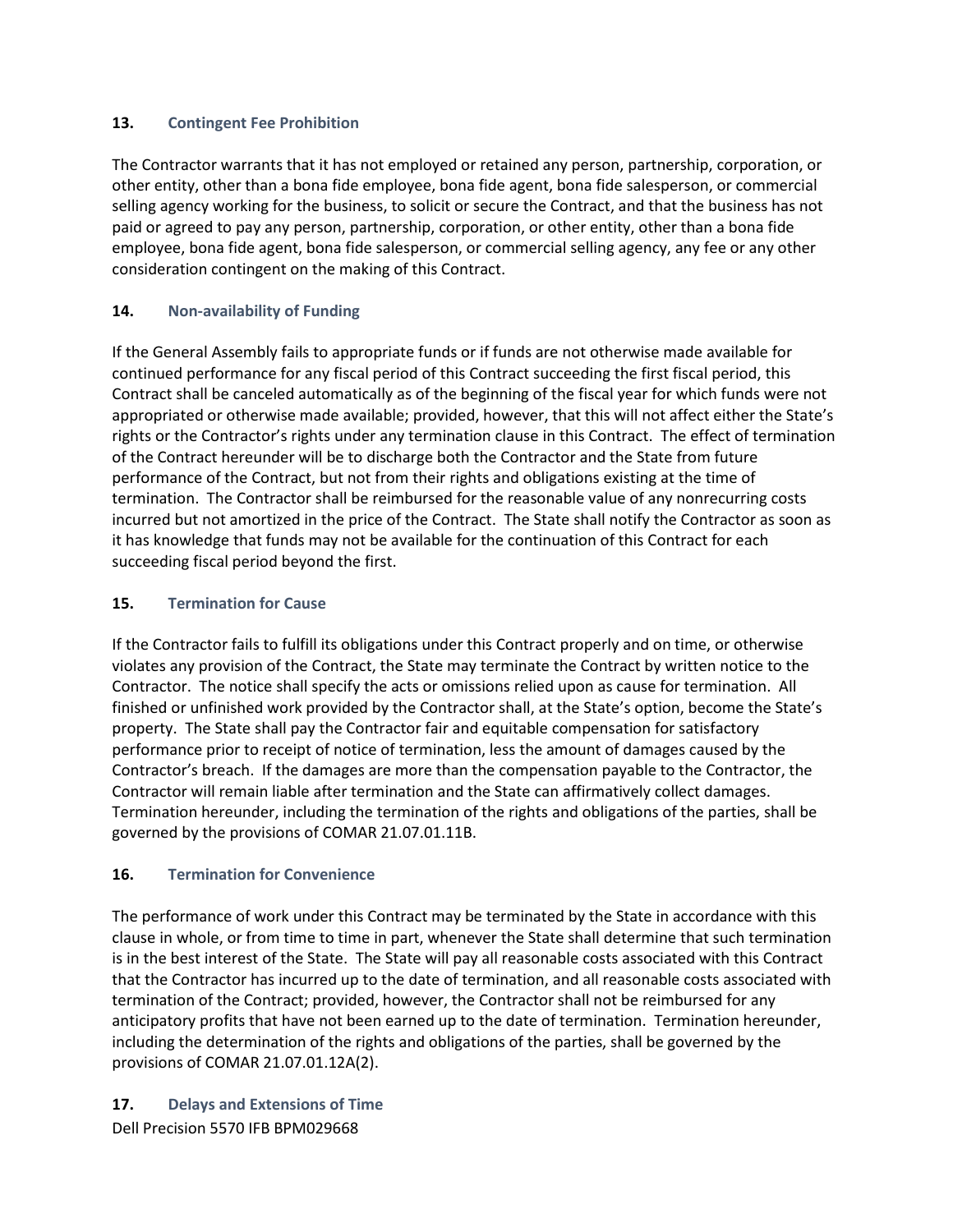- 16.1 The Contractor agrees to prosecute the work continuously and diligently and no charges or claims for damages shall be made by it for any delays, interruptions, interferences, or hindrances from any cause whatsoever during the progress of any portion of the work specified in this Contract.
- 16.2 Time extensions will be granted only for excusable delays that arise from unforeseeable causes beyond the control and without the fault or negligence of the Contractor, including but not restricted to, acts of God, acts of the public enemy, acts of the State in either its sovereign or contractual capacity, acts of another Contractor in the performance of a contract with the State, fires, floods, epidemics, quarantine restrictions, strikes, freight embargoes, or delays of subcontractors or suppliers arising from unforeseeable causes beyond the control and without the fault or negligence of either the Contractor or the subcontractors or suppliers.

## **18. Suspension of Work**

The State unilaterally may order the Contractor in writing to suspend, delay, or interrupt all or any part of its performance for such period of time as the Procurement Officer may determine to be appropriate for the convenience of the State.

## **19. Pre-Existing Regulations**

In accordance with the provisions of Md. Code Ann., State Finance and Procurement Article, § 11-206, the regulations set forth in Title 21 of the Code of Maryland Regulations (COMAR 21) in effect on the date of execution of this Contract are applicable to this Contract, where made applicable by this Contract.

#### **20. Financial Disclosure**

The Contractor shall comply with the provisions of Md. Code Ann., State Finance and Procurement Article, § 13-221, which requires that every person that enters into contracts, leases, or other agreements with the State or its agencies during a calendar year under which the business is to receive in the aggregate, \$100,000 or more, shall within thirty (30) days of the time when the aggregate value of these contracts, leases or other agreements reaches \$100,000, file with the Secretary of the State certain specified information to include disclosure of beneficial ownership of the business.

#### **21. Political Contribution Disclosure**

Dell Precision 5570 IFB BPM029668 The Contractor shall comply with Md. Code Ann., Election Law Article, Title 14, which requires that every person that enters into a contract for a procurement with the State, a county, or a municipal corporation, or other political subdivision of the State, during a calendar year in which the person receives a contract with a governmental entity in the amount of \$200,000 or more, shall, file with the State Board of Elections statements disclosing: (a) any contributions made during the reporting period to a candidate for elective office in any primary or general election; and (b) the name of each candidate to whom one or more contributions in a cumulative amount of \$500 or more were made during the reporting period. The statement shall be filed with the State Board of Elections: (a) before execution of a contract by the State, a county, a municipal corporation, or other political subdivision of the State, and shall cover the 24 months prior to when a contract was awarded; and (b) if the contribution is made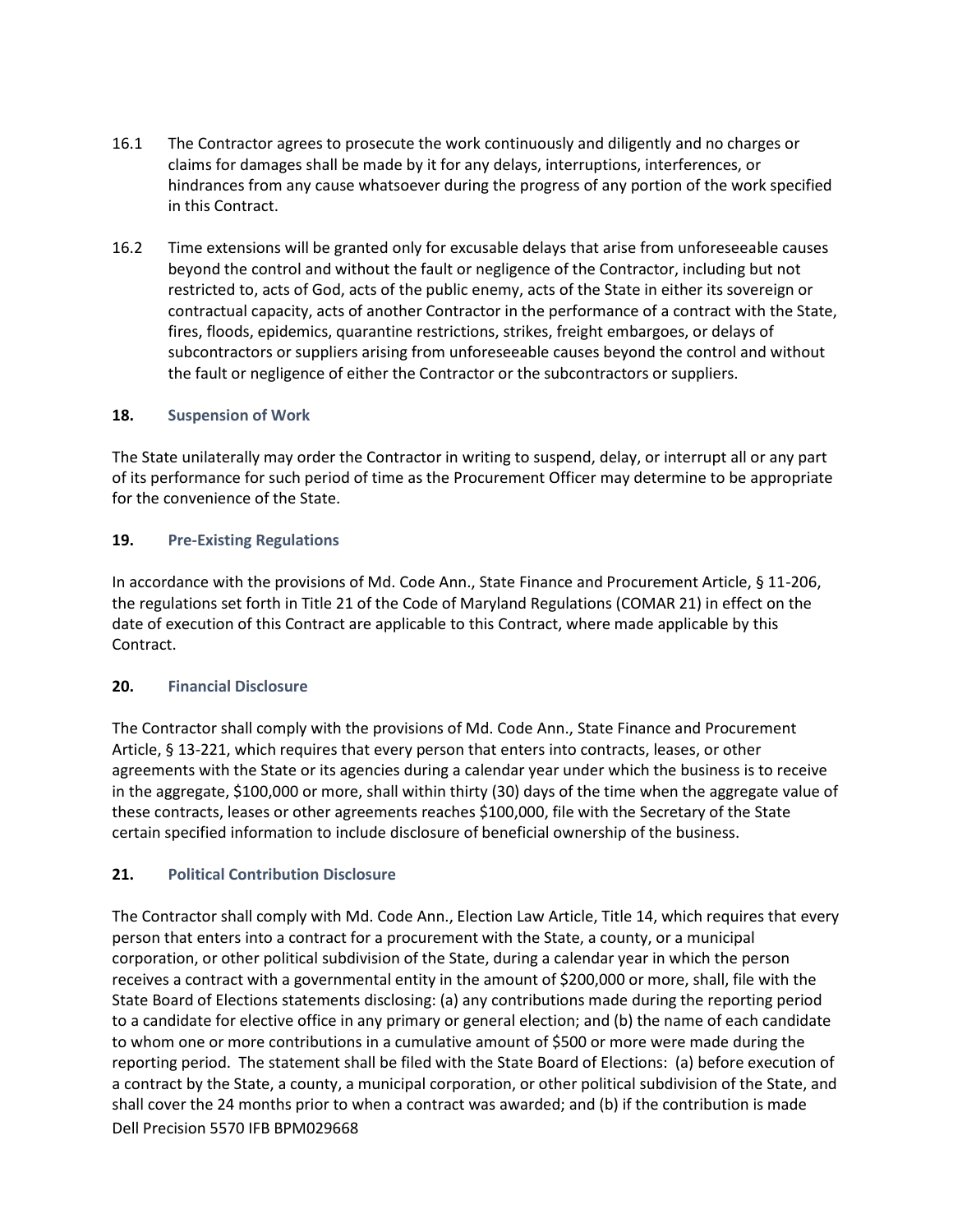after the execution of a contract, then twice a year, throughout the contract term, on: (i) February 5, to cover the six (6) month period ending January 31; and (ii) August 5, to cover the six (6) month period ending July 31. Additional information is available on the State Board of Elections website: http://www.elections.state.md.us/campaign\_finance/index.html.

## **22. Documents Retention and Inspection Clause**

The Contractor and subcontractors shall retain and maintain all records and documents relating to this Contract for a period of ten (10) years after final payment by the State hereunder or any applicable statute of limitations or federal retention requirements, whichever is longer, and shall make them available for inspection and audit by authorized representatives of the State, including the Procurement Officer or designee, at all reasonable times. All records related in any way to the Contract are to be retained for the entire time provided under this section. In the event of any audit, the Contractor shall provide assistance to the State, without additional compensation, to identify, investigate, and reconcile any audit discrepancies and/or variances. This Section 24 shall survive expiration or termination of the Contract.

## **23. Compliance with Laws**

The Contractor hereby represents and warrants that:

- 22.1 It is qualified to do business in the State and that it will take such action as, from time-to-time hereafter, may be necessary to remain so qualified;
- 22.2 It is not in arrears with respect to the payment of any monies due and owing the State, or any department or unit thereof, including but not limited to the payment of taxes and employee benefits, and that it shall not become so in arrears during the term of this Contract;
- 22.3 It shall comply with all federal, State and local laws, regulations, and ordinances applicable to its activities and obligations under this Contract; and
- 22.4 It shall obtain, at its expense, all licenses, permits, insurance, and governmental approvals, if any, necessary to the performance of its obligations under this Contract.

## **24. Cost and Price Certification**

By submitting cost or price information, the Contractor certifies to the best of its knowledge that the information submitted is accurate, complete, and current as of the date of its Bid/Proposal.

The price under this Contract and any change order or modification hereunder, including profit or fee, shall be adjusted to exclude any significant price increases occurring because the Contractor furnished cost or price information which, as of the date of its Bid/Proposal, was inaccurate, incomplete, or not current.

## **25. Subcontracting; Assignment**

Dell Precision 5570 IFB BPM029668 The Contractor may not subcontract any portion of the services provided under this Contract without obtaining the prior written approval of the Procurement Officer, nor may the Contractor assign this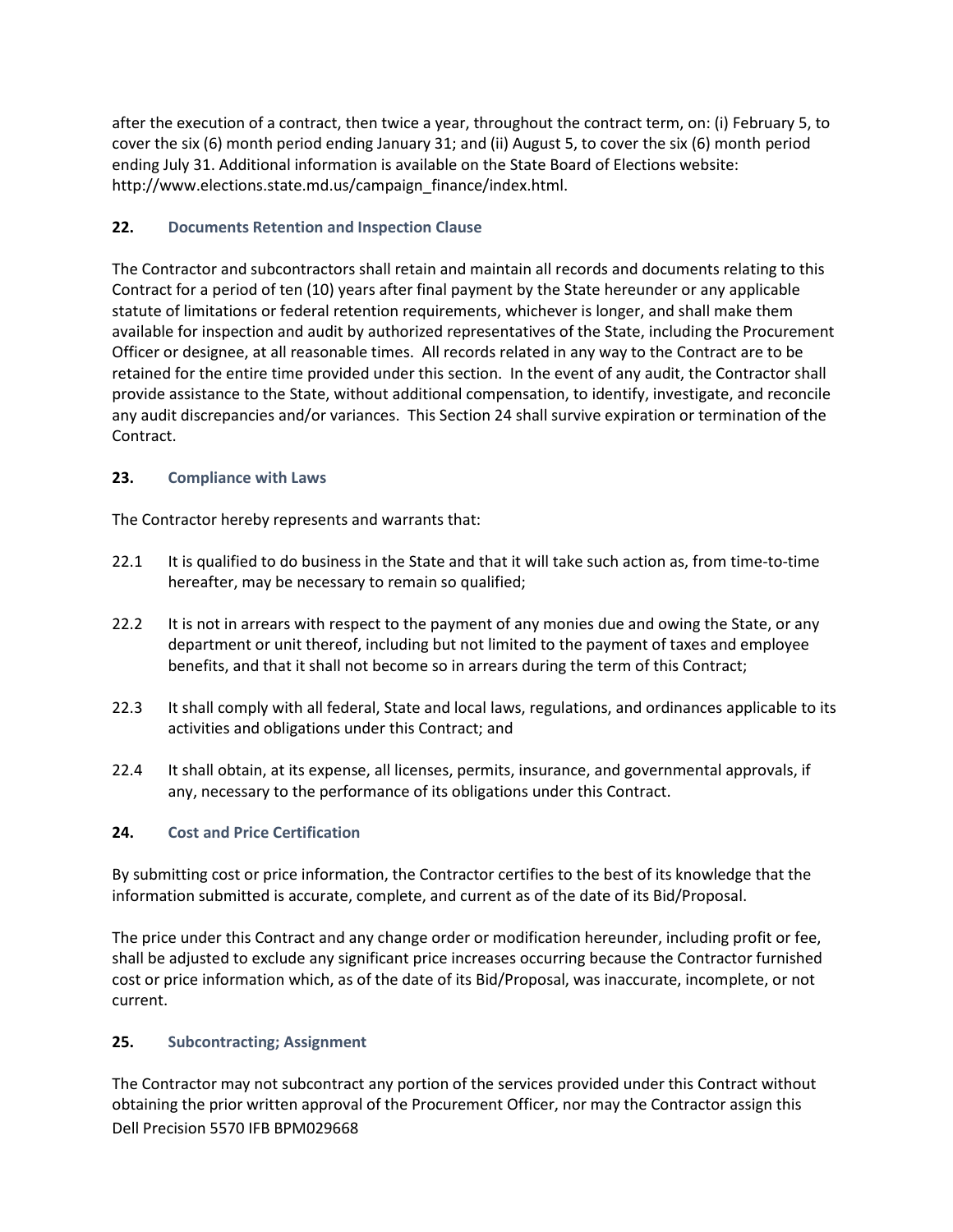Contract or any of its rights or obligations hereunder, without the prior written approval of the Procurement Officer provided, however, that a contractor may assign monies receivable under a contract after due notice to the State. Any subcontracts shall include such language as may be required in various clauses contained within this Contract, exhibits, and attachments. The Contract shall not be assigned until all approvals, documents, and affidavits are completed and properly registered. The State shall not be responsible for fulfillment of the Contractor's obligations to its subcontractors.

## **26. Liability**

For breach of this Contract, negligence, misrepresentation, or any other contract or tort claim, Contractor shall be liable as follows:

- 25.1 For infringement of patents, copyrights, trademarks, service marks, and/or trade secrets, as provided in Section 5 of this Contract;
- 25.2 Without limitation for damages for bodily injury (including death) and damage to real property and tangible personal property; and
- 25.3 For all other claims, damages, losses, costs, expenses, suits, or actions in any way related to this Contract where liability is not otherwise set forth as being "without limitation", and regardless of the basis on which the claim is made, Contractor's liability shall not exceed 3 times the value of the Contract. Third-party claims arising under Section 6 ("Indemnification") of this Contract are included in this limitation of liability only if the State is immune from liability. Contractor's liability for third-party claims arising under Section 6 of this Contract, including for intellectual property infringement, bodily injury, damage to real property, and damage to tangible personal property, shall be unlimited if the State is not immune from liability for claims arising under Section 6.

#### **27. Commercial Nondiscrimination**

26.1 As a condition of entering into this Contract, Contractor represents and warrants that it will comply with the State's Commercial Nondiscrimination Policy, as described at Md. Code Ann., State Finance and Procurement Article, Title 19. As part of such compliance, Contractor may not discriminate on the basis of race, color, religion, ancestry or national origin, sex, age, marital status, sexual orientation, sexual identity, or on the basis of disability or other unlawful forms of discrimination in the solicitation, selection, hiring, or commercial treatment of subcontractors, vendors, suppliers, or commercial customers, nor shall Contractor retaliate against any person for reporting instances of such discrimination. Contractor shall provide equal opportunity for subcontractors, vendors, and suppliers to participate in all of its public sector and private sector subcontracting and supply opportunities, provided that this clause does not prohibit or limit lawful efforts to remedy the effects of marketplace discrimination that have occurred or are occurring in the marketplace. Contractor understands that a material violation of this clause shall be considered a material breach of this Contract and may result in termination of this Contract, disqualification of Contractor from participating in State contracts, or other sanctions. This clause is not enforceable by or for the benefit of, and creates no obligation to, any third party.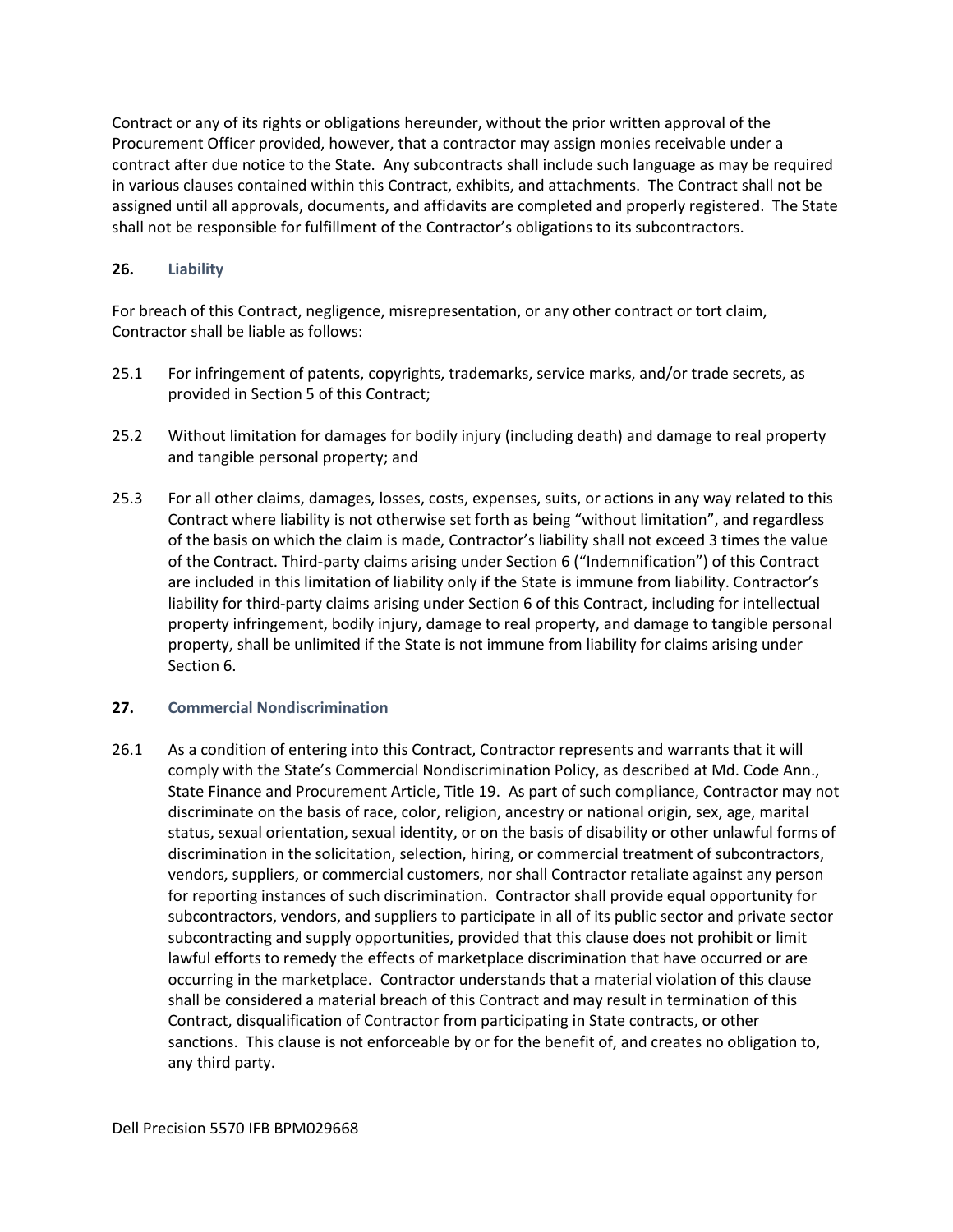- 26.2 The Contractor shall include the above Commercial Nondiscrimination clause, or similar clause approved by the Department, in all subcontracts.
- 26.3 As a condition of entering into this Contract, upon the request of the Commission on Civil Rights, and only after the filing of a complaint against Contractor under Md. Code Ann., State Finance and Procurement Article, Title 19, as amended from time to time, Contractor agrees to provide within sixty (60) days after the request a complete list of the names of all subcontractors, vendors, and suppliers that Contractor has used in the past four (4) years on any of its contracts that were undertaken within the State of Maryland, including the total dollar amount paid by Contractor on each subcontract or supply contract. Contractor further agrees to cooperate in any investigation conducted by the State pursuant to the State's Commercial Nondiscrimination Policy as set forth at Md. Code Ann., State Finance and Procurement Article, Title 19, and to provide any documents relevant to any investigation that are requested by the State. Contractor understands that violation of this clause is a material breach of this Contract and may result in contract termination, disqualification by the State from participating in State contracts, and other sanctions.

#### **28. Contract Monitor and Procurement Officer**

The work to be accomplished under this Contract shall be performed under the direction of the Contract Monitor. All matters relating to the interpretation of this Contract shall be referred to the Procurement Officer for determination.

#### **29. Notices**

All notices hereunder shall be in writing and either delivered personally or sent by certified or registered mail, postage prepaid, as follows:

If to the State: Tracey D. Gamble Procurement Officer 750 E. Pratt Street, 6th Floor, Baltimore, MD 21202 410-547-8152 hix.procurement@maryland.gov

If to the Contractor:

**30. Federal Funds Requirements and Restrictions**

This Contract contains federal funds from the following source: Medicaid Funds, CFDA number 93.778. Execution of this Contract indicates Contractor's agreement with all federal funding terms and conditions that apply to contractors receiving federal funds from the above referenced source, including but not limited to those required by 45 C.F.R. § 75.335 and appendix II to Part 75 of Title 45 of the Code of Federal Regulations and Attachment E of the RFP. Attachment E of the RFP is incorporated into this Contract pursuant to Section 2.1, above.

\_\_\_\_\_\_\_\_\_\_\_\_\_\_\_\_\_\_\_\_\_\_\_\_\_\_\_\_\_\_\_\_\_\_\_\_\_\_\_\_\_ \_\_\_\_\_\_\_\_\_\_\_\_\_\_\_\_\_\_\_\_\_\_\_\_\_\_\_\_\_\_\_\_\_\_\_\_\_\_\_\_\_ \_\_\_\_\_\_\_\_\_\_\_\_\_\_\_\_\_\_\_\_\_\_\_\_\_\_\_\_\_\_\_\_\_\_\_\_\_\_\_\_\_

**31. Miscellaneous**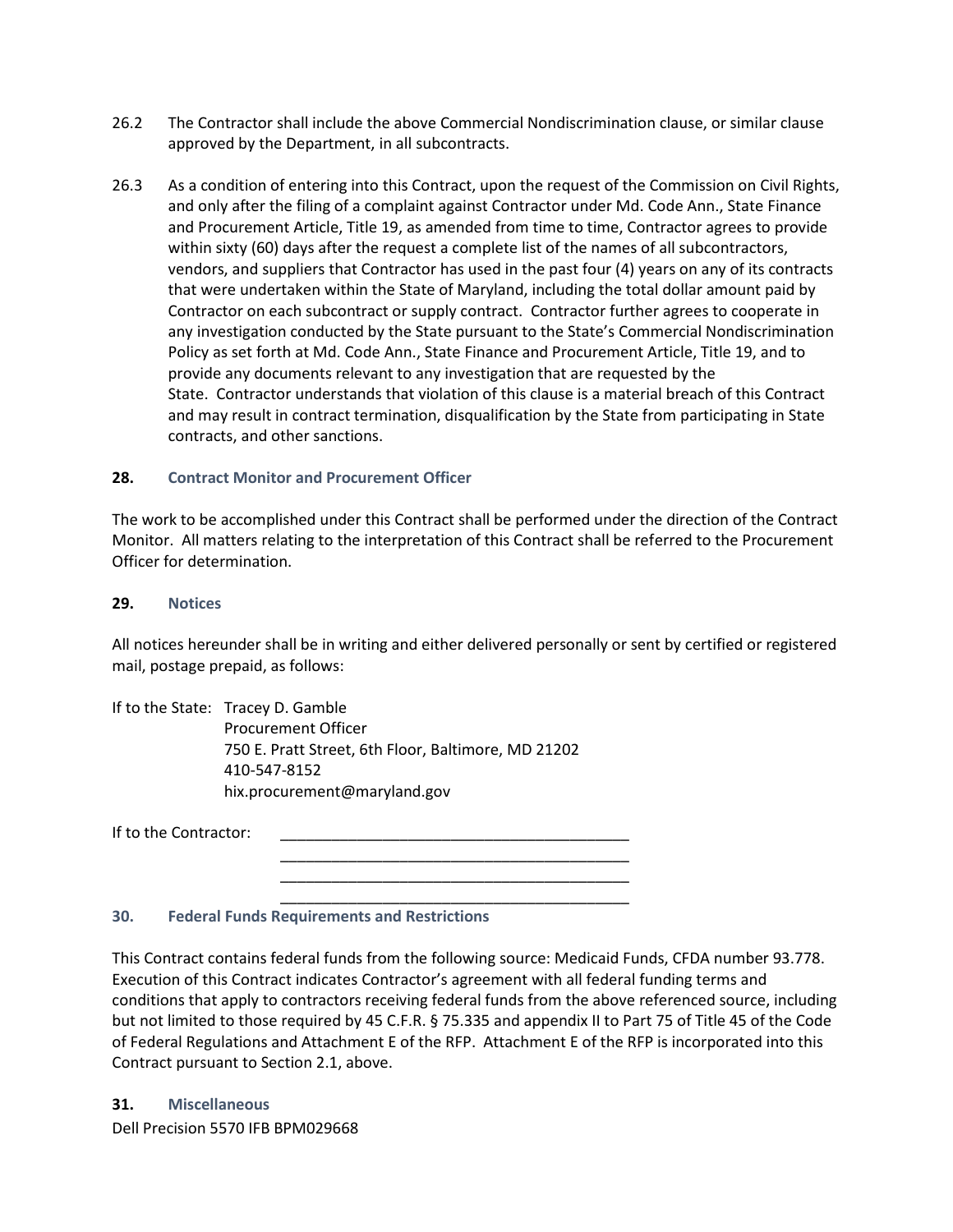- 31.1 Any provision of this Contract which contemplates performance or observance subsequent to any termination or expiration of this contract shall survive termination or expiration of this contract and continue in full force and effect.
- 31.2 If any term contained in this contract is held or finally determined to be invalid, illegal, or unenforceable in any respect, in whole or in part, such term shall be severed from this contract, and the remaining terms contained herein shall continue in full force and effect, and shall in no way be affected, prejudiced, or disturbed thereby.

[Signatures on next page(s)]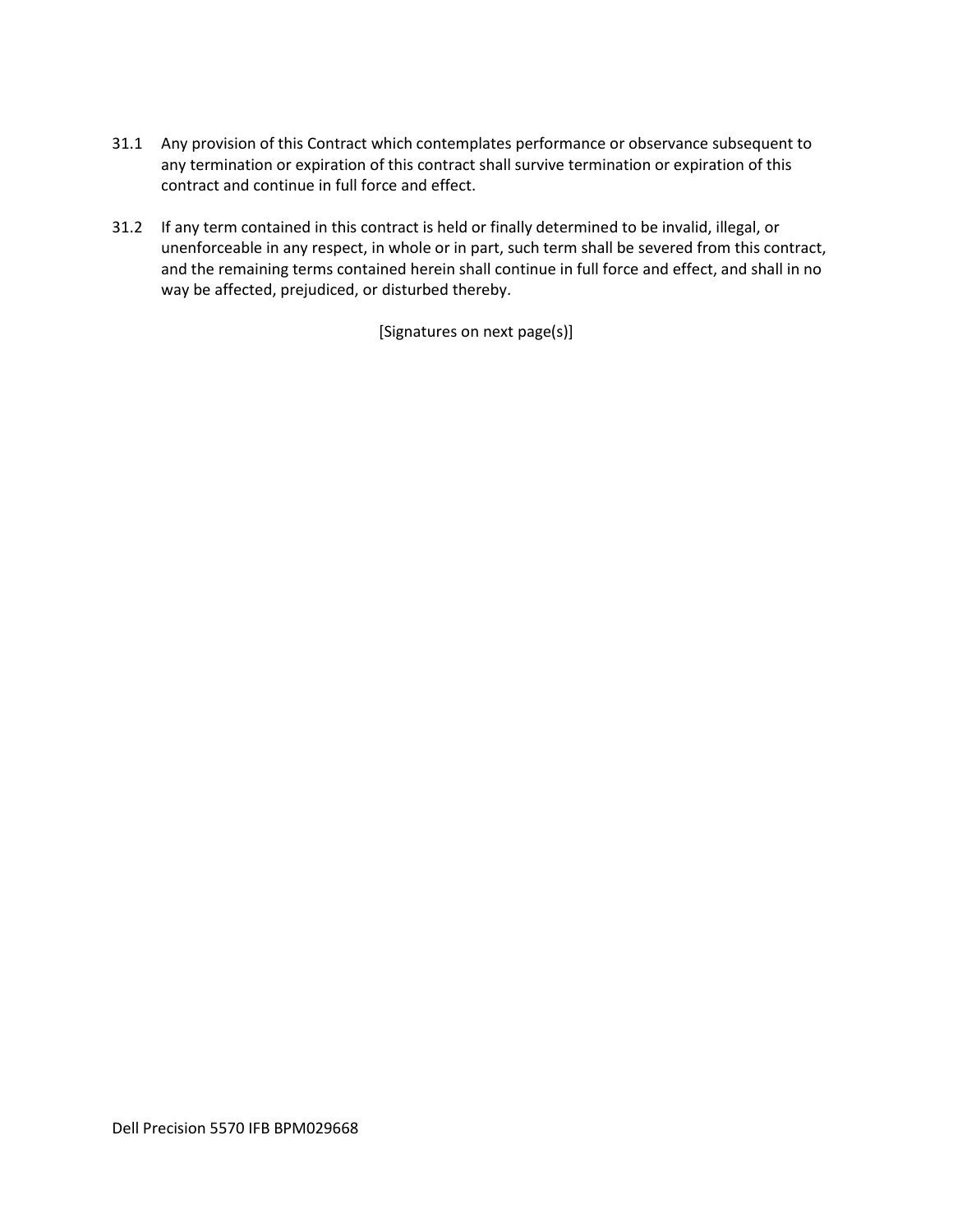#### [Signature page to Dell Precision 5570 Computers and Accessories IFB]

**IN WITNESS THEREOF**, the parties have executed this Contract as of the date hereinabove set forth.

Date

#### CONTRACTOR GOTHER MARYLAND HEALTH BENEFIT EXCHANGE

\_\_\_\_\_\_\_\_\_\_\_\_\_\_\_\_\_\_\_\_\_\_\_\_\_\_\_\_\_\_\_\_\_\_\_ \_\_\_\_\_\_\_\_\_\_\_\_\_\_\_\_\_\_\_\_\_\_\_\_\_\_\_\_\_\_\_\_\_\_\_ By: Michele Eberle, Executive Director

\_\_\_\_\_\_\_\_\_\_\_\_\_\_\_\_\_\_\_\_\_\_\_\_\_\_\_\_\_\_\_\_\_\_\_

\_\_\_\_\_\_\_\_\_\_\_\_\_\_\_\_\_\_\_\_\_\_\_\_\_\_\_\_\_\_\_\_\_\_\_ Date

Approved for form and legal sufficiency this \_\_\_\_ day of \_\_\_\_\_\_\_\_\_\_\_\_\_, 2022.

\_\_\_\_\_\_\_\_\_\_\_\_\_\_\_\_\_\_\_\_\_\_\_\_\_\_\_\_\_\_\_\_\_\_\_\_\_\_

Assistant Attorney General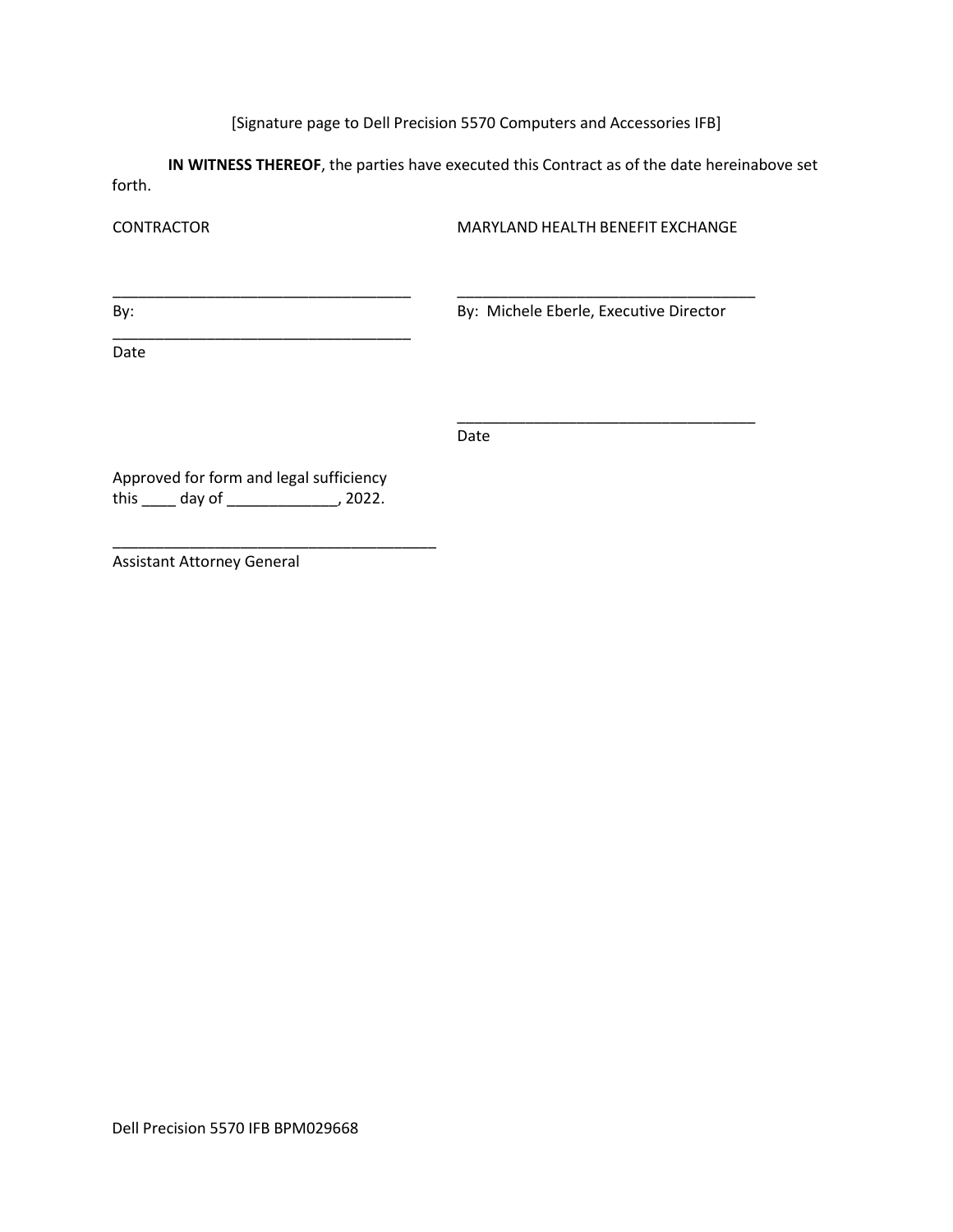## **ATTACHMENT B – BID/PROPOSAL AFFIDAVIT**

### <span id="page-30-0"></span>A. AUTHORITY

I hereby affirm that I, \_\_\_\_\_\_\_\_\_\_\_\_\_\_\_\_\_\_(name of affiant) am the \_\_\_\_\_\_\_\_\_\_\_\_\_\_(title) and duly authorized representative of \_\_\_\_\_\_\_\_\_\_\_\_\_\_\_\_(name of business entity) and that I possess the legal authority to make this affidavit on behalf of the business for which I am acting.

## B. CERTIFICATION REGARDING COMMERCIAL NONDISCRIMINATION

The undersigned Bidder/Offeror hereby certifies and agrees that the following information is correct: In preparing its Bid/Proposal on this project, the Bidder/Offeror has considered all Proposals submitted from qualified, potential subcontractors and suppliers, and has not engaged in "discrimination" as defined in § 19-103 of the State Finance and Procurement Article of the Annotated Code of Maryland. "Discrimination" means any disadvantage, difference, distinction, or preference in the solicitation, selection, hiring, or commercial treatment of a vendor, subcontractor, or commercial customer on the basis of race, color, religion, ancestry, or national origin, sex, age, marital status, sexual orientation, sexual identity, or on the basis of disability or any otherwise unlawful use of characteristics regarding the vendor's, supplier's, or commercial customer's employees or owners. "Discrimination" also includes retaliating against any person or other entity for reporting any incident of "discrimination". Without limiting any other provision of the solicitation on this project, it is understood that, if the certification is false, such false certification constitutes grounds for the State to reject the Bid/Proposal submitted by the Bidder/Offeror on this project, and terminate any contract awarded based on the Bid/Proposal. As part of its Bid/Proposal, the Bidder/Offeror herewith submits a list of all instances within the past 4 years where there has been a final adjudicated determination in a legal or administrative proceeding in the State of Maryland that the Bidder/Offeror discriminated against subcontractors, vendors, suppliers, or commercial customers, and a description of the status or resolution of that determination, including any remedial action taken. Bidder/Offeror agrees to comply in all respects with the State's Commercial Nondiscrimination Policy as described under Title 19 of the State Finance and Procurement Article of the Annotated Code of Maryland.

#### B-1. CERTIFICATION REGARDING MINORITY BUSINESS ENTERPRISES.

The undersigned Bidder/Offeror hereby certifies and agrees that it has fully complied with the State Minority Business Enterprise Law, State Finance and Procurement Article, § 14-308(a)(2), Annotated Code of Maryland, which provides that, except as otherwise provided by law, a contractor may not identify a certified minority business enterprise in a Bid/Proposal and:

(1) Fail to request, receive, or otherwise obtain authorization from the certified minority business enterprise to identify the certified minority Proposal;

(2) Fail to notify the certified minority business enterprise before execution of the contract of its inclusion in the Bid/Proposal;

(3) Fail to use the certified minority business enterprise in the performance of the contract; or

Dell Precision 5570 IFB BPM029668 (4) Pay the certified minority business enterprise solely for the use of its name in the Bid/Proposal.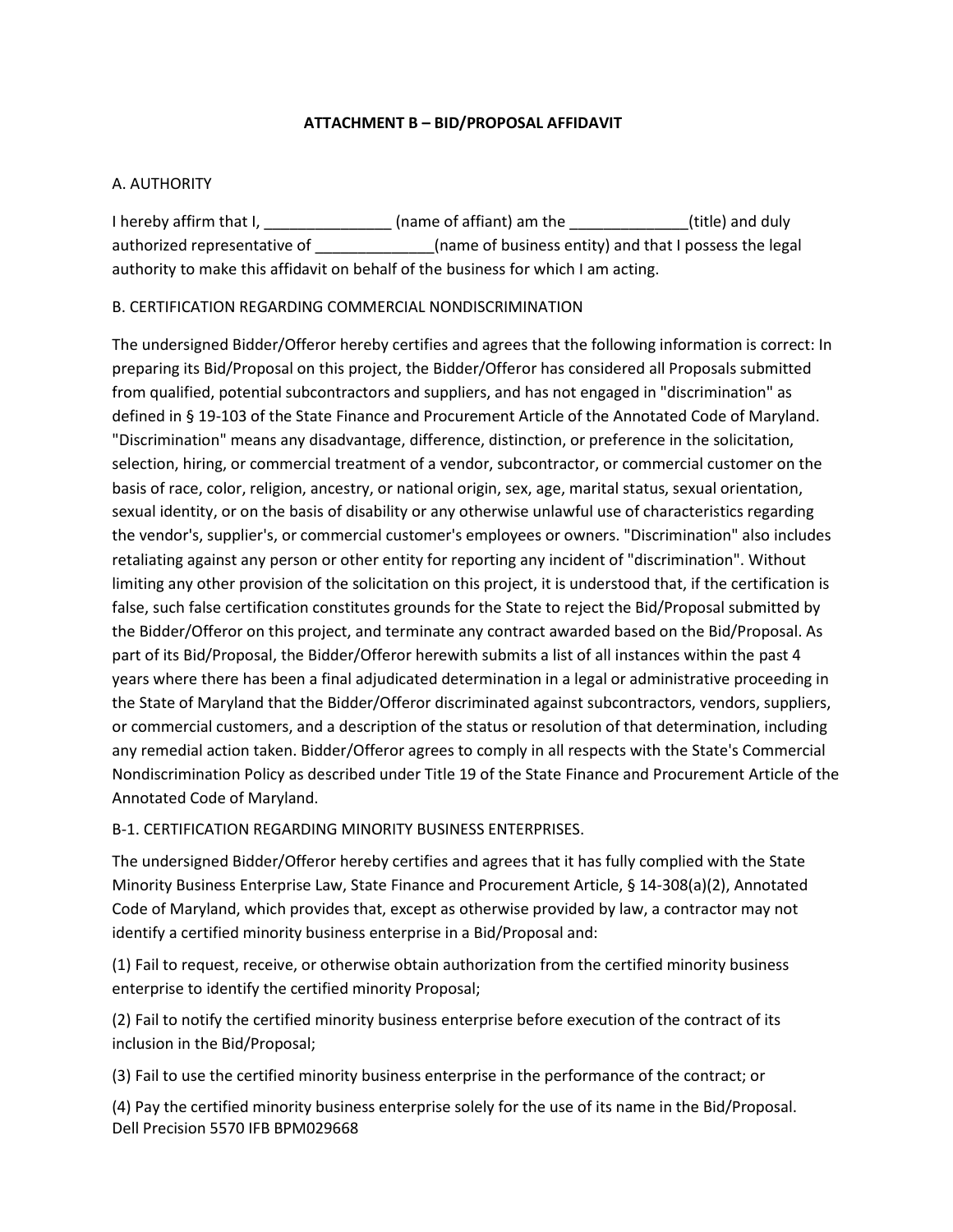Without limiting any other provision of the solicitation on this project, it is understood that if the certification is false, such false certification constitutes grounds for the State to reject the Bid/Proposal submitted by the Bidder/Offeror on this project, and terminate any contract awarded based on the Bid/Proposal.

B-2. CERTIFICATION REGARDING VETERAN-OWNED SMALL BUSINESS ENTERPRISES.

The undersigned Bidder/Offeror hereby certifies and agrees that it has fully complied with the State veteran-owned small business enterprise law, State Finance and Procurement Article, § 14-605, Annotated Code of Maryland, which provides that a person may not:

(1) Knowingly and with intent to defraud, fraudulently obtain, attempt to obtain, or aid another person in fraudulently obtaining or attempting to obtain public money, procurement contracts, or funds expended under a procurement contract to which the person is not entitled under this title;

(2) Knowingly and with intent to defraud, fraudulently represent participation of a veteran–owned small business enterprise in order to obtain or retain a Bid/Proposal preference or a procurement contract;

(3) Willfully and knowingly make or subscribe to any statement, declaration, or other document that is fraudulent or false as to any material matter, whether or not that falsity or fraud is committed with the knowledge or consent of the person authorized or required to present the declaration, statement, or document;

(4) Willfully and knowingly aid, assist in, procure, counsel, or advise the preparation or presentation of a declaration, statement, or other document that is fraudulent or false as to any material matter, regardless of whether that falsity or fraud is committed with the knowledge or consent of the person authorized or required to present the declaration, statement, or document;

(5) Willfully and knowingly fail to file any declaration or notice with the unit that is required by COMAR 21.11.12; or

(6) Establish, knowingly aid in the establishment of, or exercise control over a business found to have violated a provision of  $\S$  B-2(1)-(5) of this regulation.

## C. AFFIRMATION REGARDING BRIBERY CONVICTIONS

## I FURTHER AFFIRM THAT:

Neither I, nor to the best of my knowledge, information, and belief, the above business (as is defined in Section 16-101(b) of the State Finance and Procurement Article of the Annotated Code of Maryland), or any of its officers, directors, partners, controlling stockholders, or any of its employees directly involved in the business's contracting activities including obtaining or performing contracts with public bodies has been convicted of, or has had probation before judgment imposed pursuant to Criminal Procedure Article, § 6-220, Annotated Code of Maryland, or has pleaded nolo contendere to a charge of, bribery, attempted bribery, or conspiracy to bribe in violation of Maryland law, or of the law of any other state or federal law, except as follows (indicate the reasons why the affirmation cannot be given and list any conviction, plea, or imposition of probation before judgment with the date, court, official or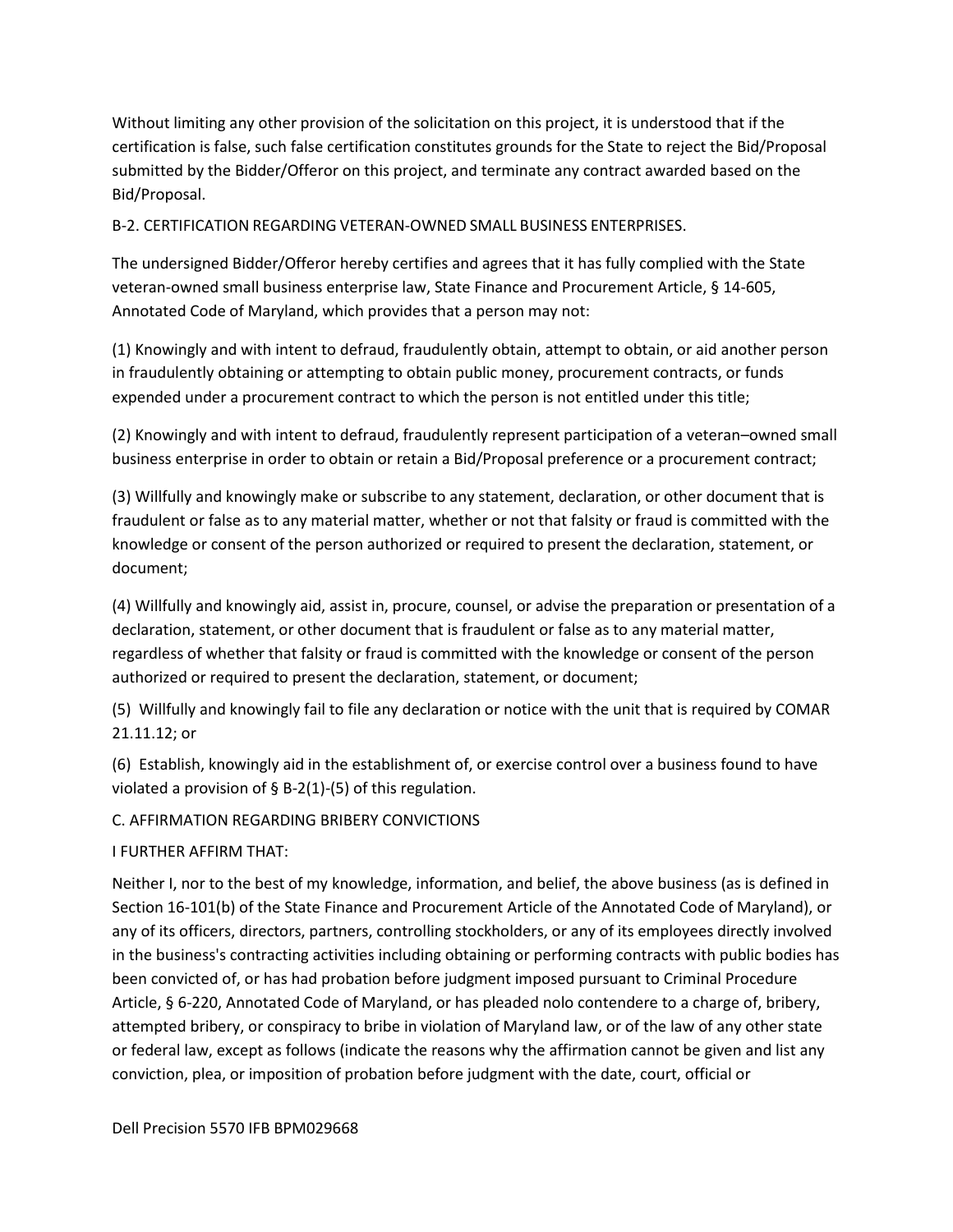administrative body, the sentence or disposition, the name(s) of person(s) involved, and their current positions and responsibilities with the business):

D. AFFIRMATION REGARDING OTHER CONVICTIONS

\_\_\_\_\_\_\_\_\_\_\_\_\_\_\_\_\_\_\_\_\_\_\_\_\_\_\_\_\_\_\_\_\_\_\_\_\_\_\_\_\_\_\_\_\_\_\_\_\_\_\_\_\_\_\_\_\_\_\_\_

\_\_\_\_\_\_\_\_\_\_\_\_\_\_\_\_\_\_\_\_\_\_\_\_\_\_\_\_\_\_\_\_\_\_\_\_\_\_\_\_\_\_\_\_\_\_\_\_\_\_\_\_\_\_\_\_\_\_\_\_

\_\_\_\_\_\_\_\_\_\_\_\_\_\_\_\_\_\_\_\_\_\_\_\_\_\_\_\_\_\_\_\_\_\_\_\_\_\_\_\_\_\_\_\_\_\_\_\_\_\_\_\_\_\_\_\_\_\_\_.

I FURTHER AFFIRM THAT:

Neither I, nor to the best of my knowledge, information, and belief, the above business, or any of its officers, directors, partners, controlling stockholders, or any of its employees directly involved in the business's contracting activities including obtaining or performing contracts with public bodies, has:

(1) Been convicted under state or federal statute of:

(a) A criminal offense incident to obtaining, attempting to obtain, or performing a public or private contract; or

(b) Fraud, embezzlement, theft, forgery, falsification or destruction of records or receiving stolen property;

(2) Been convicted of any criminal violation of a state or federal antitrust statute;

(3) Been convicted under the provisions of Title 18 of the United States Code for violation of the Racketeer Influenced and Corrupt Organization Act, 18 U.S.C. § 1961 et seq., or the Mail Fraud Act, 18 U.S.C. § 1341 et seq., for acts in connection with the submission of Bids/Proposals for a public or private contract;

(4) Been convicted of a violation of the State Minority Business Enterprise Law, § 14-308 of the State Finance and Procurement Article of the Annotated Code of Maryland;

(5) Been convicted of a violation of § 11-205.1 of the State Finance and Procurement Article of the Annotated Code of Maryland;

(6) Been convicted of conspiracy to commit any act or omission that would constitute grounds for conviction or liability under any law or statute described in subsections (1)—(5) above;

(7) Been found civilly liable under a state or federal antitrust statute for acts or omissions in connection with the submission of Bids/Proposals for a public or private contract;

(8) Been found in a final adjudicated decision to have violated the Commercial Nondiscrimination Policy under Title 19 of the State Finance and Procurement Article of the Annotated Code of Maryland with regard to a public or private contract;

(9) Been convicted of a violation of one or more of the following provisions of the Internal Revenue Code:

(a) §7201, Attempt to Evade or Defeat Tax;

(b) §7203, Willful Failure to File Return, Supply Information, or Pay Tax,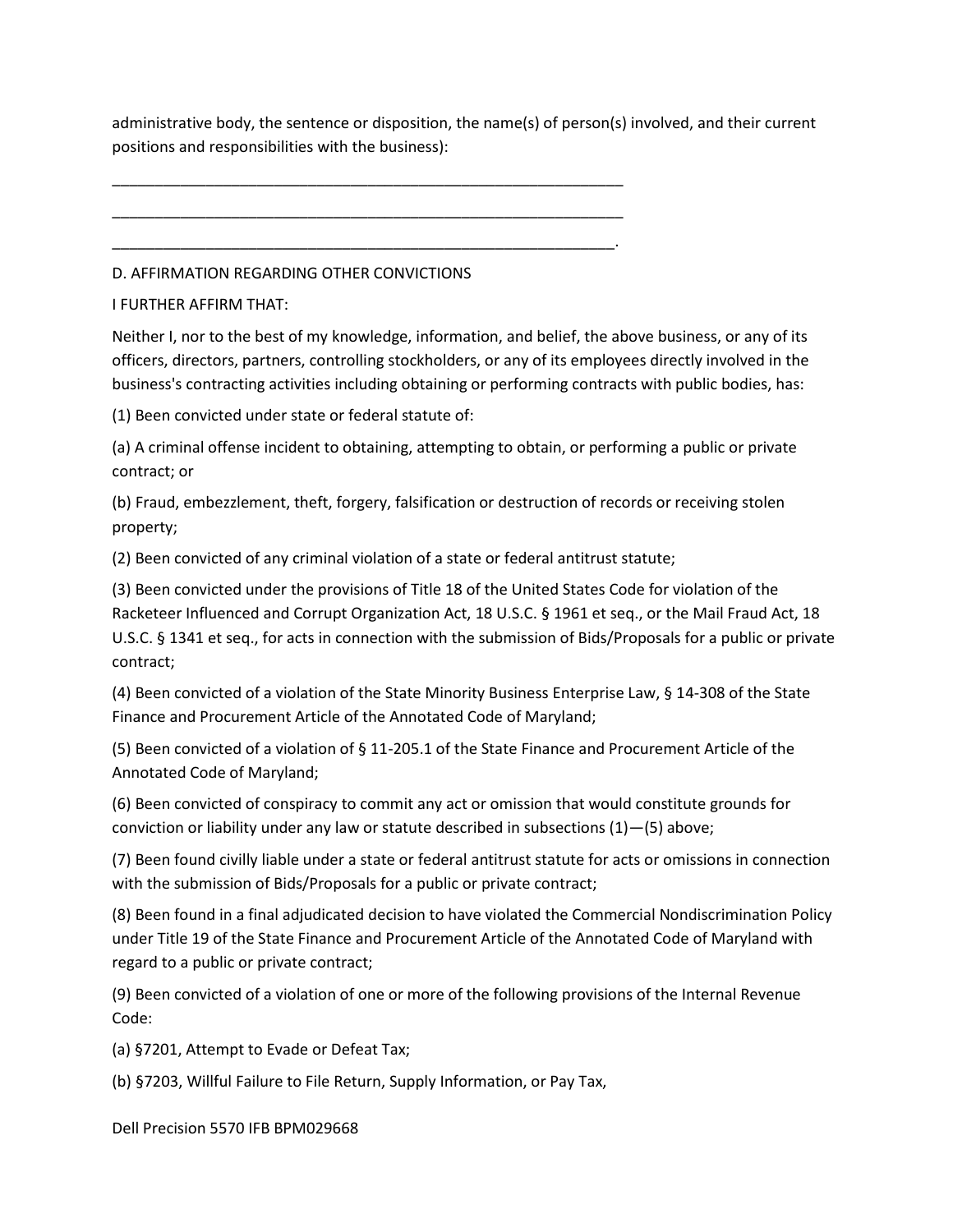(c) §7205, Fraudulent Withholding Exemption Certificate or Failure to Supply Information,

(d) §7205, Fraud and False Statements, or

(e) §7207, Fraudulent Returns, Statements, or Other Documents;

(10) Been convicted of a violation of 18 U.S.C. §286, Conspiracy to Defraud the Government with Respect to Claims, 18 U.S.C. §287, False, Fictitious, or Fraudulent Claims, or 18 U.S.C. §371, Conspiracy to Defraud the United States;

(11) Been convicted of a violation of the Tax-General Article, Title 13, Subtitle 7 or Subtitle 10, Annotated Code of Maryland;

(12) Been found to have willfully or knowingly violated State Prevailing Wage Laws as provided in the State Finance and Procurement Article, Title 17, Subtitle 2, Annotated Code of Maryland, if:

- (a) A court:
- (i) Made the finding; and
- (ii) Decision became final; or
- (b) The finding was:
- (i) Made in a contested case under the Maryland Administrative Procedure Act; and
- (ii) Not overturned on judicial review;

(13) Been found to have willfully or knowingly violated State Living Wage Laws as provided in the State Finance and Procurement Article, Title 18, Annotated Code of Maryland, if:

- (a) A court:
- (i) Made the finding; and
- (ii) Decision became final; or
- (b) The finding was:
- (i) Made in a contested case under the Maryland Administrative Procedure Act; and
- (ii) Not overturned on judicial review;

(14) Been found to have willfully or knowingly violated the Labor and Employment Article, Title 3, Subtitles 3, 4, or 5, or Title 5, Annotated Code of Maryland, if:

- (a) A court:
- (i) Made the finding; and
- (ii) Decision became final; or
- (b) The finding was:
- (i) Made in a contested case under the Maryland Administrative Procedure Act; and
- (ii) Not overturned on judicial review; or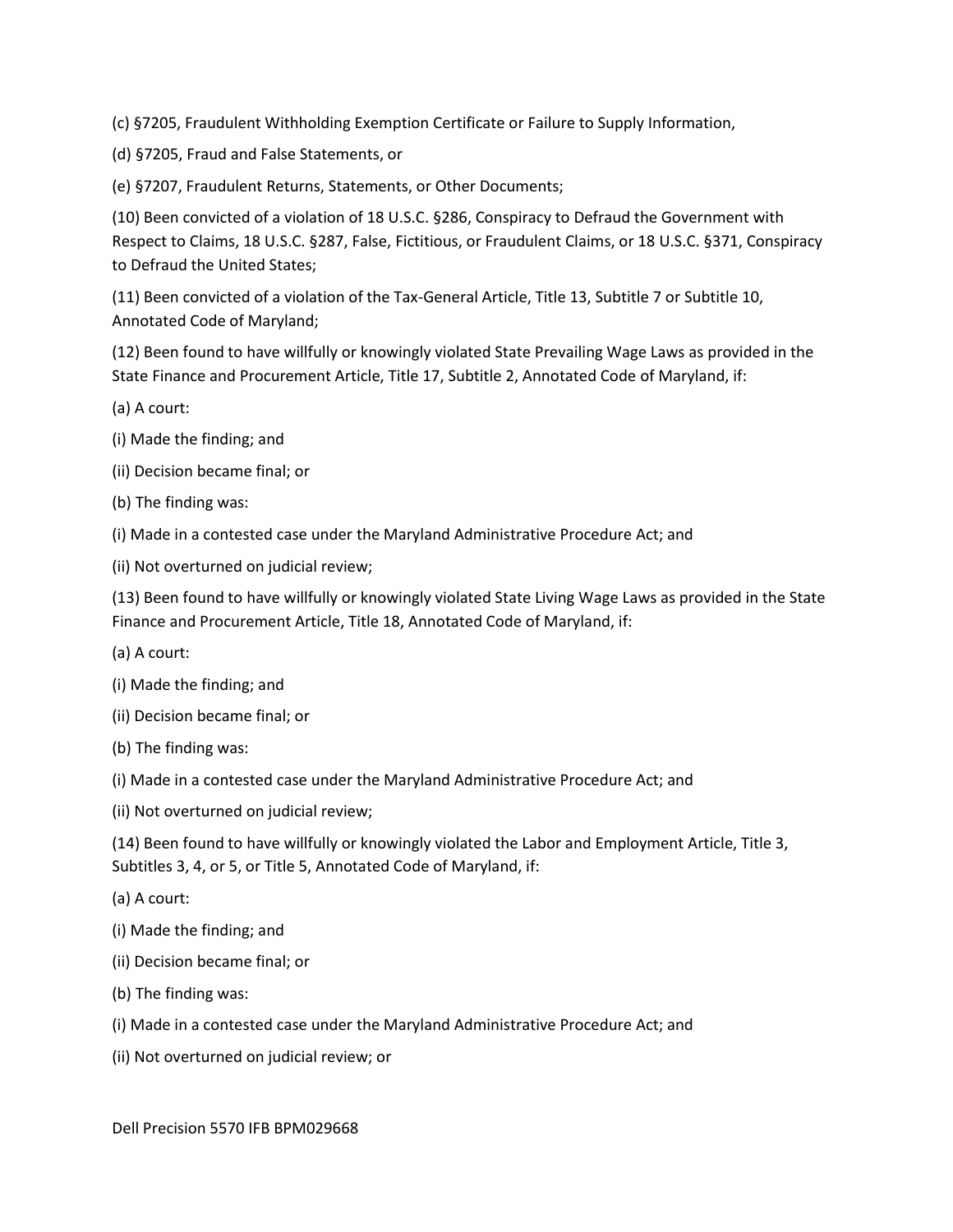(15) Admitted in writing or under oath, during the course of an official investigation or other proceedings, acts or omissions that would constitute grounds for conviction or liability under any law or statute described in §§ B and C and subsections  $D(1)$ — $(14)$  above, except as follows (indicate reasons why the affirmations cannot be given, and list any conviction, plea, or imposition of probation before judgment with the date, court, official or administrative body, the sentence or disposition, the name(s) of the person(s) involved and their current positions and responsibilities with the business, and the status of any debarment):

\_\_\_\_\_\_\_\_\_\_\_\_\_\_\_\_\_\_\_\_\_\_\_\_\_\_\_\_\_\_\_\_\_\_\_\_\_\_\_\_\_\_\_\_\_\_\_\_\_\_\_\_\_\_\_\_\_\_\_\_

\_\_\_\_\_\_\_\_\_\_\_\_\_\_\_\_\_\_\_\_\_\_\_\_\_\_\_\_\_\_\_\_\_\_\_\_\_\_\_\_\_\_\_\_\_\_\_\_\_\_\_\_\_\_\_\_\_\_\_\_

\_\_\_\_\_\_\_\_\_\_\_\_\_\_\_\_\_\_\_\_\_\_\_\_\_\_\_\_\_\_\_\_\_\_\_\_\_\_\_\_\_\_\_\_\_\_\_\_\_\_\_\_\_\_\_\_\_\_\_.

## E. AFFIRMATION REGARDING DEBARMENT

#### I FURTHER AFFIRM THAT:

Neither I, nor to the best of my knowledge, information, and belief, the above business, or any of its officers, directors, partners, controlling stockholders, or any of its employees directly involved in the business's contracting activities, including obtaining or performing contracts with public bodies, has ever been suspended or debarred (including being issued a limited denial of participation) by any public entity, except as follows (list each debarment or suspension providing the dates of the suspension or debarment, the name of the public entity and the status of the proceedings, the name(s) of the person(s) involved and their current positions and responsibilities with the business, the grounds of the debarment or suspension, and the details of each person's involvement in any activity that formed the grounds of the debarment or suspension).

#### F. AFFIRMATION REGARDING DEBARMENT OF RELATED ENTITIES

\_\_\_\_\_\_\_\_\_\_\_\_\_\_\_\_\_\_\_\_\_\_\_\_\_\_\_\_\_\_\_\_\_\_\_\_\_\_\_\_\_\_\_\_\_\_\_\_\_\_\_\_\_\_\_\_\_\_\_\_

\_\_\_\_\_\_\_\_\_\_\_\_\_\_\_\_\_\_\_\_\_\_\_\_\_\_\_\_\_\_\_\_\_\_\_\_\_\_\_\_\_\_\_\_\_\_\_\_\_\_\_\_\_\_\_\_\_\_\_\_

\_\_\_\_\_\_\_\_\_\_\_\_\_\_\_\_\_\_\_\_\_\_\_\_\_\_\_\_\_\_\_\_\_\_\_\_\_\_\_\_\_\_\_\_\_\_\_\_\_\_\_\_\_\_\_\_\_\_\_.

\_\_\_\_\_\_\_\_\_\_\_\_\_\_\_\_\_\_\_\_\_\_\_\_\_\_\_\_\_\_\_\_\_\_\_\_\_\_\_\_\_\_\_\_\_\_\_\_\_\_\_\_\_\_\_\_\_\_\_\_

\_\_\_\_\_\_\_\_\_\_\_\_\_\_\_\_\_\_\_\_\_\_\_\_\_\_\_\_\_\_\_\_\_\_\_\_\_\_\_\_\_\_\_\_\_\_\_\_\_\_\_\_\_\_\_\_\_\_\_\_

\_\_\_\_\_\_\_\_\_\_\_\_\_\_\_\_\_\_\_\_\_\_\_\_\_\_\_\_\_\_\_\_\_\_\_\_\_\_\_\_\_\_\_\_\_\_\_\_\_\_\_\_\_\_\_\_\_\_\_.

I FURTHER AFFIRM THAT:

(1) The business was not established, and it does not operate in a manner designed to evade the application of or defeat the purpose of debarment pursuant to Sections 16-101, et seq., of the State Finance and Procurement Article of the Annotated Code of Maryland; and

(2) The business is not a successor, assignee, subsidiary, or affiliate of a suspended or debarred business, except as follows (you must indicate the reasons why the affirmations cannot be given without qualification):

#### G. SUBCONTRACT AFFIRMATION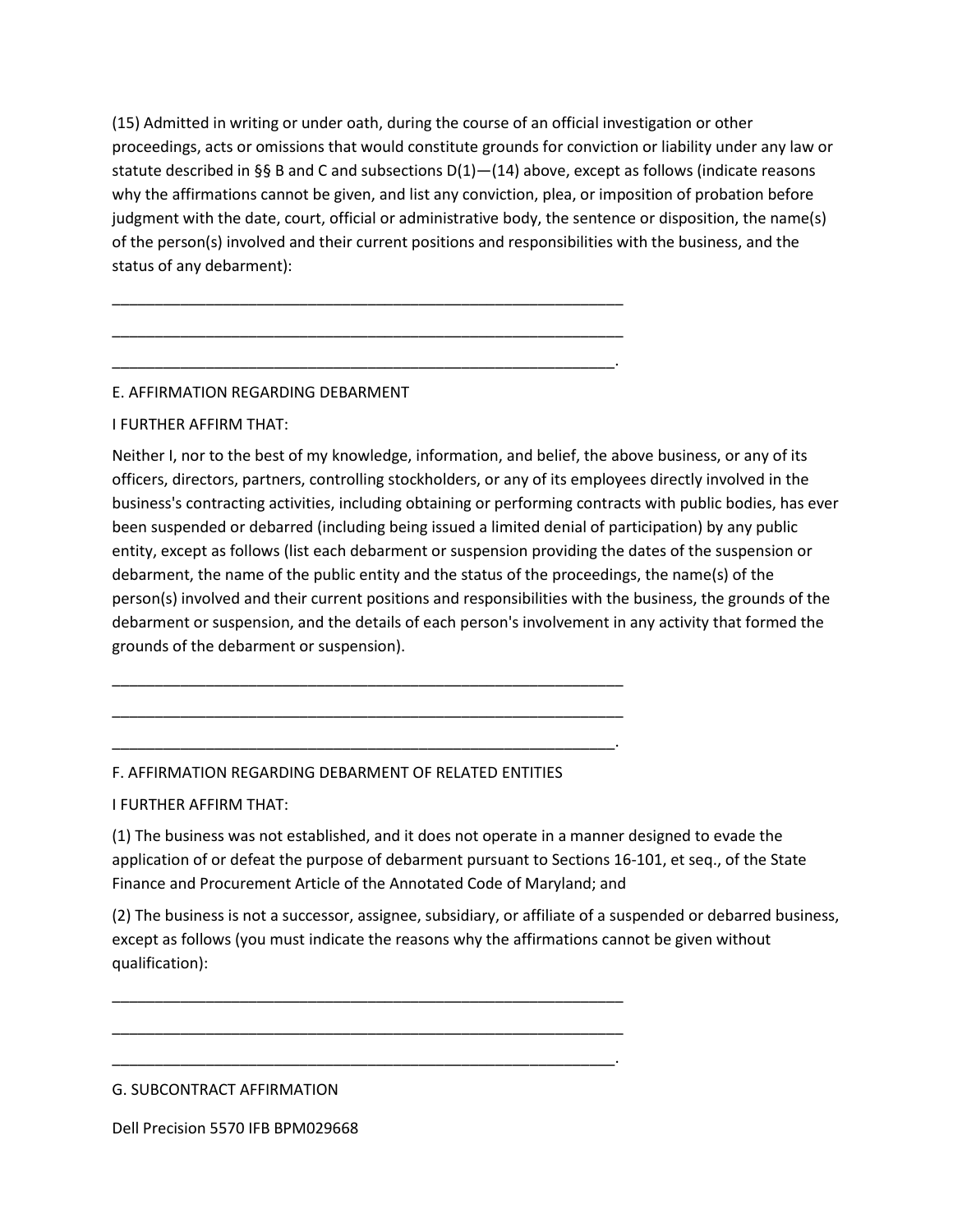### I FURTHER AFFIRM THAT:

Neither I, nor to the best of my knowledge, information, and belief, the above business, has knowingly entered into a contract with a public body under which a person debarred or suspended under Title 16 of the State Finance and Procurement Article of the Annotated Code of Maryland will provide, directly or indirectly, supplies, services, architectural services, construction related services, leases of real property, or construction.

## H. AFFIRMATION REGARDING COLLUSION

## I FURTHER AFFIRM THAT:

Neither I, nor to the best of my knowledge, information, and belief, the above business has:

(1) Agreed, conspired, connived, or colluded to produce a deceptive show of competition in the compilation of the accompanying Bid/Proposal that is being submitted;

(2) In any manner, directly or indirectly, entered into any agreement of any kind to fix the Bid/Proposal price of the Bidder/Offeror or of any competitor, or otherwise taken any action in restraint of free competitive bidding in connection with the contract for which the accompanying Bid/Proposal is submitted.

## I. CERTIFICATION OF TAX PAYMENT

#### I FURTHER AFFIRM THAT:

Except as validly contested, the business has paid, or has arranged for payment of, all taxes due the State of Maryland and has filed all required returns and reports with the Comptroller of the Treasury, the State Department of Assessments and Taxation, and the Department of Labor, Licensing, and Regulation, as applicable, and will have paid all withholding taxes due the State of Maryland prior to final settlement.

#### J. CONTINGENT FEES

## I FURTHER AFFIRM THAT:

The business has not employed or retained any person, partnership, corporation, or other entity, other than a bona fide employee, bona fide agent, bona fide salesperson, or commercial selling agency working for the business, to solicit or secure the Contract, and that the business has not paid or agreed to pay any person, partnership, corporation, or other entity, other than a bona fide employee, bona fide agent, bona fide salesperson, or commercial selling agency, any fee or any other consideration contingent on the making of the Contract.

## K. CERTIFICATION REGARDING INVESTMENTS IN IRAN

(1) The undersigned certifies that, in accordance with State Finance and Procurement Article, §17-705, Annotated Code of Maryland: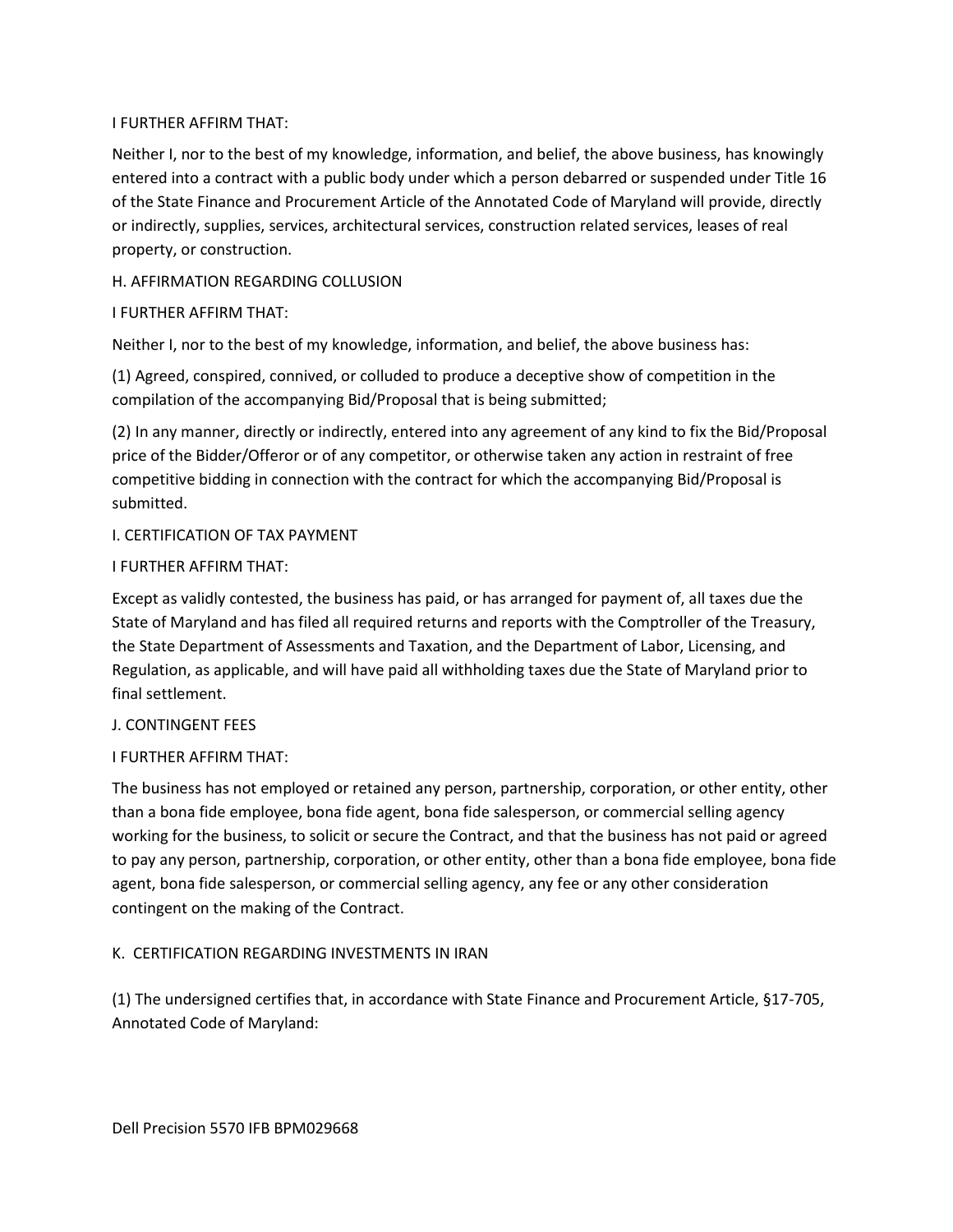(a) It is not identified on the list created by the Board of Public Works as a person engaging in investment activities in Iran as described in State Finance and Procurement Article, §17-702, Annotated Code of Maryland; and

(b) It is not engaging in investment activities in Iran as described in State Finance and Procurement Article, §17-702, Annotated Code of Maryland.

2. The undersigned is unable to make the above certification regarding its investment activities in Iran due to the following activities:

L. CONFLICT MINERALS ORIGINATED IN THE DEMOCRATIC REPUBLIC OF CONGO (FOR SUPPLIES AND SERVICES CONTRACTS)

## I FURTHER AFFIRM THAT:

The business has complied with the provisions of State Finance and Procurement Article, §14-413, Annotated Code of Maryland governing proper disclosure of certain information regarding conflict minerals originating in the Democratic Republic of Congo or its neighboring countries as required by federal law.

## M. I FURTHER AFFIRM THAT:

Any claims of environmental attributes made relating to a product or service included in the Bid or Proposal are consistent with the Federal Trade Commission's Guides for the Use of Environmental Marketing Claims as provided in 16 CFR §260, that apply to claims about the environmental attributes of a product, package, or service in connection with the marketing, offering for sale, or sale of such item or service.

## N. ACKNOWLEDGEMENT

I ACKNOWLEDGE THAT this Affidavit is to be furnished to the Procurement Officer and may be distributed to units of: (1) the State of Maryland; (2) counties or other subdivisions of the State of Maryland; (3) other states; and (4) the federal government. I further acknowledge that this Affidavit is subject to applicable laws of the United States and the State of Maryland, both criminal and civil, and that nothing in this Affidavit or any contract resulting from the submission of this Bid/Proposal shall be construed to supersede, amend, modify or waive, on behalf of the State of Maryland, or any unit of the State of Maryland having jurisdiction, the exercise of any statutory right or remedy conferred by the Constitution and the laws of Maryland with respect to any misrepresentation made or any violation of the obligations, terms and covenants undertaken by the above business with respect to (1) this Affidavit, (2) the contract, and (3) other Affidavits comprising part of the contract.

I DO SOLEMNLY DECLARE AND AFFIRM UNDER THE PENALTIES OF PERJURY THAT THE CONTENTS OF THIS AFFIDAVIT ARE TRUE AND CORRECT TO THE BEST OF MY KNOWLEDGE, INFORMATION, AND BELIEF.

Date: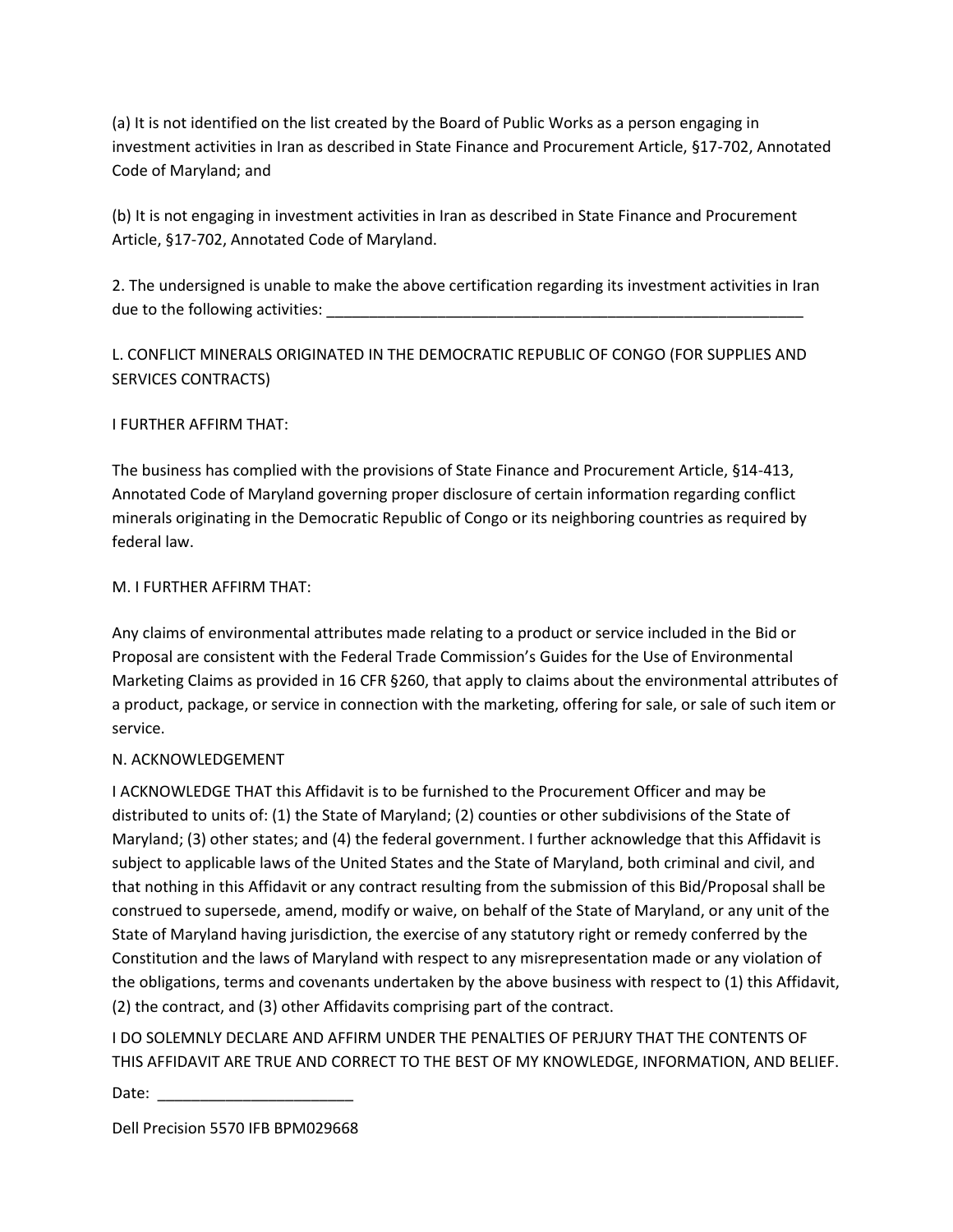By: \_\_\_\_\_\_\_\_\_\_\_\_\_\_\_\_\_\_\_\_\_\_\_\_\_\_\_\_\_\_\_\_\_\_ (print name of Authorized Representative and Affiant)

\_\_\_\_\_\_\_\_\_\_\_\_\_\_\_\_\_\_\_\_\_\_\_\_\_\_\_\_\_\_\_\_\_\_\_ (signature of Authorized Representative and Affiant)

**SUBMIT THIS AFFIDAVIT WITH BID**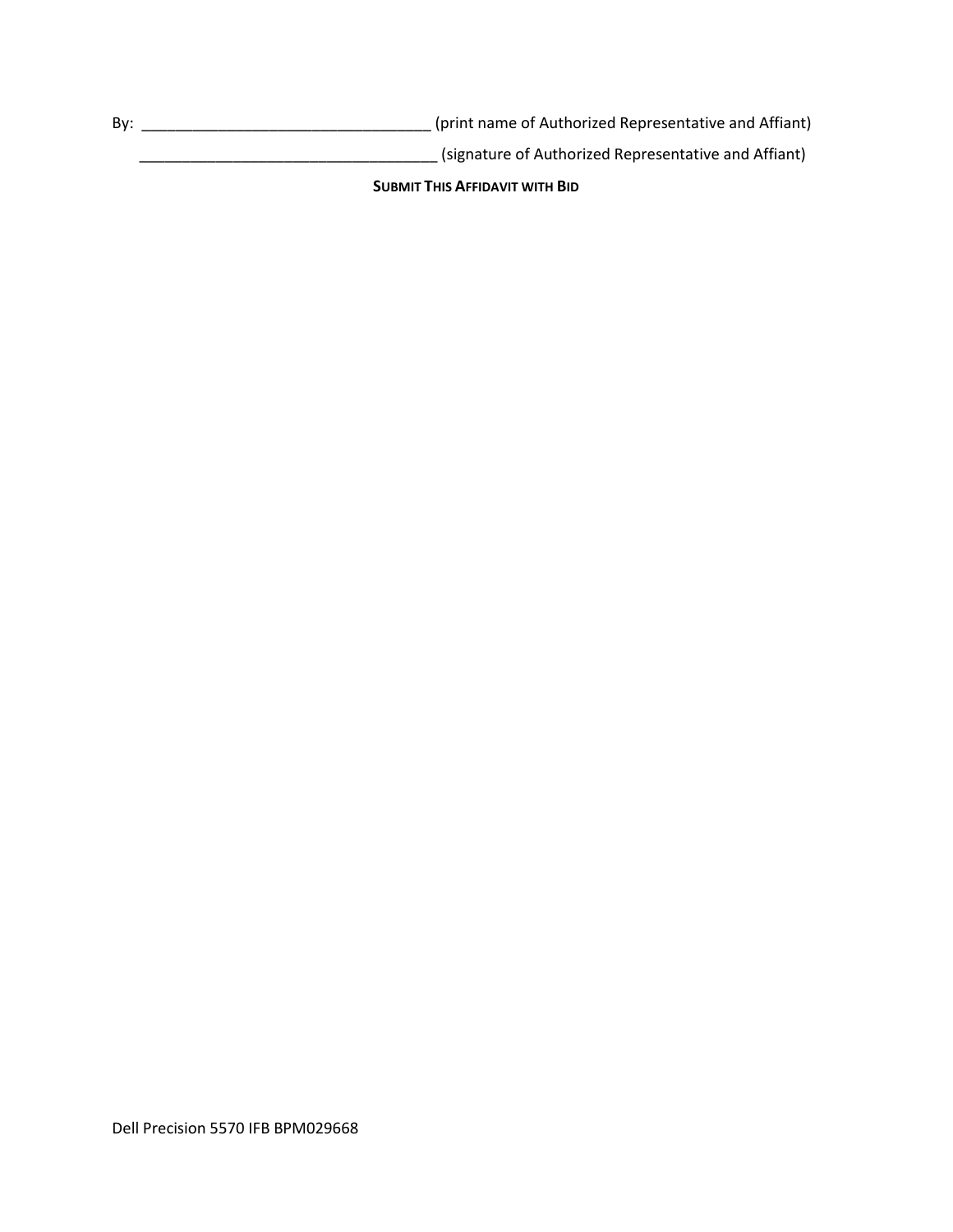## **ATTACHMENT C – CONTRACT AFFIDAVIT**

#### <span id="page-38-0"></span>A. AUTHORITY

I hereby affirm that I, \_\_\_\_\_\_\_\_\_\_\_\_\_\_\_\_\_(name of affiant) am the \_\_\_\_\_\_\_\_\_\_\_\_\_\_(title) and duly authorized representative of \_\_\_\_\_\_\_\_\_\_\_\_\_(name of business entity) and that I possess the legal authority to make this affidavit on behalf of the business for which I am acting.

# B. CERTIFICATION OF REGISTRATION OR QUALIFICATION WITH THE STATE DEPARTMENT OF ASSESSMENTS AND TAXATION

I FURTHER AFFIRM THAT:

The business named above is a (check applicable box):

- (1) Corporation  $\Box$  domestic or  $\Box$  foreign;
- (2) Limited Liability Company  $-\Box$  domestic or  $\Box$  foreign;
- (3) Partnership  $\Box$  domestic or  $\Box$  foreign;
- (4) Statutory Trust  $\Box$  domestic or  $\Box$  foreign;
- $(5)$   $\Box$  Sole Proprietorship.

and is registered or qualified as required under Maryland Law. I further affirm that the above business is in good standing both in Maryland and (IF APPLICABLE) in the jurisdiction where it is presently organized, and has filed all of its annual reports, together with filing fees, with the Maryland State Department of Assessments and Taxation. The name and address of its resident agent (IF APPLICABLE) filed with the State Department of Assessments and Taxation is:

| Name and Department ID |          |
|------------------------|----------|
| Number:                | Address: |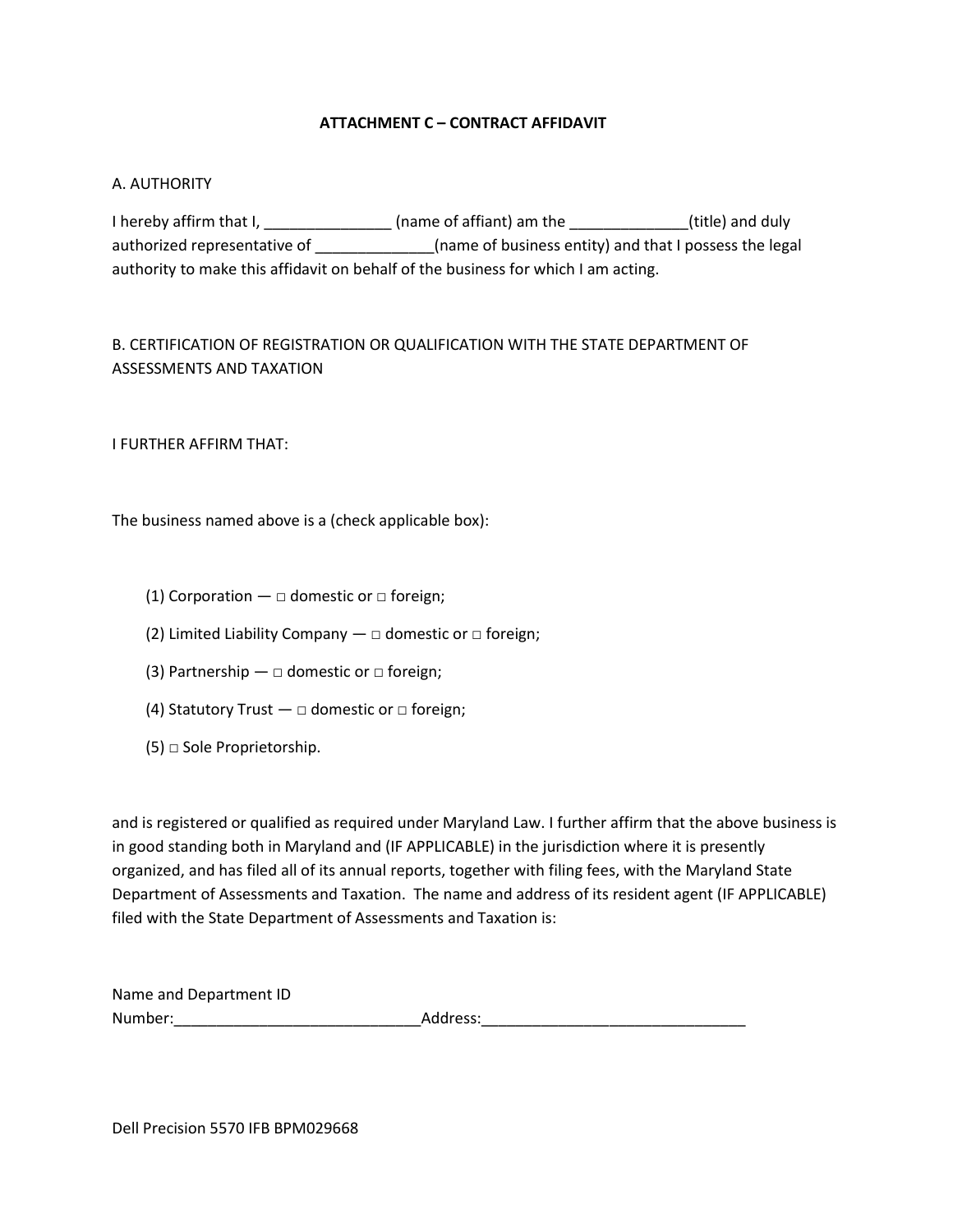and that if it does business under a trade name, it has filed a certificate with the State Department of Assessments and Taxation that correctly identifies that true name and address of the principal or owner as:

| Name and Department ID |          |
|------------------------|----------|
| Number:                | Address: |

#### C. FINANCIAL DISCLOSURE AFFIRMATION

#### I FURTHER AFFIRM THAT:

I am aware of, and the above business will comply with, the provisions of State Finance and Procurement Article, §13221, Annotated Code of Maryland, which require that every business that enters into contracts, leases, or other agreements with the State of Maryland or its agencies during a calendar year under which the business is to receive in the aggregate \$100,000 or more shall, within 30 days of the time when the aggregate value of the contracts, leases, or other agreements reaches \$100,000, file with the Secretary of State of Maryland certain specified information to include disclosure of beneficial ownership of the business.

#### D. POLITICAL CONTRIBUTION DISCLOSURE AFFIRMATION

#### I FURTHER AFFIRM THAT:

I am aware of, and the above business will comply with, Election Law Article, Title 14, Annotated Code of Maryland, which requires that every person that enters into a contract for a procurement with the State, a county, or a municipal corporation, or other political subdivision of the State, during a calendar year in which the person receives a contract with a governmental entity in the amount of \$200,000 or more, shall file with the State Board of Elections statements disclosing: (a) any contributions made during the reporting period to a candidate for elective office in any primary or general election; and (b) the name of each candidate to whom one or more contributions in a cumulative amount of \$500 or more were made during the reporting period. The statement shall be filed with the State Board of Elections: (a) before execution of a contract by the State, a county, a municipal corporation, or other political subdivision of the State, and shall cover the 24 months prior to when a contract was awarded; and (b) if the contribution is made after the execution of a contract, then twice a year, throughout the contract term, on: (i) February 5, to cover the six (6) month period ending January 31; and (ii) August 5, to cover the six (6) month period ending July 31.

#### E. DRUG AND ALCOHOL-FREE WORKPLACE

(Applicable to all contracts unless the contract is for a law enforcement agency and the agency head or the agency head's designee has determined that application of COMAR 21.11.08 and this certification would be inappropriate in connection with the law enforcement agency's undercover operations.)

#### I CERTIFY THAT: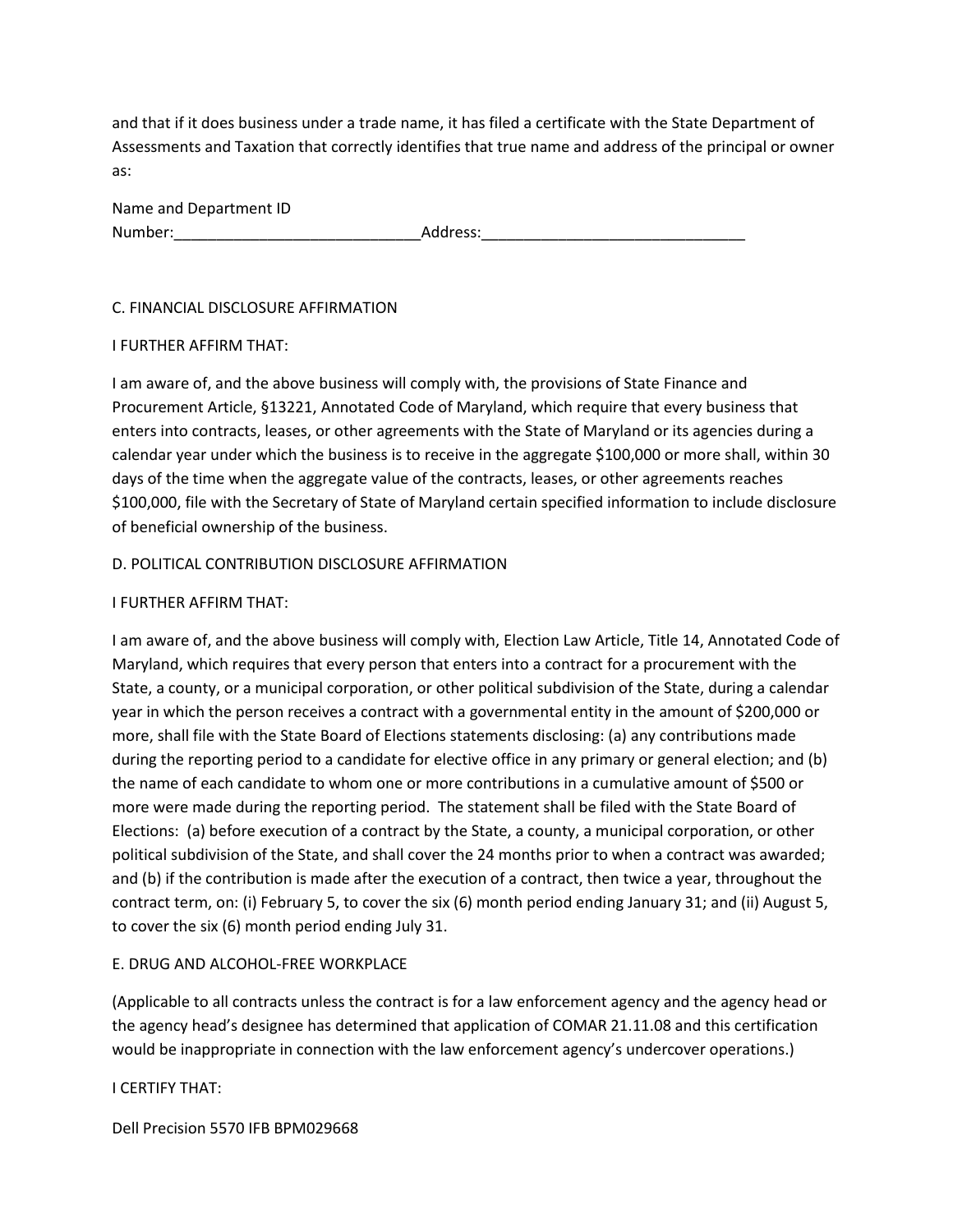(1) Terms defined in COMAR 21.11.08 shall have the same meanings when used in this certification.

(2) By submission of its Bid/Proposal, the business, if other than an individual, certifies and agrees that, with respect to its employees to be employed under a contract resulting from this solicitation, the business shall:

(a) Maintain a workplace free of drug and alcohol abuse during the term of the contract;

(b) Publish a statement notifying its employees that the unlawful manufacture, distribution, dispensing, possession, or use of drugs, and the abuse of drugs or alcohol is prohibited in the business' workplace and specifying the actions that will be taken against employees for violation of these prohibitions;

(c) Prohibit its employees from working under the influence of drugs or alcohol;

(d) Not hire or assign to work on the contract anyone who the business knows, or in the exercise of due diligence should know, currently abuses drugs or alcohol and is not actively engaged in a bona fide drug or alcohol abuse assistance or rehabilitation program;

(e) Promptly inform the appropriate law enforcement agency of every drug-related crime that occurs in its workplace if the business has observed the violation or otherwise has reliable information that a violation has occurred;

(f) Establish drug and alcohol abuse awareness programs to inform its employees about:

- (i) The dangers of drug and alcohol abuse in the workplace;
- (ii) The business's policy of maintaining a drug and alcohol-free workplace;
- (iii) Any available drug and alcohol counseling, rehabilitation, and employee assistance programs; and
- (iv) The penalties that may be imposed upon employees who abuse drugs and alcohol in the workplace;

(g) Provide all employees engaged in the performance of the contract with a copy of the statement required by §E(2)(b), above;

(h) Notify its employees in the statement required by  $\Sigma(2)$ (b), above, that as a condition of continued employment on the contract, the employee shall:

- (i) Abide by the terms of the statement; and
- (ii) Notify the employer of any criminal drug or alcohol abuse conviction for an offense occurring in the workplace not later than 5 days after a conviction;

(i) Notify the procurement officer within 10 days after receiving notice under  $\Sigma(2)(h)(ii)$ , above, or otherwise receiving actual notice of a conviction;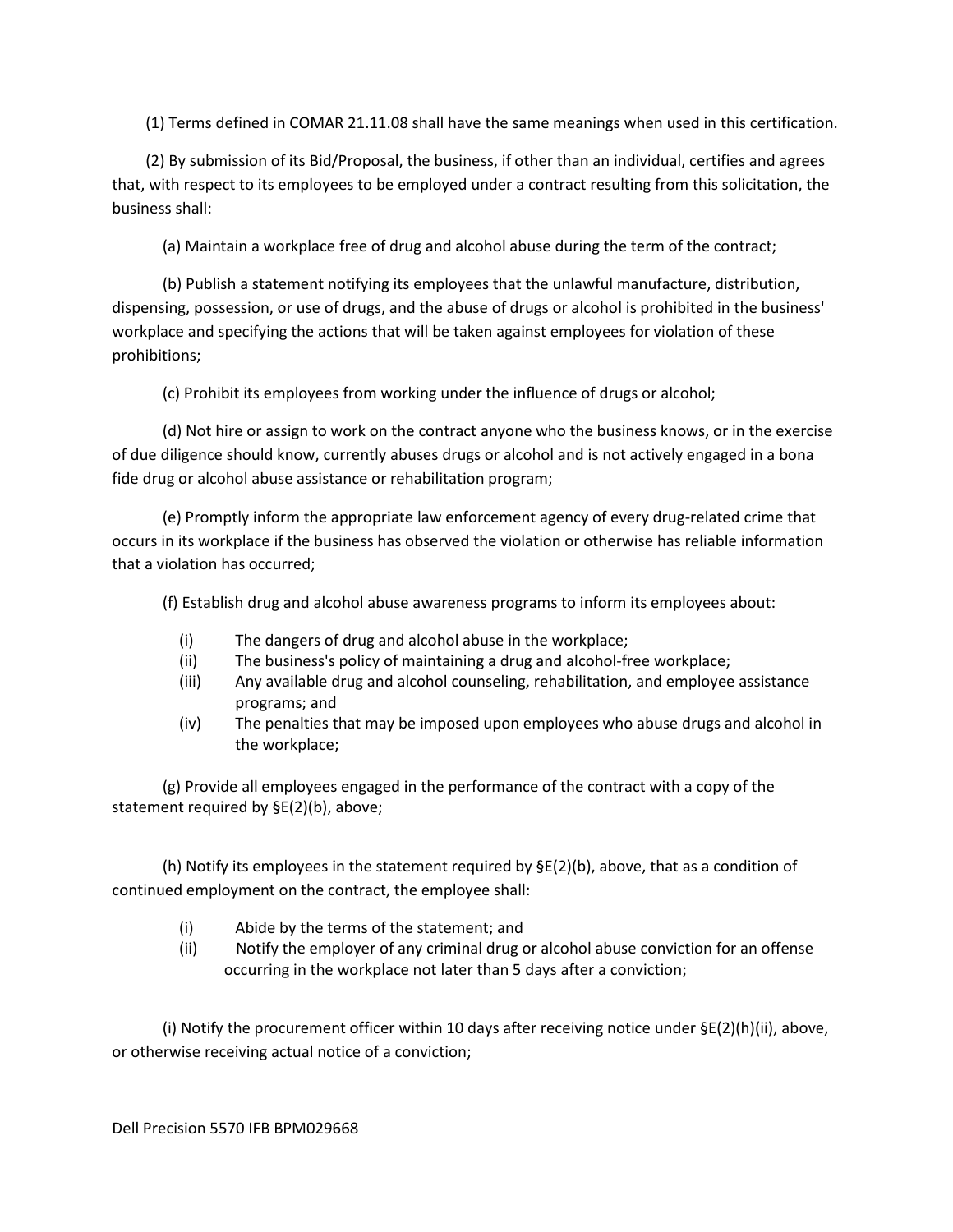(j) Within 30 days after receiving notice under §E(2)(h)(ii), above, or otherwise receiving actual notice of a conviction, impose either of the following sanctions or remedial measures on any employee who is convicted of a drug or alcohol abuse offense occurring in the workplace:

- (i) Take appropriate personnel action against an employee, up to and including termination; or
- (ii) Require an employee to satisfactorily participate in a bona fide drug or alcohol abuse assistance or rehabilitation program; and

(k) Make a good faith effort to maintain a drug and alcohol-free workplace through implementation of §E(2)(a)—(j), above.

(3) If the business is an individual, the individual shall certify and agree as set forth in  $\S E(4)$ , below, that the individual shall not engage in the unlawful manufacture, distribution, dispensing, possession, or use of drugs or the abuse of drugs or alcohol in the performance of the contract.

(4) I acknowledge and agree that:

(a) The award of the contract is conditional upon compliance with COMAR 21.11.08 and this certification;

(b) The violation of the provisions of COMAR 21.11.08 or this certification shall be cause to suspend payments under or terminate the contract for default under COMAR 21.07.01.11 or 21.07.03.15, as applicable; and

(c) The violation of the provisions of COMAR 21.11.08 or this certification in connection with the contract may, in the exercise of the discretion of the Board of Public Works, result in suspension and debarment of the business under COMAR 21.08.03.

## F. CERTAIN AFFIRMATIONS VALID

## I FURTHER AFFIRM THAT:

To the best of my knowledge, information, and belief, each of the affirmations, certifications, or acknowledgements contained in that certain Bid/Proposal Affidavit dated \_\_\_\_\_\_\_\_ , 202\_\_\_ , and executed by me for the purpose of obtaining the contract to which this Exhibit is attached remains true and correct in all respects as if made as of the date of this Contract Affidavit and as if fully set forth herein.

I DO SOLEMNLY DECLARE AND AFFIRM UNDER THE PENALTIES OF PERJURY THAT THE CONTENTS OF THIS AFFIDAVIT ARE TRUE AND CORRECT TO THE BEST OF MY KNOWLEDGE, INFORMATION, AND BELIEF.

Date: \_\_\_\_\_\_\_\_\_\_\_\_\_\_

By: example and the state of authorized Representative and Affiant) and Affiant and Affiant and Affiant and Affiant and Affiant and Affiant and Affiant and Affiant and Affiant and Affiant and Affiant and Affiant and Affian

\_\_\_\_\_\_\_\_\_\_\_\_\_\_\_\_\_\_\_\_\_\_\_\_\_\_\_\_\_\_\_\_\_ (signature of Authorized Representative and Affiant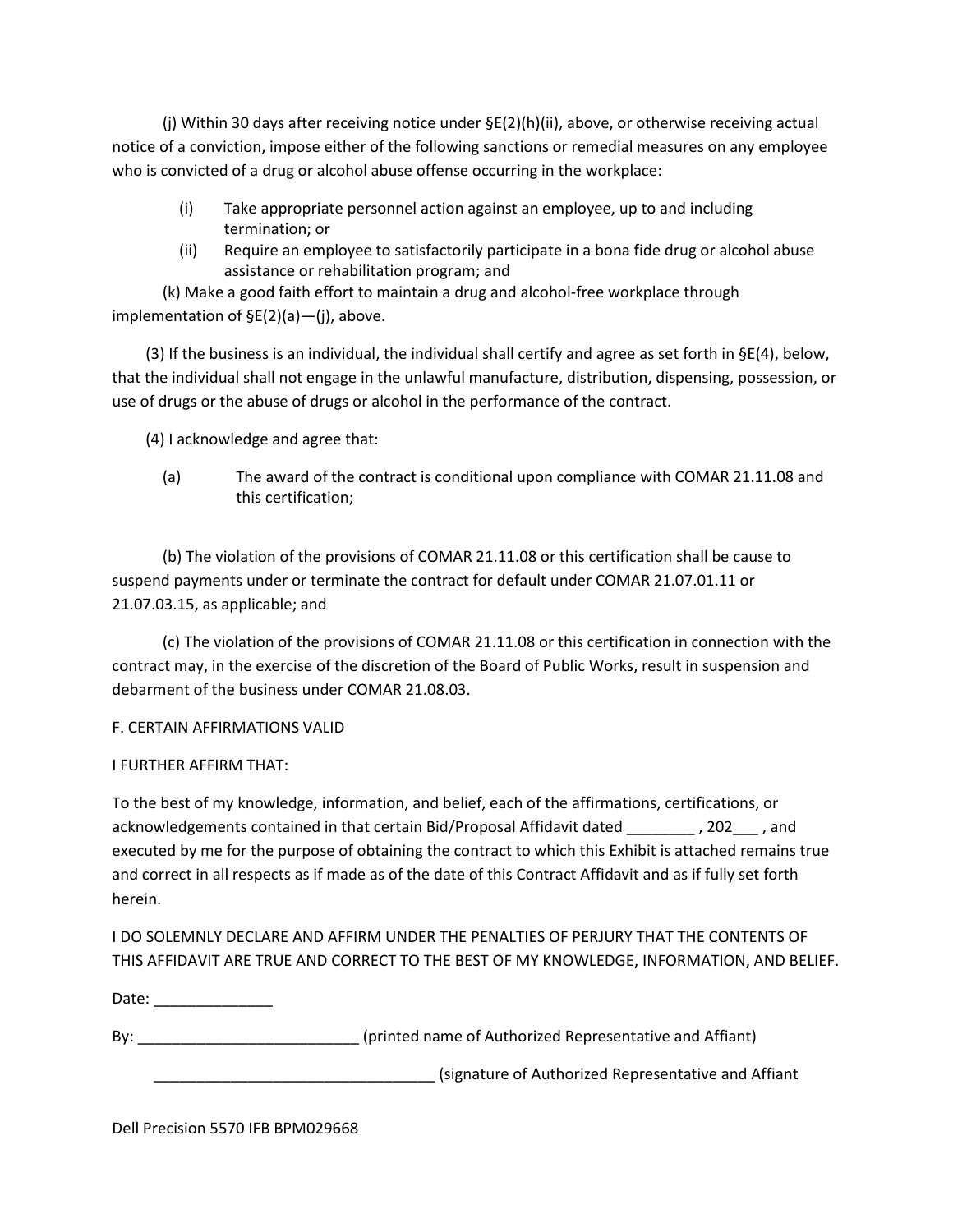### **ATTACHMENT D – BID PRICING INSTRUCTIONS**

In order to assist Bidders in the preparation of their Bid and to comply with the requirements of this solicitation, Bid Pricing Instructions and a Bid Form have been prepared. Bidders shall submit their Bid on the Bid Form in accordance with the instructions on the Bid Form and as specified herein. Do not alter the Bid Form or the Bid Form may be rejected. The Bid Form is to be signed and dated, where requested, by an individual who is authorized to bind the Bidder to the prices entered on the Bid Form. The Bid Form is used to calculate the Bidder's TOTAL BID PRICE. Follow these instructions carefully when completing your Bid Form:

- A) All Unit and Extended Prices must be clearly entered in dollars and cents, e.g., \$24.15. Make your decimal points clear and distinct.
- B) All Unit Prices must be the actual price per unit the State will pay for the specific item or service identified in this IFB and may not be contingent on any other factor or condition in any manner.
- C) All calculations shall be rounded to the nearest cent, i.e., .344 shall be .34 and .345 shall be .35.
- D) Any goods or services required through this IFB and proposed by the vendor at **No Cost to the State** must be clearly entered in the Unit Price, if appropriate, and Extended Price with **\$0.00**.
- E) Every blank in every Bid Form shall be filled in. Any blanks may result in the Bid being regarded as non-responsive and thus rejected. Any changes or corrections made to the Bid Form by the Bidder prior to submission shall be initialed and dated.
- F) Except as instructed on the Bid Form, nothing shall be entered on or attached to the Bid Form that alters or proposes conditions or contingencies on the prices. Alterations and/or conditions usually render the Bid non-responsive, which means it will be rejected.
- G) It is imperative that the prices included on the Bid Form have been entered correctly and calculated accurately by the Bidder and that the respective total prices agree with the entries on the Bid Form. Any incorrect entries or inaccurate calculations by the Bidder will be treated as provided in COMAR 21.05.03.03E and 21.05.02.12, and may cause the Bid to be rejected.
- H) If option years are included, Bidders must submit pricing for each option year. Any option to renew will be exercised at the sole discretion of the State and will comply with all terms and conditions in force at the time the option is exercised. If exercised, the option period shall be for a period identified in the IFB at the prices entered in the Bid Form.
- I) All Bid prices entered below are to be fully loaded prices that include all costs/expenses associated with the provision of services as required by the IFB. The Bid price shall include, but is not limited to, all: labor, profit/overhead, general operating, administrative, and all other expenses and costs necessary to perform the work set forth in the solicitation. No other amounts will be paid to the Contractor. If labor rates are requested, those amounts shall be fully loaded rates; no overtime amounts will be paid.
- J) Unless indicated elsewhere in the IFB, sample amounts used for calculations on the Bid Form are typically estimates for bidding purposes only. The Department does not guarantee a minimum or maximum number of units or usage in the performance of this Contract.
- K) Failure to adhere to any of these instructions may result in the Bid being determined non-responsive and rejected by the Department.

The Bid shall contain all price information in the format specified on these pages. Complete the Bid Form only as provided in the Bid Pricing Instructions. Do not amend, alter or leave blank any items on the Bid Form. If option years are included, Bidders must submit Bids for each option year. Failure to adhere to any of these instructions may result in the bid being determined non-responsive and rejected by the Department.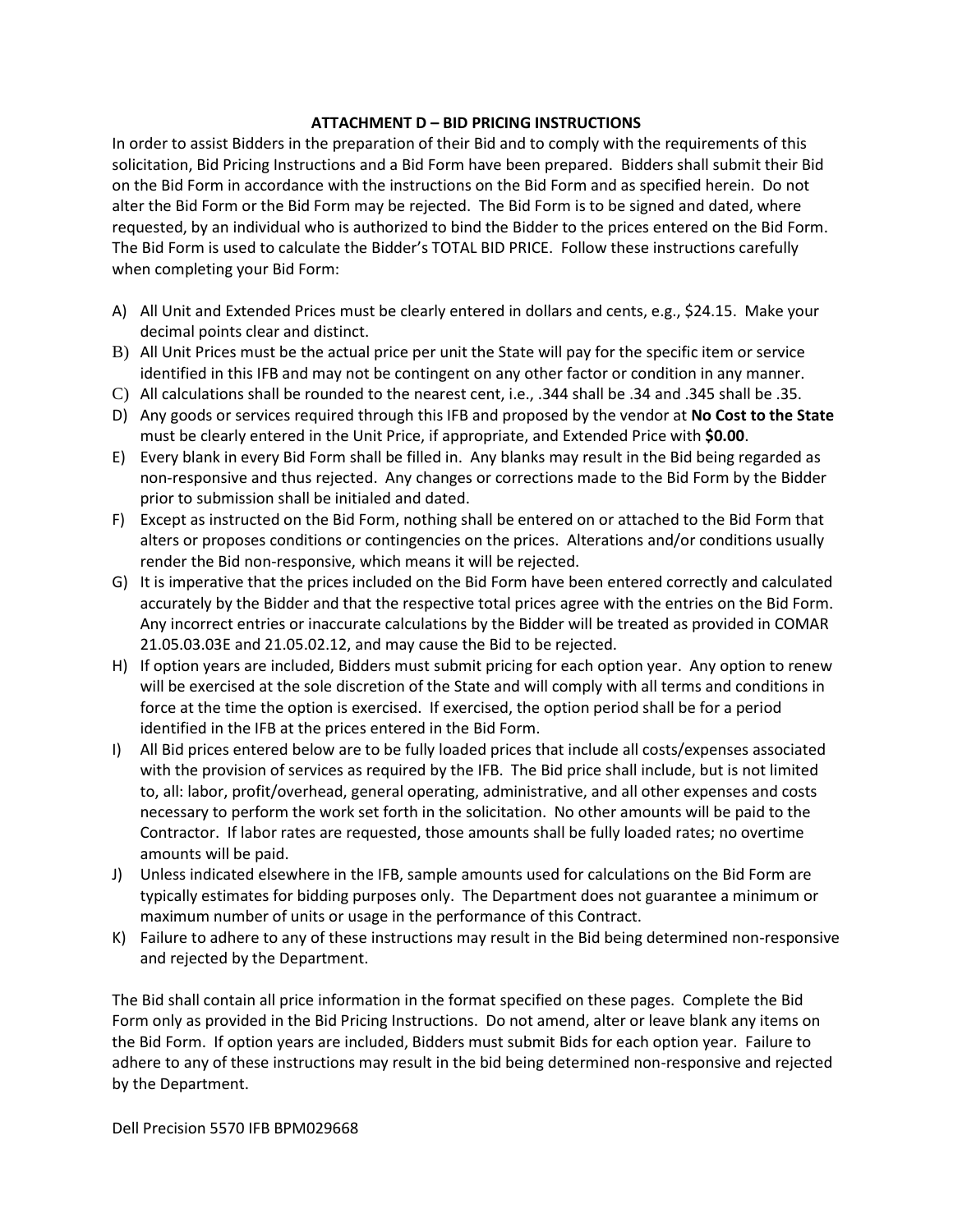## **ATTACHMENT D – BID PRICE FORM Dell Precision 5570 Computers and Accessories IFB IFB# BPM029668**

<span id="page-43-0"></span>**Please refer to IFB Section 2.2.1 for specifications, support and warranty requirements which provides additional specifications when providing pricing for the following items:**

| Qty.                                                         | Item#   | <b>Description</b>                     | <b>Unit Price</b>               | <b>Total Price (</b><br><b>Qty. x Unit</b><br>Price) |
|--------------------------------------------------------------|---------|----------------------------------------|---------------------------------|------------------------------------------------------|
| 50                                                           |         | Mobile Precision 5570                  | \$                              | \$                                                   |
| 30                                                           |         | Dell Latitude 7430                     | $\overline{\boldsymbol{\zeta}}$ | $\overline{\xi}$                                     |
| 75                                                           | DA310   | Dell 7-in-1 USB-C Multiport<br>Adapter | $\overline{\xi}$                | $\overline{\xi}$                                     |
| 80                                                           | KM5221W | Dell Pro Wireless Keyboard &<br>Mouse  | \$                              | $\overline{\mathsf{S}}$                              |
|                                                              |         |                                        | <b>Total Bid Price*</b>         | \$                                                   |
| *BASIS FOR AWARD<br>Submitted By:<br>Printed Name and Title: |         |                                        |                                 |                                                      |
|                                                              |         |                                        |                                 |                                                      |
|                                                              |         |                                        |                                 |                                                      |
|                                                              |         |                                        |                                 |                                                      |
|                                                              |         |                                        |                                 |                                                      |
|                                                              |         |                                        |                                 |                                                      |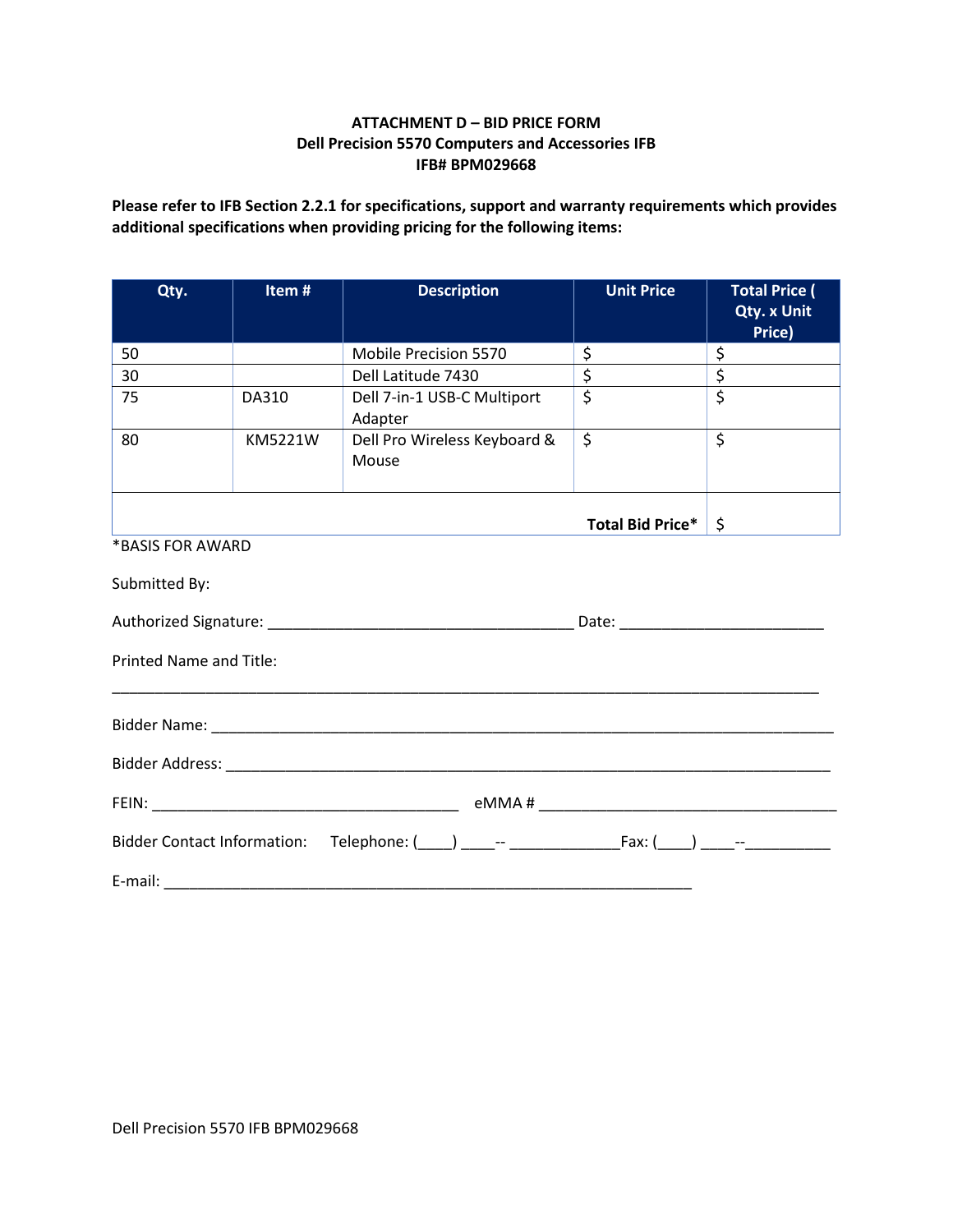#### **ATTACHMENT E – FEDERAL FUNDS ATTACHMENT**

[Reference, among other provisions, 45 C.F.R. § 75.335]

<span id="page-44-0"></span>In addition to other provisions required by the IFB and Contract related to the federal funds that may be included in any Contract to be awarded as a result of this IFB, the following provisions are applicable:

A. Contracts for more than the simplified acquisition threshold currently set at \$150,000, which is the inflation adjusted amount determined by the Civilian Agency Acquisition Council and the Defense Acquisition Regulations Council (Councils) as authorized by 41 U.S.C. 1908, must address administrative, contractual, or legal remedies in instances where contractors violate or breach contract terms, and provide for such sanctions and penalties as appropriate.

B. All contracts in excess of \$10,000 must address termination for cause and for convenience by the non-Federal entity including the manner by which it will be affected and the basis for settlement.

C. Debarment and Suspension (Executive Orders 12549 and 12689) (see 2 CFR 180.220 and 45 CFR 75.212) A party listed on the government-wide exclusions in the System for Award Management (SAM), in accordance with the OMB guidelines at 2 CFR part 180 that implement Executive Orders 12549 (3 CFR part 1986 Comp., p. 189) and 12689 (3 CFR part 1989 Comp., p. 235), "Debarment and Suspension" is not eligible for award under this RFP. SAM Exclusions contains the names of parties debarred, suspended, or otherwise excluded by agencies, as well as parties declared ineligible under statutory or regulatory authority other than Executive Order 12549. Any Contractor awarded a Contract as a result of this RFP is responsible for ensuring that any party with which it subcontracts is not debarred or suspended and is in full compliance with the executive orders and federal regulations cited in this paragraph.

D. Byrd Anti-Lobbying Amendment (31 U.S.C. 1352)—Contractors that apply or bid for an award exceeding \$100,000 must file the required attached certification. Each tier (including the Contractor and any subcontractor(s)) certifies to the tier above that it will not and has not used federal appropriated funds to pay any person or organization for influencing or attempting to influence an officer or employee of any agency, a member of Congress, officer or employee of Congress, or an employee of a member of Congress in connection with obtaining any federal contract, grant or any other award covered by 31 U.S.C. 1352. Each tier must also disclose any lobbying with non-federal funds that takes place in connection with obtaining any Federal award. Such disclosures are forwarded from tier to tier up to the non-federal awardee (which, in this case, is the State of Maryland).

1. *Form and rule*: All prospective and present contractors and subcontractors (this includes all levels of funding) who receive more than \$100,000 in federal funds must submit the attached form "Certification Against Lobbying." It assures, generally, that contractors and subcontractors receiving federal funds will not lobby federal entities with federal funds, and that, as is required, they will disclose other lobbying on form SF-111.

2. *Form and instructions*: "Form LLL, Disclosure of Lobbying Activities" must be submitted by those receiving more than \$100,000 in federal funds, to disclose any lobbying of federal entities (a) with profits from federal contracts or (b) funded with nonfederal funds.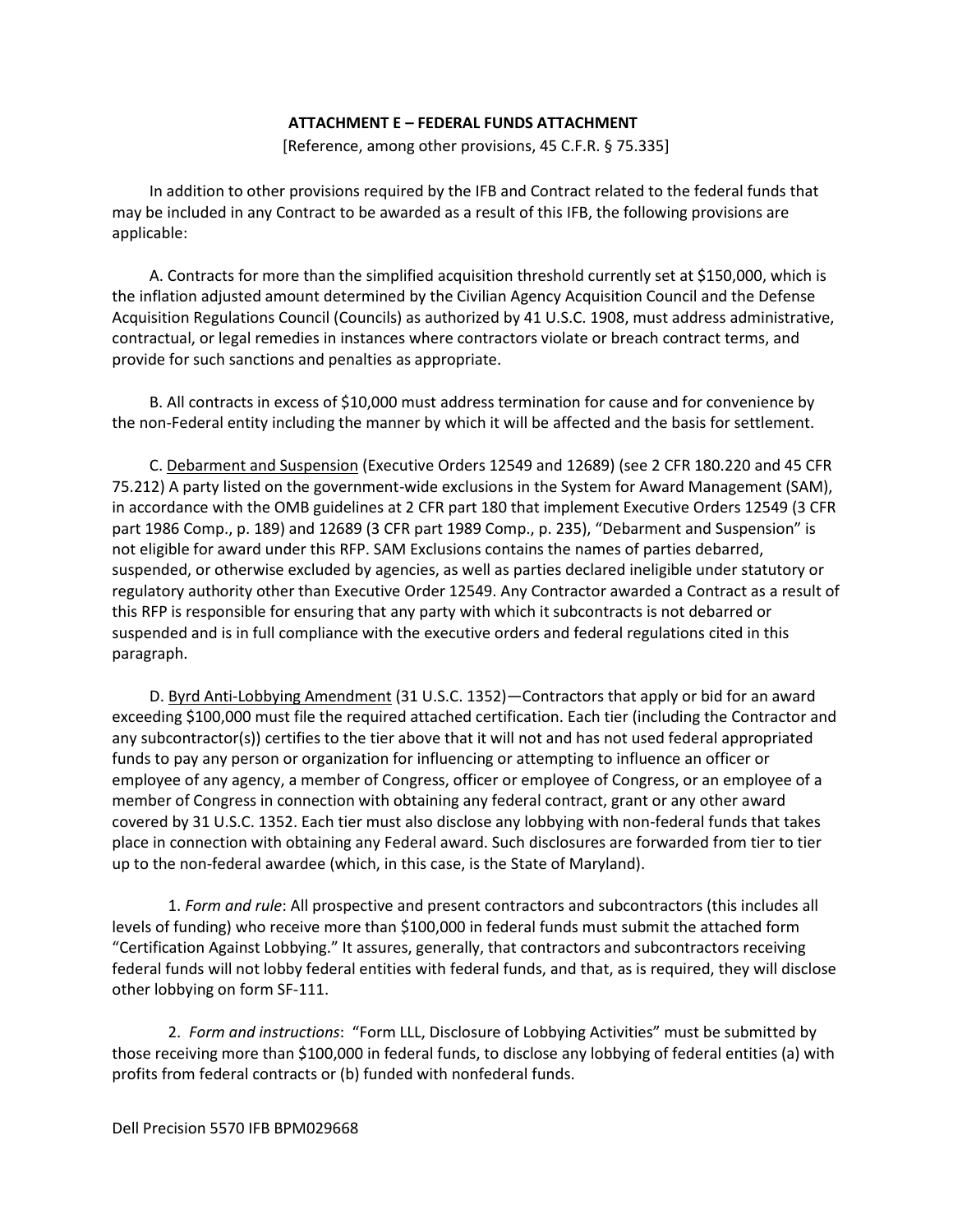E. Section 504 of the Rehabilitation Act of 1973. Any Contractor awarded a Contract as a result of this RFP certifies that it will comply with Section 504 of the Rehabilitation Act of 1973, as amended (29 U.S.C. § 791 *et seq.*), and all regulations promulgated thereunder. Section 504 prohibits discrimination on the basis of handicap in all federally assisted programs and activities. It requires the analysis and making of any changes needed in three general areas of operation— programs, activities, and facilities and employment. It states, among other things, that: *Grantees that provide health ... services should undertake tasks such as ensuring emergency treatment for the hearing impaired and making certain that persons with impaired sensory or speaking skills are not denied effective notice with regard to benefits, services, and waivers of rights or consents to treatments*.

F. Age Discrimination Act of 1975. Any Contractor awarded a Contract as a result of this RFP certifies that it shall not discriminate on the basis of Age, according to the requirements of the Age Discrimination Act of 1975.

G. Title VI of the Civil Rights Act of 1964. Any Contractor awarded a Contract are a result of this RFP certifies that it shall comply with Title VI of the Civil Rights Act of 1964 and shall not discriminate in participation by race, color, or national origin.

H. Section 1557 of the ACA. Any Contractor awarded a Contract as a result of this RFP certifies that it shall comply with Section 1557 of the Affordable Care Act (42 U.S.C. § 18116) and any regulations promulgated thereunder. Section 1557 prohibits discrimination on the basis of race, color, national origin, sex, age, or disability in certain health programs or activities. Section 1557 further provides that, except as provided in Title I or the Patient Protection and Affordable Care Act (as amended, the ACA), an individual shall not, on the grounds prohibited under Title VI of the Civil Rights Act of 1964, Title IX of the Education Amendments of 1972, the Age Discrimination Act of 1975, or Section 504 of the Rehabilitation Act of 1973, be excluded from participation in, be denied the benefits of, or be subjected to discrimination under any health program or activity, any part of which is receiving federal financial assistance or any program or activity that is administered by any entity (such as MHBE) established under Title I of the ACA.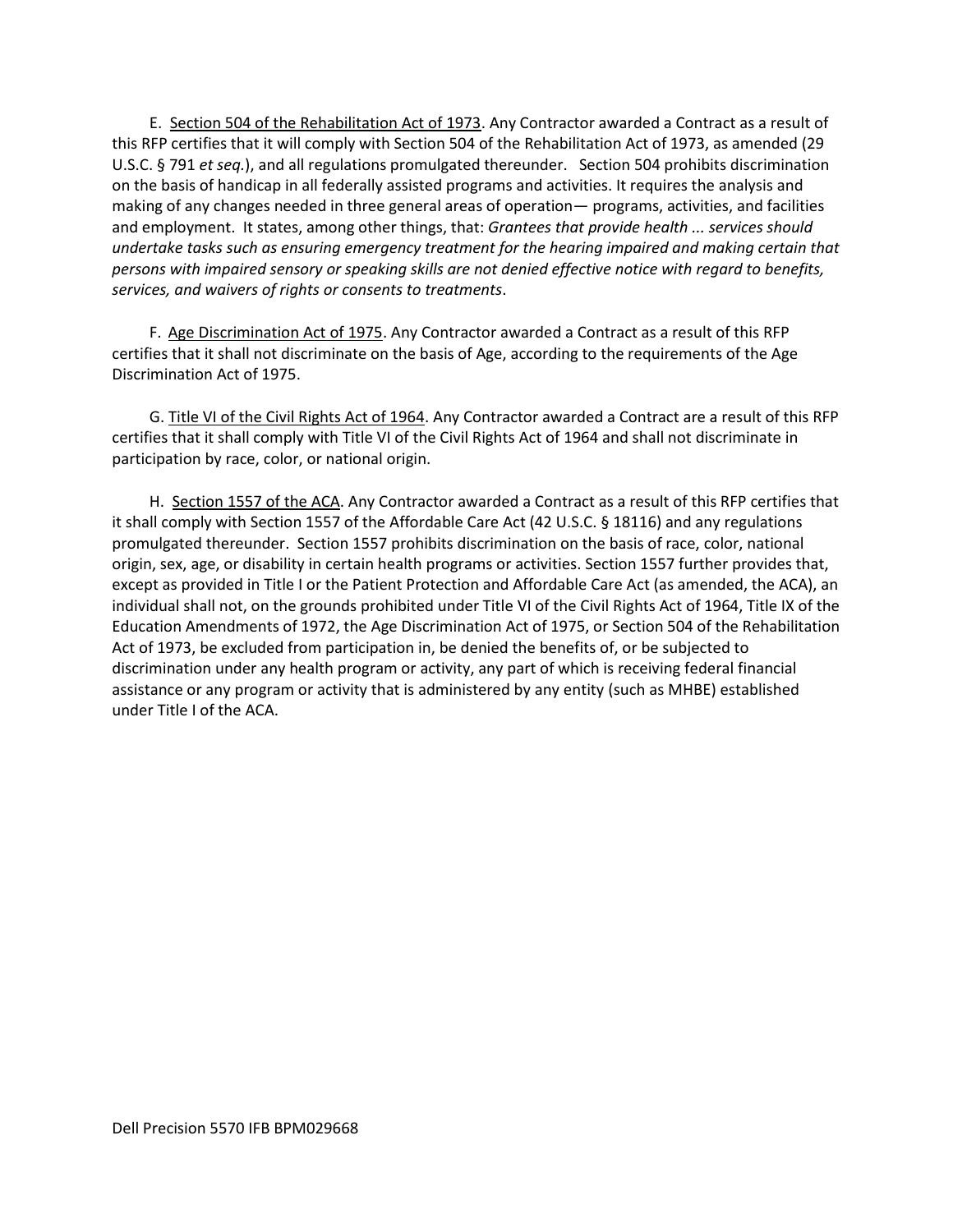## **ATTACHMENT E-1 – CERTIFICATION AGAINST LOBBYING**

### **U.S. Department of Health and Human Services**

## **CERTIFICATION REGARDING LOBBYING**

Certification for Contracts, Grants, Loans, and Cooperative Agreements

<span id="page-46-0"></span>The undersigned certifies, to the best of his or her knowledge and belief, that:

(1) No Federal appropriated funds have been paid or will be paid, by or on behalf of the undersigned, to any person for influencing or attempting to influence an officer or employee of any agency, a Member of Congress, an officer or employee of Congress, or an employee of a Member of Congress in connection with the awarding of any Federal contract, the making of any Federal grant, the making of any Federal loan, the entering into of any cooperative agreement, and the extension, continuation, renewal, amendment, or modification of any Federal contract, grant, loan, or cooperative agreement.

(2) If any funds other than Federal appropriated funds have been paid or will be paid to any person for influencing or attempting to influence an officer or employee of any agency, a Member of Congress, an officer or employee of Congress, or an employee of a Member of Congress in connection with this Federal contract, grant, loan, or cooperative agreement, the undersigned shall complete and submit Standard Form-LLL, "Disclosure Form to Report Lobbying," in accordance with its instructions.

(3) The undersigned shall require that the language of this certification be included in the award documents for all sub-awards at all tiers (including subcontracts, sub-grants, and contracts under grants, loans, and cooperative agreements) and that all sub-recipients shall certify and disclose accordingly.

This certification is a material representation of fact upon which reliance was placed when this transaction was made or entered into. Submission of this certification is a prerequisite for making or entering into this transaction imposed by Section 1352, title 31, U.S. Code. Any person who fails to file the required certification shall be subject to a civil penalty of not less than \$10,000 and not more than \$100,000 for each such failure.

| Award No.                                                   | <b>Organizational Entry</b>       |
|-------------------------------------------------------------|-----------------------------------|
| Name and Title of Official Signing for Organizational Entry | Telephone No. Of Signing Official |
| Signature of Above Official                                 | Date Signed                       |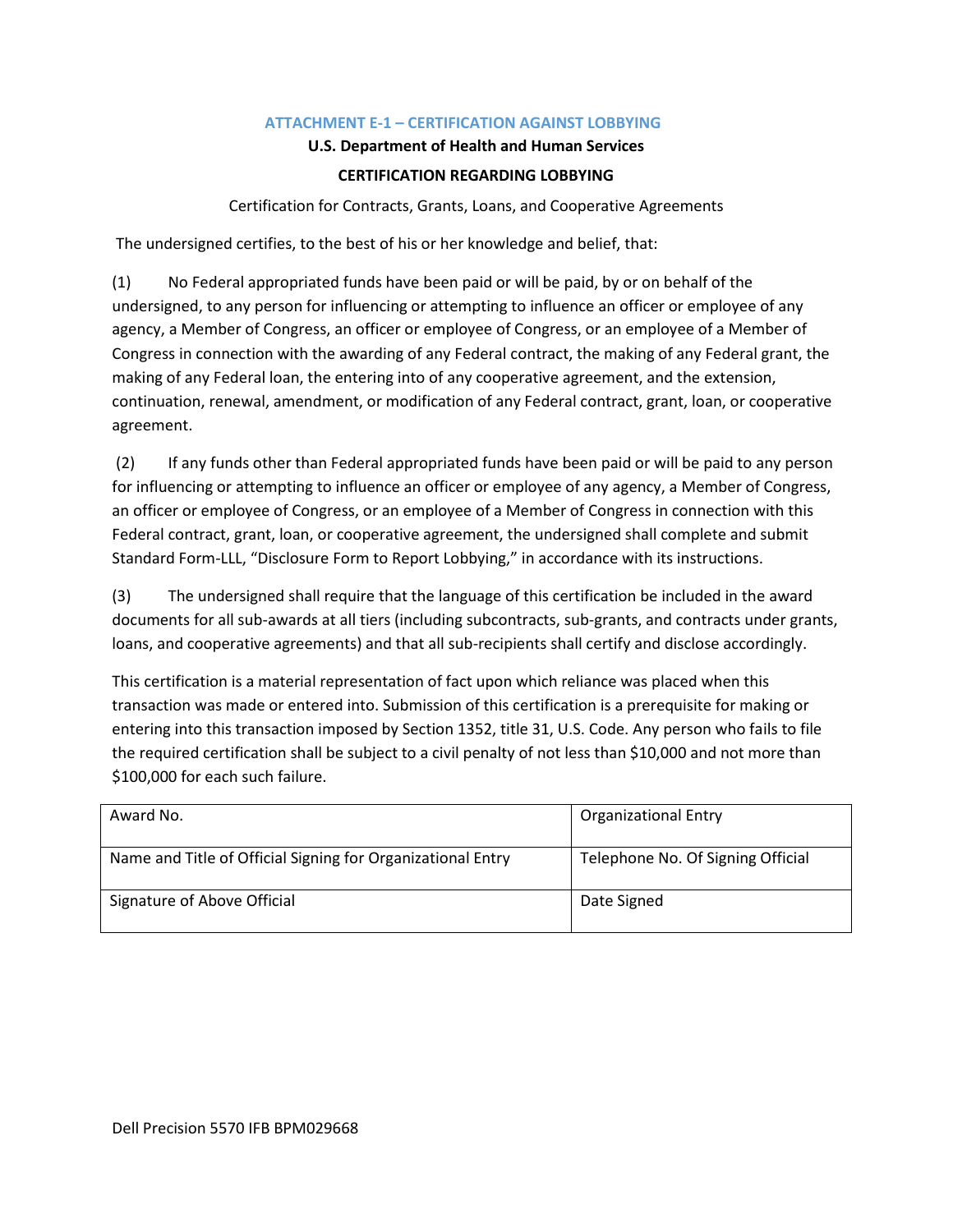# **ATTACHMENT E-2**

### **DISCLOSURE OF LOBBYING ACTIVITIES**

|  |  | Complete this form to disclose lobbying activities pursuant to 31 U.S.C. 1352 |  |
|--|--|-------------------------------------------------------------------------------|--|
|--|--|-------------------------------------------------------------------------------|--|

<span id="page-47-0"></span>

| 1. Type of Federal Action:                                                                                      | 2. Status of Federal Action:      |                                                      | 3. Report Type:                                  |  |
|-----------------------------------------------------------------------------------------------------------------|-----------------------------------|------------------------------------------------------|--------------------------------------------------|--|
| a. Contract                                                                                                     |                                   | a. Bid/offer/application                             | a. Initial filing                                |  |
| b. Grant                                                                                                        | b. Initial award                  |                                                      | b. Material change                               |  |
| c. Cooperative                                                                                                  | c. Post-award                     |                                                      |                                                  |  |
| Agreement                                                                                                       |                                   |                                                      | For Material Change Only:                        |  |
| d. Loan                                                                                                         |                                   |                                                      | Year quarter                                     |  |
| e. Loan guarantee                                                                                               |                                   |                                                      | Date of last report _________                    |  |
| f. Loan insurance                                                                                               |                                   |                                                      |                                                  |  |
| 4. Name and Address of Reporting Entity:                                                                        |                                   |                                                      | 5. If Reporting Entity in No. 4 is a Subawardee, |  |
|                                                                                                                 |                                   | <b>Enter Name and Address of Prime:</b>              |                                                  |  |
|                                                                                                                 |                                   |                                                      |                                                  |  |
| $\Box$ Prime $\Box$ Subawardee Tier _______, if                                                                 |                                   |                                                      |                                                  |  |
| known:                                                                                                          |                                   | Congressional District, if known:                    |                                                  |  |
|                                                                                                                 | Congressional District, if known: |                                                      |                                                  |  |
| 6. Federal Department/Agency:                                                                                   |                                   |                                                      | 7. Federal Program Name/Description:             |  |
|                                                                                                                 |                                   |                                                      |                                                  |  |
|                                                                                                                 |                                   | CFDA Number, if applicable:                          |                                                  |  |
| 8. Federal Action Number, if known:                                                                             |                                   | 9. Award Amount, if known:                           |                                                  |  |
|                                                                                                                 |                                   | \$                                                   |                                                  |  |
| 10. a. Name and Address of Lobbying                                                                             |                                   | b. Individuals Performing Services (including        |                                                  |  |
| Registrant                                                                                                      |                                   | address if different from No. 10a) (last name, first |                                                  |  |
| (if individual, last name, first name, MI):                                                                     |                                   | name, MI):                                           |                                                  |  |
|                                                                                                                 |                                   |                                                      |                                                  |  |
|                                                                                                                 |                                   |                                                      |                                                  |  |
| 11. Amount of Payment (check all that apply)                                                                    |                                   |                                                      | 13. Type of Payment (check all that apply)       |  |
| \$_<br>$\Box$ actual $\Box$ planned                                                                             |                                   | $\Box$ a. retainer                                   |                                                  |  |
| 12. Form of Payment (check all that apply)                                                                      |                                   | $\Box$ b. one-time                                   |                                                  |  |
| $\Box$ b. in-kind, specify:<br>$\Box$ a. cash                                                                   |                                   | $\Box$ c. commission                                 |                                                  |  |
| nature                                                                                                          |                                   | $\Box$ d. contingent fee                             |                                                  |  |
| value: and the state of the state of the state of the state of the state of the state of the state of the state |                                   | $\Box$ e. deferred                                   |                                                  |  |
|                                                                                                                 |                                   | $\Box$ f. other; specify:                            |                                                  |  |
|                                                                                                                 |                                   |                                                      |                                                  |  |
| 14. Brief Description of Services Performed or to be Performed and Date(s) of Service, including                |                                   |                                                      |                                                  |  |
| officer(s), employee(s), or Member(s) contacted, for Payment Indicated in Item 11:                              |                                   |                                                      |                                                  |  |
|                                                                                                                 |                                   |                                                      |                                                  |  |
|                                                                                                                 |                                   |                                                      |                                                  |  |
| (attach Continuation Sheet(s) SF-LLLA, if necessary)                                                            |                                   |                                                      |                                                  |  |
| 15. Continuation Sheet(s) SF-LLLA attached:                                                                     |                                   | □ Yes                                                | $\Box$ No                                        |  |
| 16. Information requested through this form is                                                                  |                                   |                                                      |                                                  |  |
| authorized by title 31 U.S.C. Section 1352. This                                                                |                                   | Signature:                                           |                                                  |  |
| disclosure of lobbying activities is a material                                                                 |                                   |                                                      |                                                  |  |
| representation of fact upon which reliance was                                                                  |                                   |                                                      |                                                  |  |
| placed by the tier above when this transaction                                                                  |                                   |                                                      |                                                  |  |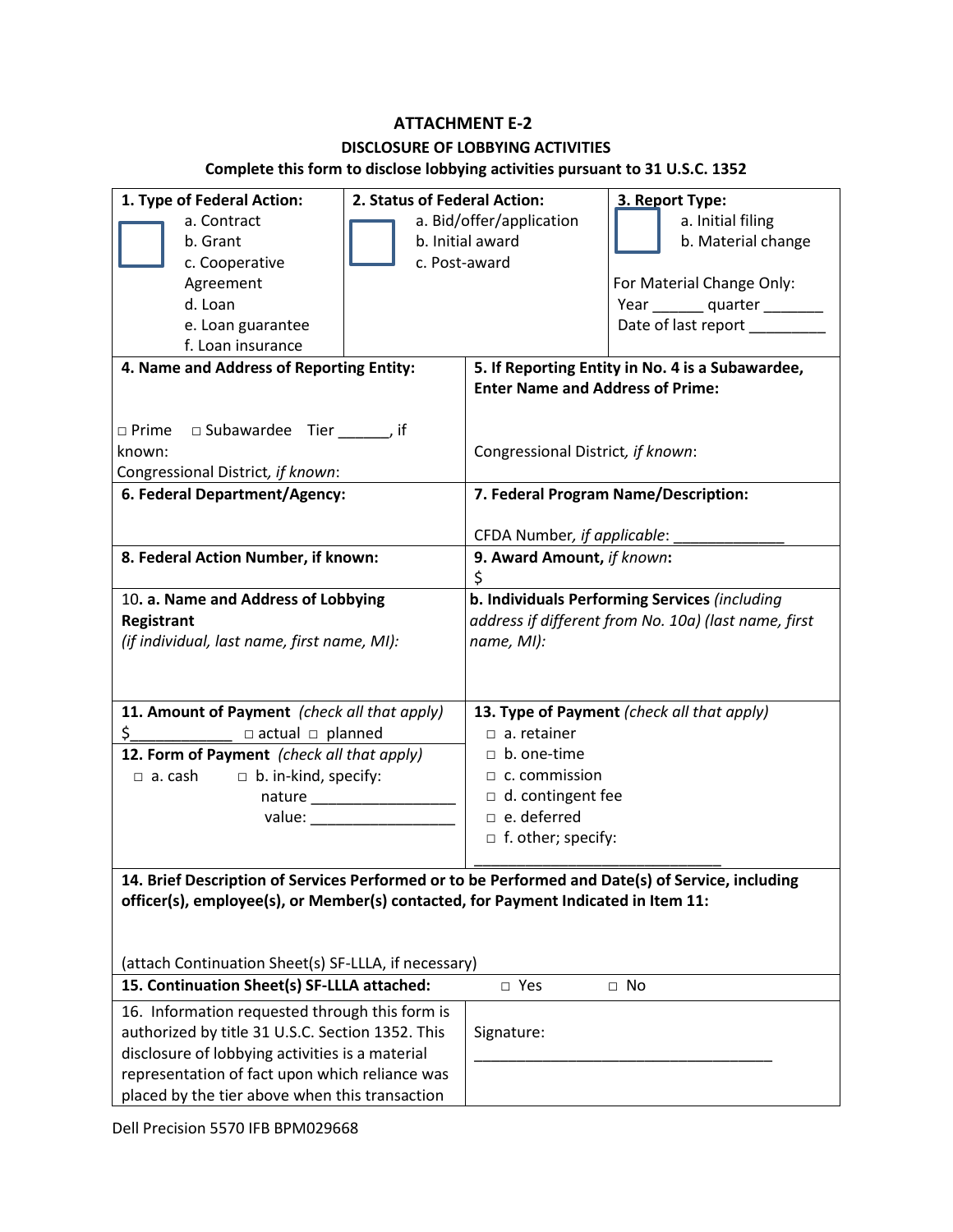| was made or entered into. This disclosure is<br>required pursuant to 31 U.S.C. 1352. This<br>information will be available for public<br>inspection. Any person who fails to file the<br>required disclosure shall be subject to a civil<br>penalty of not less than\$10,000 and not more<br>than \$100,000 for each such failure. | Print Name:<br>Title:<br>Telephone No.:<br>Date:                   |  |
|------------------------------------------------------------------------------------------------------------------------------------------------------------------------------------------------------------------------------------------------------------------------------------------------------------------------------------|--------------------------------------------------------------------|--|
|                                                                                                                                                                                                                                                                                                                                    |                                                                    |  |
| <b>Federal Use Only</b>                                                                                                                                                                                                                                                                                                            | Authorized for Local Reproduction<br>Standard Form LLL (Rev. 7-97) |  |

## **INSTRUCTIONS FOR COMPLETION OF SF-LLL, DISCLOSURE OF LOBBYING ACTIVITIES**

This disclosure form shall be completed by the reporting entity, whether sub-awardee or prime Federal recipient, at the initiation or receipt of a covered Federal action, or a material change to a previous filing, pursuant to title 31 U.S.C. Section 1352. The filing of a form is required for each payment or agreement to make payment to any lobbying entity for influencing or attempting to influence an officer or employee of any agency, a Member of Congress, an officer or employee of Congress, or an employee of a Member of Congress in connection with a covered Federal action. Complete all items that apply for both the initial filing and material change report. Refer to the implementing guidance published by the Office of Management and Budget for additional information.

1. Identify the type of covered Federal action for which lobbying activity is and/or has been secured to influence the outcome of a covered Federal action.

2. Identify the status of the covered Federal action.

3. Identify the appropriate classification of this report. If this is a follow-up report caused by a material change to the information previously reported, enter the year and quarter in which the change occurred. Enter the date of the last previously submitted report by this reporting entity for this covered Federal action.

4. Enter the full name, address, city, State and zip code of the reporting entity. Include Congressional District, if known. Check the appropriate classification of the reporting entity that designates if it is, or expects to be, a prime or sub-award recipient. Identify the tier of the sub-awardee, e.g., the first sub-awardee of the prime is the 1st tier. Sub-awards include but are not limited to subcontracts, sub-grants and contract awards under grants.

5. If the organization filing the report in item 4 checks "Sub-awardee," then enter the full name, address, city, State and zip code of the prime Federal recipient. Include Congressional District, if known.

6. Enter the name of the Federal agency making the award or loan commitment. Include at least one organizational level below agency name, if known. For example, Department of Transportation, United States Coast Guard.